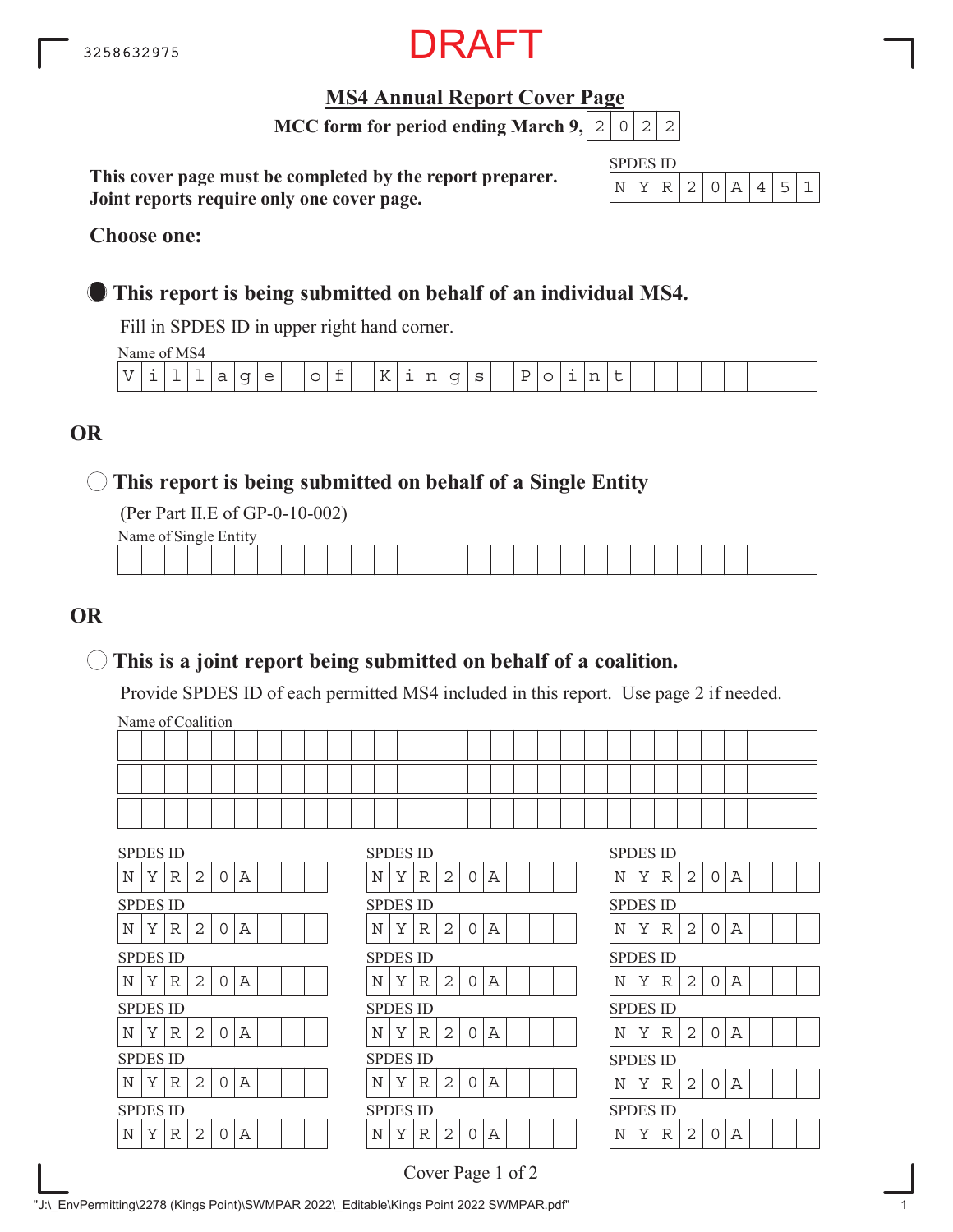# **MS4 Annual Report Cover Page**

**MCC form for period ending March 9,**  $|2|0|2|2$ 

Provide SPDES ID of each permitted MS4 included in this report.

|                    | <b>SPDES ID</b> |   |   |   |   |  |  |                    | <b>SPDES ID</b> |   |
|--------------------|-----------------|---|---|---|---|--|--|--------------------|-----------------|---|
| N                  | Υ               | R | 2 | 0 | Α |  |  | Ν                  | Υ               | R |
|                    | <b>SPDES ID</b> |   |   |   |   |  |  |                    | <b>SPDES ID</b> |   |
| N                  | Υ               | R | 2 | 0 | Α |  |  | N                  | Υ               | R |
|                    | SPDES ID        |   |   |   |   |  |  |                    | <b>SPDES ID</b> |   |
| N                  | Υ               | R | 2 | 0 | Α |  |  | N                  | Υ               | R |
|                    | <b>SPDES ID</b> |   |   |   |   |  |  |                    | <b>SPDES ID</b> |   |
| N                  | Υ               | R | 2 | 0 | Α |  |  | Ν                  | Υ               | R |
|                    | <b>SPDES ID</b> |   |   |   |   |  |  |                    | <b>SPDES ID</b> |   |
| Ν                  | Υ               | R | 2 | 0 | Α |  |  | N                  | Υ               | R |
|                    | <b>SPDES ID</b> |   |   |   |   |  |  |                    | <b>SPDES ID</b> |   |
| N                  | Υ               | R | 2 | 0 | Α |  |  | N                  | Υ               | R |
|                    | <b>SPDES ID</b> |   |   |   |   |  |  |                    | <b>SPDES ID</b> |   |
| N                  | Υ               | R | 2 | 0 | Α |  |  | N                  | Υ               | R |
|                    | <b>SPDES ID</b> |   |   |   |   |  |  |                    | <b>SPDES ID</b> |   |
| N                  | Υ               | R | 2 | 0 | Α |  |  | N                  | Υ               | R |
|                    | <b>SPDES ID</b> |   |   |   |   |  |  |                    | <b>SPDES ID</b> |   |
| N                  | Υ               | R | 2 | 0 | Α |  |  | N                  | Υ               | R |
|                    | <b>SPDES ID</b> |   |   |   |   |  |  |                    | SPDES ID        |   |
| Ν                  | Υ               | R | 2 | 0 | Α |  |  | Ν                  | Υ               | R |
|                    | <b>SPDES ID</b> |   |   |   |   |  |  |                    | <b>SPDES ID</b> |   |
| Ν                  | Υ               | R | 2 | 0 | Α |  |  | Ν                  | Υ               | R |
|                    | <b>SPDES ID</b> |   |   |   |   |  |  |                    | <b>SPDES ID</b> |   |
| N                  | Υ               | R | 2 | 0 | Α |  |  | N                  | Υ               | R |
|                    | SPDES ID        |   |   |   |   |  |  |                    | SPDES ID        |   |
| Ν                  | Υ               | R | 2 | 0 | Α |  |  | Ν                  | Υ               | R |
| <b>SPI</b>         | DES ID          |   |   |   |   |  |  |                    | SPDES ID        |   |
| N                  | Υ               | R | 2 | 0 | Α |  |  | $\overline{\rm N}$ | Υ               | R |
|                    | <b>SPDES ID</b> |   |   |   |   |  |  |                    | <b>SPDES ID</b> |   |
| $\overline{\rm N}$ | Υ               | R | 2 | 0 | Α |  |  | Ν                  | Υ               | R |
|                    | <b>SPDES ID</b> |   |   |   |   |  |  |                    | <b>SPDES ID</b> |   |
| Ν                  | Υ               | R | 2 | 0 | Α |  |  | Ν                  | Υ               | R |
|                    | <b>SPDES ID</b> |   |   |   |   |  |  |                    | <b>SPDES ID</b> |   |
| N                  | Υ               | R | 2 | 0 | Α |  |  | Ν                  | Υ               | R |
|                    | <b>SPDES ID</b> |   |   |   |   |  |  |                    | <b>SPDES ID</b> |   |
| N                  | Υ               | R | 2 | 0 | Α |  |  | N                  | Υ               | R |

|            | <b>SPDES ID</b> |             |                |                |       |  |  |             | <b>SPDES ID</b> |   |   |          |       |  |  | <b>SPDES ID</b> |   |   |   |                |          |
|------------|-----------------|-------------|----------------|----------------|-------|--|--|-------------|-----------------|---|---|----------|-------|--|--|-----------------|---|---|---|----------------|----------|
| N          | Υ               | R           | 2              | 0              | Α     |  |  | Ν           | Υ               | R | 2 | 0        | Α     |  |  | N               | Υ | R | 2 | 0              | Α        |
|            | <b>SPDES ID</b> |             |                |                |       |  |  |             | <b>SPDES ID</b> |   |   |          |       |  |  | <b>SPDES ID</b> |   |   |   |                |          |
| Ν          | Υ               | R           | 2              | 0              | Α     |  |  | Ν           | Υ               | R | 2 | 0        | Α     |  |  | Ν               | Υ | R | 2 | 0              | А        |
|            | SPDES ID        |             |                |                |       |  |  |             | <b>SPDES ID</b> |   |   |          |       |  |  | <b>SPDES ID</b> |   |   |   |                |          |
| N          | Υ               | R           | 2              | 0              | Α     |  |  | Ν           | Υ               | R | 2 | 0        | А     |  |  | Ν               | Υ | R | 2 | $\overline{O}$ | Α        |
|            | <b>SPDES ID</b> |             |                |                |       |  |  |             | <b>SPDES ID</b> |   |   |          |       |  |  | <b>SPDES ID</b> |   |   |   |                |          |
| Ν          | Υ               | R           | 2              | 0              | Α     |  |  | Ν           | Υ               | R | 2 | 0        | Α     |  |  | N               | Υ | R | 2 | 0              | Α        |
|            | SPDES ID        |             |                |                |       |  |  |             | <b>SPDES ID</b> |   |   |          |       |  |  | <b>SPDES ID</b> |   |   |   |                |          |
| N          | Υ               | R           | 2              | 0              | А     |  |  | Ν           | Υ               | R | 2 | 0        | А     |  |  | Ν               | Υ | R | 2 | 0              | А        |
|            | SPDES ID        |             |                |                |       |  |  |             | <b>SPDES ID</b> |   |   |          |       |  |  | <b>SPDES ID</b> |   |   |   |                |          |
| N          | Υ               | R           | 2              | 0              | Α     |  |  | Ν           | Y               | R | 2 | $\Omega$ | Α     |  |  | N               | Υ | R | 2 | $\overline{O}$ | Α        |
|            | <b>SPDES ID</b> |             |                |                |       |  |  |             | <b>SPDES ID</b> |   |   |          |       |  |  | <b>SPDES ID</b> |   |   |   |                |          |
| N          | Υ               | R           | 2              | 0              | А     |  |  | N           | Y               | R | 2 | 0        | Α     |  |  | N               | Υ | R | 2 | 0              | А        |
|            | <b>SPDES ID</b> |             |                |                |       |  |  |             | <b>SPDES ID</b> |   |   |          |       |  |  | <b>SPDES ID</b> |   |   |   |                |          |
| N          | Υ               | R           | 2              | 0              | Α     |  |  | Ν           | Υ               | R | 2 | 0        | Α     |  |  | N               | Υ | R | 2 | 0              | А        |
|            | SPDES ID        |             |                |                |       |  |  |             | <b>SPDES ID</b> |   |   |          |       |  |  | <b>SPDES ID</b> |   |   |   |                |          |
| N          | Υ               | R           | 2              | 0              | Α     |  |  | N           | Υ               | R | 2 | 0        | Α     |  |  | N               | Υ | R | 2 | 0              | А        |
|            | <b>SPDES ID</b> |             |                |                |       |  |  |             | <b>SPDES ID</b> |   |   |          |       |  |  | <b>SPDES ID</b> |   |   |   |                |          |
| N          | Υ               | R           | 2              | 0              | Α     |  |  | N           | Υ               | R | 2 | 0        | Α     |  |  | Ν               | Υ | R | 2 | $\overline{O}$ | Α        |
|            | SPDES ID        |             |                |                |       |  |  |             | <b>SPDES ID</b> |   |   |          |       |  |  | <b>SPDES ID</b> |   |   |   |                |          |
| N          | Υ               | R           | 2              | 0              | Α     |  |  | Ν           | Υ               | R | 2 | 0        | Α     |  |  | N               | Υ | R | 2 | O              | А        |
|            | <b>SPDES ID</b> |             |                |                |       |  |  |             | <b>SPDES ID</b> |   |   |          |       |  |  | <b>SPDES ID</b> |   |   |   |                |          |
| N          | Υ               | R           | 2              | 0              | Α     |  |  | N           | Υ               | R | 2 | 0        | Α     |  |  | Ν               | Υ | R | 2 | 0              | А        |
|            | <b>SPDES ID</b> |             |                |                |       |  |  |             | <b>SPDES ID</b> |   |   |          |       |  |  | <b>SPDES ID</b> |   |   |   |                |          |
| Ν          | Υ               | R           | 2              | 0              | Α     |  |  | Ν           | Υ               | R | 2 | 0        | Α     |  |  | N               | Υ | R | 2 | 0              | Α        |
|            | <b>SPDES ID</b> |             |                |                |       |  |  |             | <b>SPDES ID</b> |   |   |          |       |  |  | <b>SPDES ID</b> |   |   |   |                |          |
| Ν          | Υ               | $\mathbb R$ | 2              | 0              | Α     |  |  | N           | Υ               | R | 2 | 0        | Α     |  |  | N               | Υ | R | 2 | 0              | Α        |
|            | <b>SPDES ID</b> |             |                |                |       |  |  |             | <b>SPDES ID</b> |   |   |          |       |  |  | <b>SPDES ID</b> |   |   |   |                |          |
| $_{\rm N}$ | Υ               | R           | 2              |                | 0   A |  |  | Ν           | Υ               | R | 2 | 0        | Α     |  |  | $\mathbb N$     | Υ | R | 2 | 0              | Α        |
|            | <b>SPDES ID</b> |             |                |                |       |  |  |             | <b>SPDES ID</b> |   |   |          |       |  |  | <b>SPDES ID</b> |   |   |   |                |          |
| N          | Y R             |             | 2              | $\overline{0}$ | Α     |  |  | $\mathbf N$ | $Y \mid$        | R | 2 | 0        | Α     |  |  | Ν               | Υ | R | 2 | O              | А        |
|            | <b>SPDES ID</b> |             |                |                |       |  |  |             | <b>SPDES ID</b> |   |   |          |       |  |  | <b>SPDES ID</b> |   |   |   |                |          |
| Ν          | Υ               | R           | 2              |                | 0   A |  |  | N           | Υ               | R | 2 | 0        | A     |  |  | $\mathbb N$     | Υ | R | 2 | 0              | $\Delta$ |
|            | <b>SPDES ID</b> |             |                |                |       |  |  |             | <b>SPDES ID</b> |   |   |          |       |  |  | <b>SPDES ID</b> |   |   |   |                |          |
| Ν          | Y               | R           | $\overline{2}$ |                | 0   A |  |  | $_{\rm N}$  | Y               | R | 2 |          | 0   A |  |  | $\mathbf N$     | Υ | R | 2 | $0 \Delta$     |          |
|            |                 |             |                |                |       |  |  |             |                 |   |   |          |       |  |  |                 |   |   |   |                |          |

| N<br>Υ<br>2<br>0<br>Α<br>R<br>SPDES<br>ID<br>$\overline{c}$<br>N<br>Υ<br>A<br>0<br>R<br><b>SPDES ID</b><br>Υ<br>Ν<br>R<br>2<br>0<br>А<br><b>SPDES ID</b><br>Υ<br>2<br>N<br>0<br>Α<br>R<br>SPDES ID<br>N<br>Υ<br>2<br>R<br>Α<br>0<br><b>SPDES ID</b><br>Υ<br>Ν<br>2<br>R<br>А<br>0<br>SPDES ID<br>N<br>Υ<br>2<br>0<br>A<br>R<br>SPDES<br>ID.<br>$\overline{c}$<br>Υ<br>Α<br>Ν<br>0<br>R<br>SPDES ID<br>2<br>Α<br>Ν<br>Υ<br>R<br>0<br>SPDES ID<br>N<br>Υ<br>2<br>0<br>Α<br>R<br>SPDES ID<br>N<br>Υ<br>$\mathbf{2}$<br>R<br>Α<br>0<br>SPDES ID<br>2<br>Α<br>Ν<br>Υ<br>R<br>0<br>SPDES ID<br>2<br>N<br>Υ<br>0<br>Α<br>R<br><b>SPDES ID</b> | SPDES ID |  |  |  |  |
|----------------------------------------------------------------------------------------------------------------------------------------------------------------------------------------------------------------------------------------------------------------------------------------------------------------------------------------------------------------------------------------------------------------------------------------------------------------------------------------------------------------------------------------------------------------------------------------------------------------------------------------|----------|--|--|--|--|
|                                                                                                                                                                                                                                                                                                                                                                                                                                                                                                                                                                                                                                        |          |  |  |  |  |
|                                                                                                                                                                                                                                                                                                                                                                                                                                                                                                                                                                                                                                        |          |  |  |  |  |
|                                                                                                                                                                                                                                                                                                                                                                                                                                                                                                                                                                                                                                        |          |  |  |  |  |
|                                                                                                                                                                                                                                                                                                                                                                                                                                                                                                                                                                                                                                        |          |  |  |  |  |
|                                                                                                                                                                                                                                                                                                                                                                                                                                                                                                                                                                                                                                        |          |  |  |  |  |
|                                                                                                                                                                                                                                                                                                                                                                                                                                                                                                                                                                                                                                        |          |  |  |  |  |
|                                                                                                                                                                                                                                                                                                                                                                                                                                                                                                                                                                                                                                        |          |  |  |  |  |
|                                                                                                                                                                                                                                                                                                                                                                                                                                                                                                                                                                                                                                        |          |  |  |  |  |
|                                                                                                                                                                                                                                                                                                                                                                                                                                                                                                                                                                                                                                        |          |  |  |  |  |
|                                                                                                                                                                                                                                                                                                                                                                                                                                                                                                                                                                                                                                        |          |  |  |  |  |
|                                                                                                                                                                                                                                                                                                                                                                                                                                                                                                                                                                                                                                        |          |  |  |  |  |
|                                                                                                                                                                                                                                                                                                                                                                                                                                                                                                                                                                                                                                        |          |  |  |  |  |
|                                                                                                                                                                                                                                                                                                                                                                                                                                                                                                                                                                                                                                        |          |  |  |  |  |
|                                                                                                                                                                                                                                                                                                                                                                                                                                                                                                                                                                                                                                        |          |  |  |  |  |
|                                                                                                                                                                                                                                                                                                                                                                                                                                                                                                                                                                                                                                        |          |  |  |  |  |
|                                                                                                                                                                                                                                                                                                                                                                                                                                                                                                                                                                                                                                        |          |  |  |  |  |
|                                                                                                                                                                                                                                                                                                                                                                                                                                                                                                                                                                                                                                        |          |  |  |  |  |
|                                                                                                                                                                                                                                                                                                                                                                                                                                                                                                                                                                                                                                        |          |  |  |  |  |
|                                                                                                                                                                                                                                                                                                                                                                                                                                                                                                                                                                                                                                        |          |  |  |  |  |
|                                                                                                                                                                                                                                                                                                                                                                                                                                                                                                                                                                                                                                        |          |  |  |  |  |
|                                                                                                                                                                                                                                                                                                                                                                                                                                                                                                                                                                                                                                        |          |  |  |  |  |
|                                                                                                                                                                                                                                                                                                                                                                                                                                                                                                                                                                                                                                        |          |  |  |  |  |
|                                                                                                                                                                                                                                                                                                                                                                                                                                                                                                                                                                                                                                        |          |  |  |  |  |
|                                                                                                                                                                                                                                                                                                                                                                                                                                                                                                                                                                                                                                        |          |  |  |  |  |
|                                                                                                                                                                                                                                                                                                                                                                                                                                                                                                                                                                                                                                        |          |  |  |  |  |
|                                                                                                                                                                                                                                                                                                                                                                                                                                                                                                                                                                                                                                        |          |  |  |  |  |
| $\overline{\rm N}$<br>Υ<br>$\overline{c}$<br>$\overline{\mathbb{A}}$<br>0<br>R                                                                                                                                                                                                                                                                                                                                                                                                                                                                                                                                                         |          |  |  |  |  |
| SPDES ID                                                                                                                                                                                                                                                                                                                                                                                                                                                                                                                                                                                                                               |          |  |  |  |  |
| Α<br>N<br>Υ<br>0<br>R<br>2                                                                                                                                                                                                                                                                                                                                                                                                                                                                                                                                                                                                             |          |  |  |  |  |
| <b>SPDES ID</b>                                                                                                                                                                                                                                                                                                                                                                                                                                                                                                                                                                                                                        |          |  |  |  |  |
| Υ<br>N<br>R<br>2<br>0<br>Α                                                                                                                                                                                                                                                                                                                                                                                                                                                                                                                                                                                                             |          |  |  |  |  |
| <b>SPDES ID</b>                                                                                                                                                                                                                                                                                                                                                                                                                                                                                                                                                                                                                        |          |  |  |  |  |
| Υ<br>Ν<br>2<br>Α<br>R<br>0                                                                                                                                                                                                                                                                                                                                                                                                                                                                                                                                                                                                             |          |  |  |  |  |
| SPDES ID                                                                                                                                                                                                                                                                                                                                                                                                                                                                                                                                                                                                                               |          |  |  |  |  |
| N<br>Υ<br>$\mathbf 0$<br>Α<br>R<br>$\overline{c}$                                                                                                                                                                                                                                                                                                                                                                                                                                                                                                                                                                                      |          |  |  |  |  |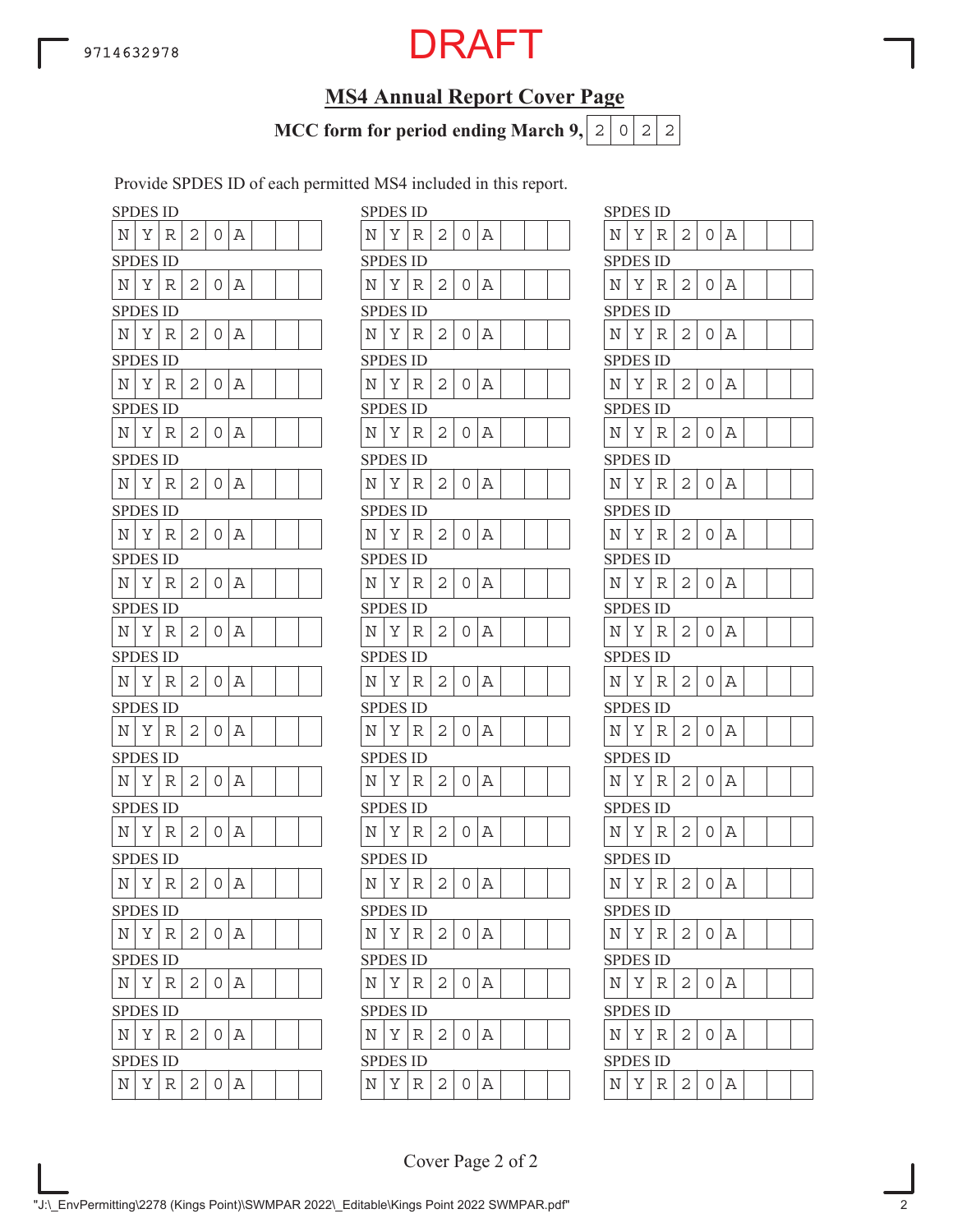

**MCC form for period ending March 9, 2 0 2 2** 



Each MS4 must submit an MCC form.

# **Section 1 - MCC Identification Page**

Indicate whether this MCC form is being submitted to certify endorsement or acceptance of:

An Annual Report for a single MS4

A Single Entity (Per Part II.E of GP-0-10-002)

O A Joint Report

Joint reports may be submitted by permittees with legally binding agreements.

If Joint Report, enter coalition name: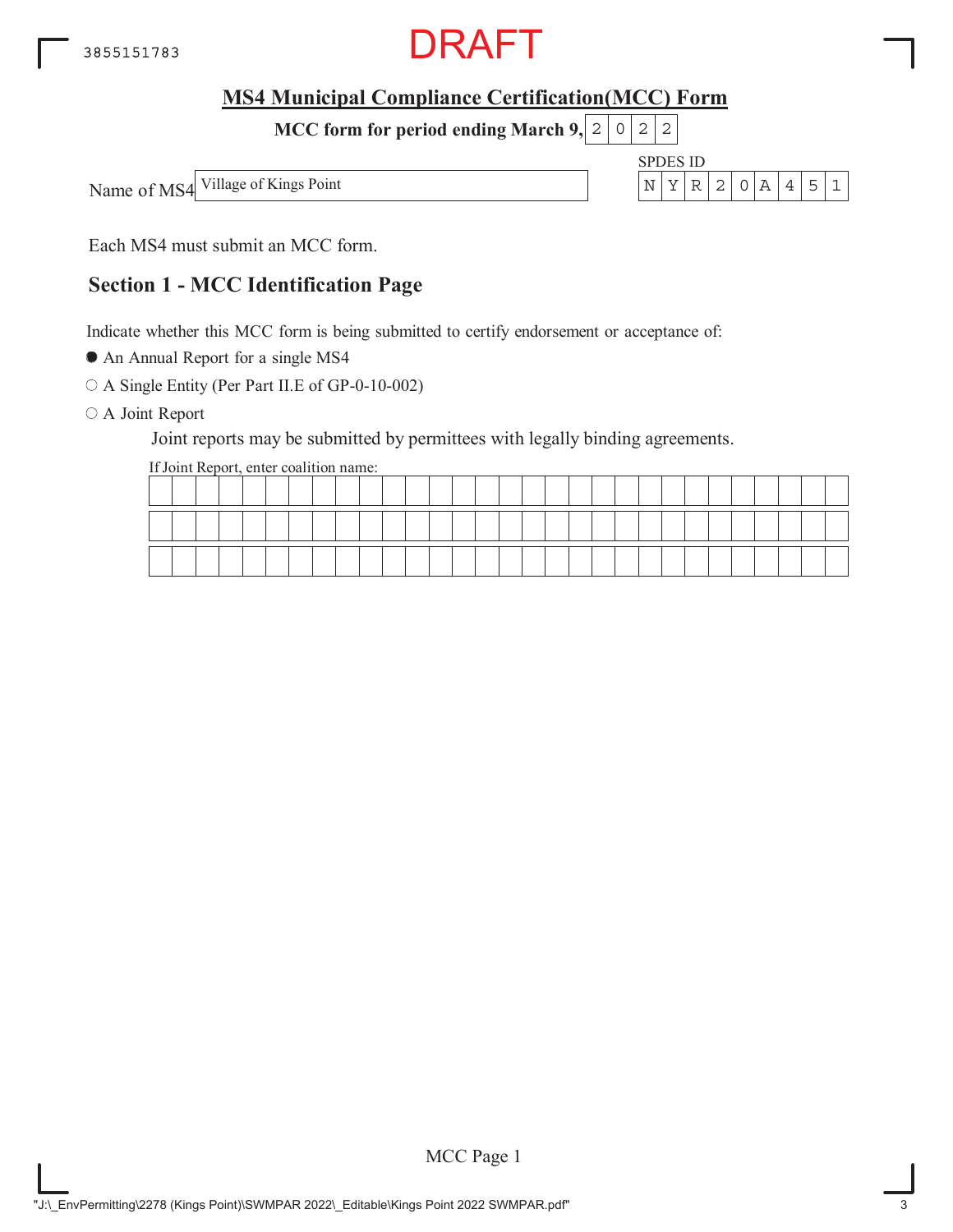

**MCC form for period ending March 9,**  $0|2|2$ 

Name of MS4

SPDES ID Village of Kings Point  $\left| N \right| \left| Y \right| \left| R \right| 2 \left| 0 \right| A \left| 4 \right| 5 \left| 1 \right|$ 

# **Section 2 - Contact Information**

Important Instructions - Please Read

Contact information must be provided for *each* of the following positions as indicated below:

- 1. Principal Executive Officer, Chief Elected Official or other qualified individual (per GP-0-08-002 Part VI.J).
- 2. Duly Authorized Representative (Information for this contact must only be submitted if a Duly Authorized Representative is signing this form)
- 3. The Local Stormwater Public Contact (required per GP-0-08-002 Part VII.A.2.c & Part VIII.A.2.c).
- 4. The Stormwater Management Program (SWMP) Coordinator (Individual responsible for coordination/implementation of SWMP).
- 5. Report Preparer (Consultants may provide company name in the space provided).

A separate sheet must be submitted for each position listed above unless more than one position is filled by the same individual. If one individual fills multiple roles, provide the contact information once and check all positions that apply to that individual.

If a new Duly Authorized Representative is signing this report, their contact information must be provided and a signature authorization form, signed by the Principal Executive Officer or Chief Elected Official must be attached.

- Principal Executive Officer/Chief Elected Official
- O Duly Authorized Representative
- Local Stormwater Public Contact
- O Stormwater Management Program (SWMP) Coordinator
- Report Preparer

| First Name  |                                                                                                                                                          |                                                                                                                                                                            |                     |              |   |             |  |  |  |  |  |  |  |  |  | МI          |             | Last Name |              |             |     |             |             |   |              |                |      |  |  |  |
|-------------|----------------------------------------------------------------------------------------------------------------------------------------------------------|----------------------------------------------------------------------------------------------------------------------------------------------------------------------------|---------------------|--------------|---|-------------|--|--|--|--|--|--|--|--|--|-------------|-------------|-----------|--------------|-------------|-----|-------------|-------------|---|--------------|----------------|------|--|--|--|
| $\mathbb M$ | i                                                                                                                                                        | $\mathsf C$                                                                                                                                                                | h                   | $\mathsf{a}$ | e | $\mathbf 1$ |  |  |  |  |  |  |  |  |  | $\mathsf C$ |             | K         | a            | $\mathbf 1$ | n   | i           | $\mathbf C$ | k |              |                |      |  |  |  |
| Title       |                                                                                                                                                          |                                                                                                                                                                            |                     |              |   |             |  |  |  |  |  |  |  |  |  |             |             |           |              |             |     |             |             |   |              |                |      |  |  |  |
| $\mathbb M$ | a                                                                                                                                                        | У                                                                                                                                                                          | $\circlearrowright$ | r            |   |             |  |  |  |  |  |  |  |  |  |             |             |           |              |             |     |             |             |   |              |                |      |  |  |  |
| Address     |                                                                                                                                                          |                                                                                                                                                                            |                     |              |   |             |  |  |  |  |  |  |  |  |  |             |             |           |              |             |     |             |             |   |              |                |      |  |  |  |
| $\mathsf 3$ | $\overline{2}$                                                                                                                                           | i<br>$\mathsf{t}$<br>$\rm S$<br>$\sf t$<br>n<br>$\rm s$<br>$\circ$<br>n<br>e<br>$\rm p$<br>$\rm p$<br>g<br>e<br>i<br>i<br>$\, {\bf P}$<br>t<br>n<br>$\circ$<br>S<br>n<br>g |                     |              |   |             |  |  |  |  |  |  |  |  |  |             | L           | a         | n            | e           |     |             |             |   |              |                |      |  |  |  |
| City        |                                                                                                                                                          |                                                                                                                                                                            |                     |              |   |             |  |  |  |  |  |  |  |  |  |             |             |           | State        |             | Zip |             |             |   |              |                |      |  |  |  |
| ${\bf K}$   |                                                                                                                                                          |                                                                                                                                                                            |                     |              |   |             |  |  |  |  |  |  |  |  |  |             |             |           |              | $\mathbb N$ | Y   | $\mathbf 1$ | $\mathbf 1$ | 0 | $\mathbf{2}$ | $\overline{4}$ | $\,$ |  |  |  |
| eMail       |                                                                                                                                                          |                                                                                                                                                                            |                     |              |   |             |  |  |  |  |  |  |  |  |  |             |             |           |              |             |     |             |             |   |              |                |      |  |  |  |
|             |                                                                                                                                                          |                                                                                                                                                                            |                     |              |   |             |  |  |  |  |  |  |  |  |  |             |             |           |              |             |     |             |             |   |              |                |      |  |  |  |
|             |                                                                                                                                                          |                                                                                                                                                                            |                     |              |   |             |  |  |  |  |  |  |  |  |  |             |             | County    |              |             |     |             |             |   |              |                |      |  |  |  |
|             | Phone<br>$\epsilon$<br>$\overline{4}$<br>$\mathbf 0$<br>5<br>$\mathbf 0$<br>$\mathbf 1$<br>$\mathbf 0$<br>5<br>$\mathbf 1$<br>$\overline{0}$<br>$\equiv$ |                                                                                                                                                                            |                     |              |   |             |  |  |  |  |  |  |  |  |  |             | $\mathbb N$ | a         | $\mathtt{s}$ | S           | a   | u           |             |   |              |                |      |  |  |  |
|             |                                                                                                                                                          |                                                                                                                                                                            |                     |              |   |             |  |  |  |  |  |  |  |  |  | MCC Page 2  |             |           |              |             |     |             |             |   |              |                |      |  |  |  |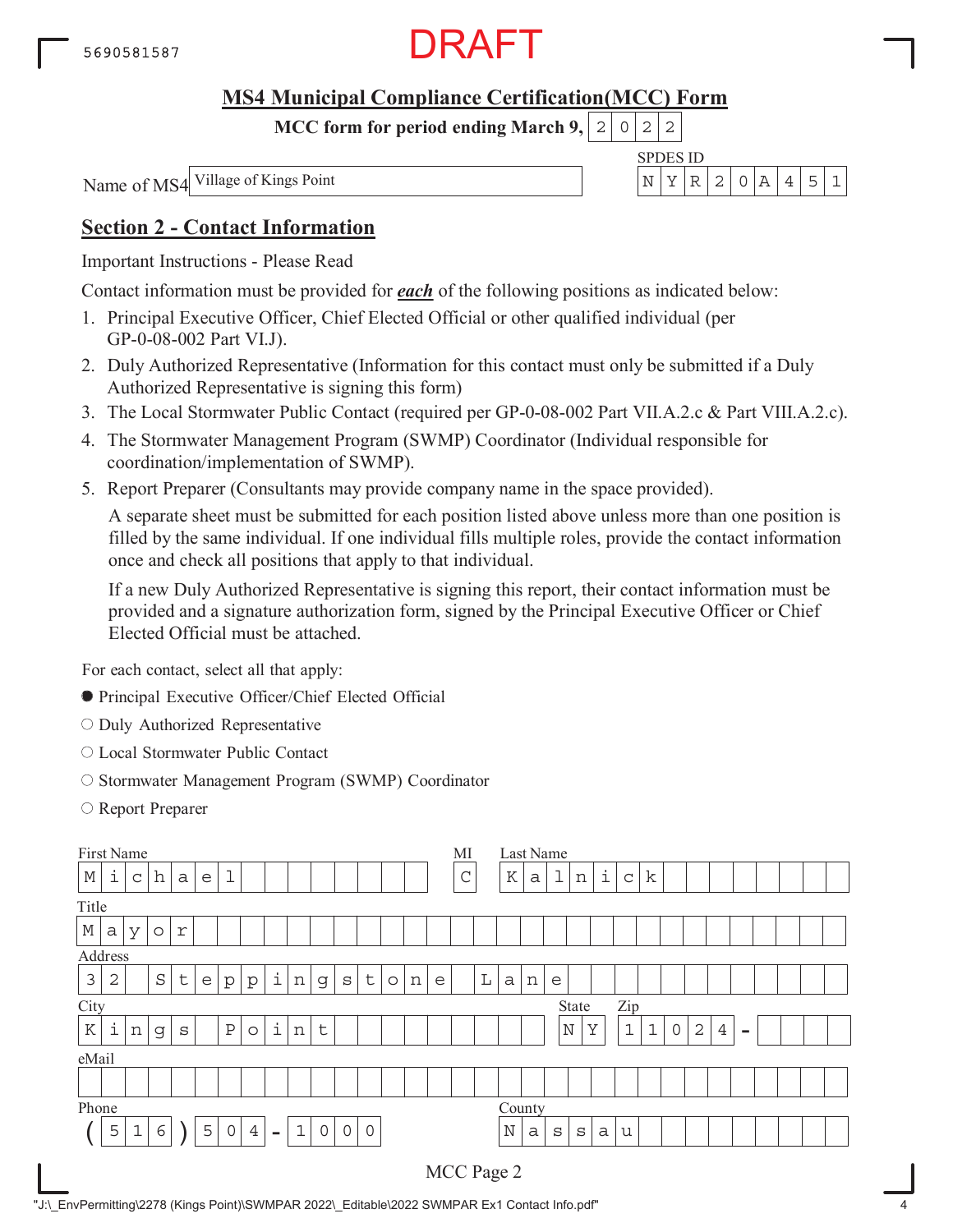

**MCC form for period ending March 9,**  $0|2|2$ 

Name of MS4

SPDES ID Village of Kings Point  $\left| N \right| \left| Y \right| \left| R \right| 2 \left| 0 \right| A \left| 4 \right| 5 \left| 1 \right|$ 

# **Section 2 - Contact Information**

Important Instructions - Please Read

Contact information must be provided for *each* of the following positions as indicated below:

- 1. Principal Executive Officer, Chief Elected Official or other qualified individual (per GP-0-08-002 Part VI.J).
- 2. Duly Authorized Representative (Information for this contact must only be submitted if a Duly Authorized Representative is signing this form)
- 3. The Local Stormwater Public Contact (required per GP-0-08-002 Part VII.A.2.c & Part VIII.A.2.c).
- 4. The Stormwater Management Program (SWMP) Coordinator (Individual responsible for coordination/implementation of SWMP).
- 5. Report Preparer (Consultants may provide company name in the space provided).

A separate sheet must be submitted for each position listed above unless more than one position is filled by the same individual. If one individual fills multiple roles, provide the contact information once and check all positions that apply to that individual.

If a new Duly Authorized Representative is signing this report, their contact information must be provided and a signature authorization form, signed by the Principal Executive Officer or Chief Elected Official must be attached.

- O Principal Executive Officer/Chief Elected Official
- O Duly Authorized Representative
- Local Stormwater Public Contact
- O Stormwater Management Program (SWMP) Coordinator
- Report Preparer

| First Name<br>i<br>h<br>$\mathbb M$<br>e<br>a<br>C<br>Title<br>i<br>$\rm S$<br>d<br>$\mathbf f$<br>$\sf t$<br>t<br>n<br>n<br>e<br>$\circ$<br>p<br>е<br>r<br>e<br>n<br>u<br>Address<br>i<br>$\mathfrak{Z}$<br>$\rm S$<br>$\sf t$<br>$\overline{2}$<br>$\sf t$<br>n<br>e<br>n<br>g<br>S<br>e<br>p<br>$\circ$<br>p |   |         |         |   |   |              |                |                |             |                 |                 |         |   | MI          |             |              | Last Name |              |             |         |             |   |               |             |              |                |                |      |   |           |         |            |   |
|-----------------------------------------------------------------------------------------------------------------------------------------------------------------------------------------------------------------------------------------------------------------------------------------------------------------|---|---------|---------|---|---|--------------|----------------|----------------|-------------|-----------------|-----------------|---------|---|-------------|-------------|--------------|-----------|--------------|-------------|---------|-------------|---|---------------|-------------|--------------|----------------|----------------|------|---|-----------|---------|------------|---|
|                                                                                                                                                                                                                                                                                                                 |   |         |         |   |   |              |                |                |             |                 |                 |         |   |             |             |              |           | $\mathbb M$  | $\circ$     | $\circ$ | r           | e | h             | e           | a            | d              |                |      |   |           |         |            |   |
|                                                                                                                                                                                                                                                                                                                 |   |         |         |   |   |              |                |                |             |                 |                 |         |   |             |             |              |           |              |             |         |             |   |               |             |              |                |                |      |   |           |         |            |   |
|                                                                                                                                                                                                                                                                                                                 |   |         |         |   |   |              |                |                |             |                 |                 |         |   |             |             |              |           | $\, {\bf P}$ | u           | b       |             | i | $\mathsf{C}$  |             | W            | $\circ$        | $\Upsilon$     | k    | S |           |         |            |   |
|                                                                                                                                                                                                                                                                                                                 |   |         |         |   |   |              |                |                |             |                 |                 |         |   |             |             |              |           |              |             |         |             |   |               |             |              |                |                |      |   |           |         |            |   |
|                                                                                                                                                                                                                                                                                                                 |   |         |         |   |   |              |                |                |             |                 |                 |         |   |             |             | L            | a         | n            | e           |         |             |   |               |             |              |                |                |      |   |           |         |            |   |
| City                                                                                                                                                                                                                                                                                                            |   |         |         |   |   |              |                |                |             |                 |                 |         |   |             |             | <b>State</b> |           | Zip          |             |         |             |   |               |             |              |                |                |      |   |           |         |            |   |
| ${\bf K}$                                                                                                                                                                                                                                                                                                       | i | n       | g       | S |   | $\, {\bf P}$ | $\circ$        | i              | n           | $\sf t$         |                 |         |   |             |             |              |           |              |             |         | $\mathbb N$ | Υ | $\mathbf 1$   | $\mathbf 1$ | 0            | $\overline{2}$ | $\overline{4}$ | $\,$ |   |           |         |            |   |
| eMail                                                                                                                                                                                                                                                                                                           |   |         |         |   |   |              |                |                |             |                 |                 |         |   |             |             |              |           |              |             |         |             |   |               |             |              |                |                |      |   |           |         |            |   |
| m                                                                                                                                                                                                                                                                                                               | m | $\circ$ | $\circ$ | r | e | h            | e              | a              | d           | $^{\copyright}$ | $\triangledown$ | i       | 1 | $\mathbf 1$ | $\mathsf a$ | g            | e         | $\circ$      | $\mathbf f$ | k       | i           | n | $\mathfrak g$ | S           | $\mathbf{p}$ | $\circ$        | i              | n    | t | $\bullet$ | $\circ$ | $\Upsilon$ | g |
| Phone                                                                                                                                                                                                                                                                                                           |   |         |         |   |   |              |                |                |             |                 |                 |         |   |             |             |              |           | County       |             |         |             |   |               |             |              |                |                |      |   |           |         |            |   |
|                                                                                                                                                                                                                                                                                                                 | 5 | 1       | 6       |   | 5 | 0            | $\overline{4}$ | $\blacksquare$ | $\mathbf 1$ | $\mathsf{O}$    | $\mathbf 0$     | $\circ$ |   |             |             |              |           | $\mathbb N$  | a           | S       | S           | a | u             |             |              |                |                |      |   |           |         |            |   |
|                                                                                                                                                                                                                                                                                                                 |   |         |         |   |   |              |                |                |             |                 |                 |         |   |             |             | MCC Page 2   |           |              |             |         |             |   |               |             |              |                |                |      |   |           |         |            |   |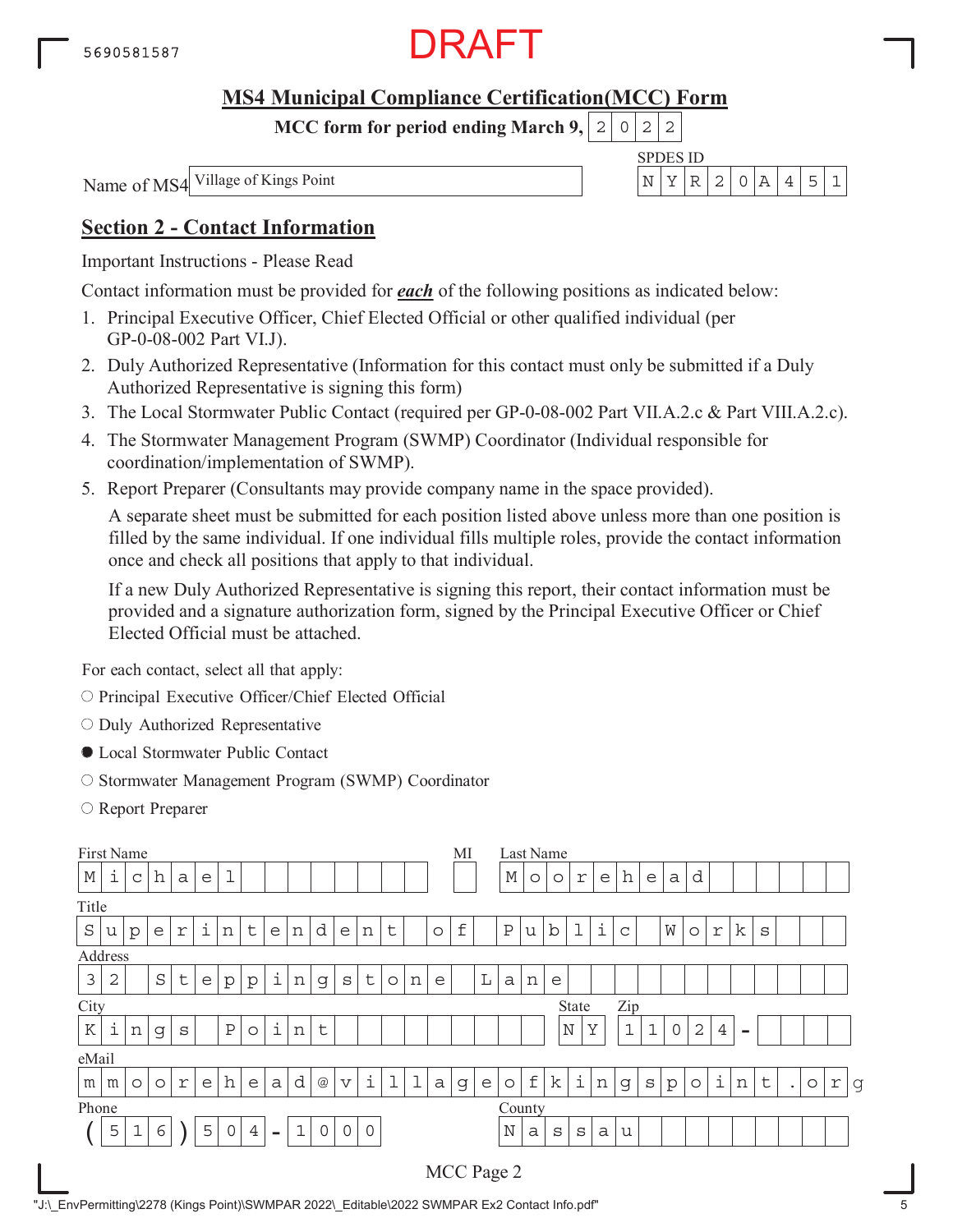

**MCC form for period ending March 9,**  $0|2|2$ 

Name of MS4

SPDES ID Village of Kings Point  $\left| N \right| \left| Y \right| \left| R \right| 2 \left| 0 \right| A \left| 4 \right| 5 \left| 1 \right|$ 

# **Section 2 - Contact Information**

Important Instructions - Please Read

Contact information must be provided for *each* of the following positions as indicated below:

- 1. Principal Executive Officer, Chief Elected Official or other qualified individual (per GP-0-08-002 Part VI.J).
- 2. Duly Authorized Representative (Information for this contact must only be submitted if a Duly Authorized Representative is signing this form)
- 3. The Local Stormwater Public Contact (required per GP-0-08-002 Part VII.A.2.c & Part VIII.A.2.c).
- 4. The Stormwater Management Program (SWMP) Coordinator (Individual responsible for coordination/implementation of SWMP).
- 5. Report Preparer (Consultants may provide company name in the space provided).

A separate sheet must be submitted for each position listed above unless more than one position is filled by the same individual. If one individual fills multiple roles, provide the contact information once and check all positions that apply to that individual.

If a new Duly Authorized Representative is signing this report, their contact information must be provided and a signature authorization form, signed by the Principal Executive Officer or Chief Elected Official must be attached.

- O Principal Executive Officer/Chief Elected Official
- $\circ$  Duly Authorized Representative
- Local Stormwater Public Contact
- Stormwater Management Program (SWMP) Coordinator
- Report Preparer

|                       | First Name<br>i<br>e<br>m<br>O<br>i<br>ı<br>$\mathbf 1$<br>1<br>k<br>$\mathsf C$<br>T<br>a<br>g<br>e<br>r<br>r<br>e<br>$\overline{\phantom{a}}$<br>Address<br>i<br>$\rm S$<br>$\sf t$<br>$\sf t$<br>$\overline{2}$<br>S<br>n<br>e<br>p<br>p<br>g<br>$\circ$<br>n<br>e<br>i<br>i<br>$\, {\bf P}$<br>t<br>$\circ$<br>n<br>n<br>g<br>S |             |            |   |   |                     |                |                |                         |             |              |              |              |   | МI |              |             |              | Last Name |   |             |   |              |              |             |   |                |           |         |   |   |  |
|-----------------------|-------------------------------------------------------------------------------------------------------------------------------------------------------------------------------------------------------------------------------------------------------------------------------------------------------------------------------------|-------------|------------|---|---|---------------------|----------------|----------------|-------------------------|-------------|--------------|--------------|--------------|---|----|--------------|-------------|--------------|-----------|---|-------------|---|--------------|--------------|-------------|---|----------------|-----------|---------|---|---|--|
| G                     |                                                                                                                                                                                                                                                                                                                                     |             |            |   |   |                     |                |                |                         |             |              |              |              |   |    |              |             | $\, {\bf P}$ | e         | r | S           | a | u            | d            |             |   |                |           |         |   |   |  |
| Title                 |                                                                                                                                                                                                                                                                                                                                     |             |            |   |   |                     |                |                |                         |             |              |              |              |   |    |              |             |              |           |   |             |   |              |              |             |   |                |           |         |   |   |  |
| $\boldsymbol{\nabla}$ |                                                                                                                                                                                                                                                                                                                                     |             |            |   |   |                     |                |                |                         |             |              |              |              |   | e  | $\mathsf{a}$ | S           | u            | r         | e | r           |   |              |              |             |   |                |           |         |   |   |  |
|                       |                                                                                                                                                                                                                                                                                                                                     |             |            |   |   |                     |                |                |                         |             |              |              |              |   |    |              |             |              |           |   |             |   |              |              |             |   |                |           |         |   |   |  |
| 3                     |                                                                                                                                                                                                                                                                                                                                     |             |            |   |   |                     |                |                |                         |             |              |              |              |   |    | $\mathbb L$  | a           | n            | e         |   |             |   |              |              |             |   |                |           |         |   |   |  |
| City<br>Zip<br>State  |                                                                                                                                                                                                                                                                                                                                     |             |            |   |   |                     |                |                |                         |             |              |              |              |   |    |              |             |              |           |   |             |   |              |              |             |   |                |           |         |   |   |  |
| ${\bf K}$             |                                                                                                                                                                                                                                                                                                                                     |             |            |   |   |                     |                |                |                         |             |              |              |              |   |    |              |             |              |           |   | $\mathbb N$ | Υ | $\mathbf{1}$ | $\mathbf{1}$ | $\mathbf 0$ | 2 | $\overline{4}$ | $\equiv$  |         |   |   |  |
| eMail                 |                                                                                                                                                                                                                                                                                                                                     |             |            |   |   |                     |                |                |                         |             |              |              |              |   |    |              |             |              |           |   |             |   |              |              |             |   |                |           |         |   |   |  |
| $\mathbf G$           | $\mathbf{p}$                                                                                                                                                                                                                                                                                                                        | e           | $\Upsilon$ | S | a | u                   | d              | $@$            | $\overline{\mathsf{V}}$ | i           | ı            | $\mathbf 1$  | $\mathsf{a}$ | g | e  | $\circ$      | $\mathbf f$ | k            | i         | n | g           | S | р            | $\circ$      | i           | n | t              | $\bullet$ | $\circ$ | r | g |  |
| Phone                 |                                                                                                                                                                                                                                                                                                                                     |             |            |   |   |                     |                |                |                         |             |              |              |              |   |    |              |             | County       |           |   |             |   |              |              |             |   |                |           |         |   |   |  |
|                       | 5                                                                                                                                                                                                                                                                                                                                   | $\mathbf 1$ | 6          |   | 5 | $\mathsf{O}\xspace$ | $\overline{4}$ | $\blacksquare$ | $\mathbf 1$             | $\mathbf 0$ | $\mathsf{O}$ | $\mathsf{O}$ |              |   |    |              |             | $\mathbf N$  | a         | S | S           | a | u            |              |             |   |                |           |         |   |   |  |
|                       |                                                                                                                                                                                                                                                                                                                                     |             |            |   |   |                     |                |                |                         |             |              |              |              |   |    |              |             | MCC Page 2   |           |   |             |   |              |              |             |   |                |           |         |   |   |  |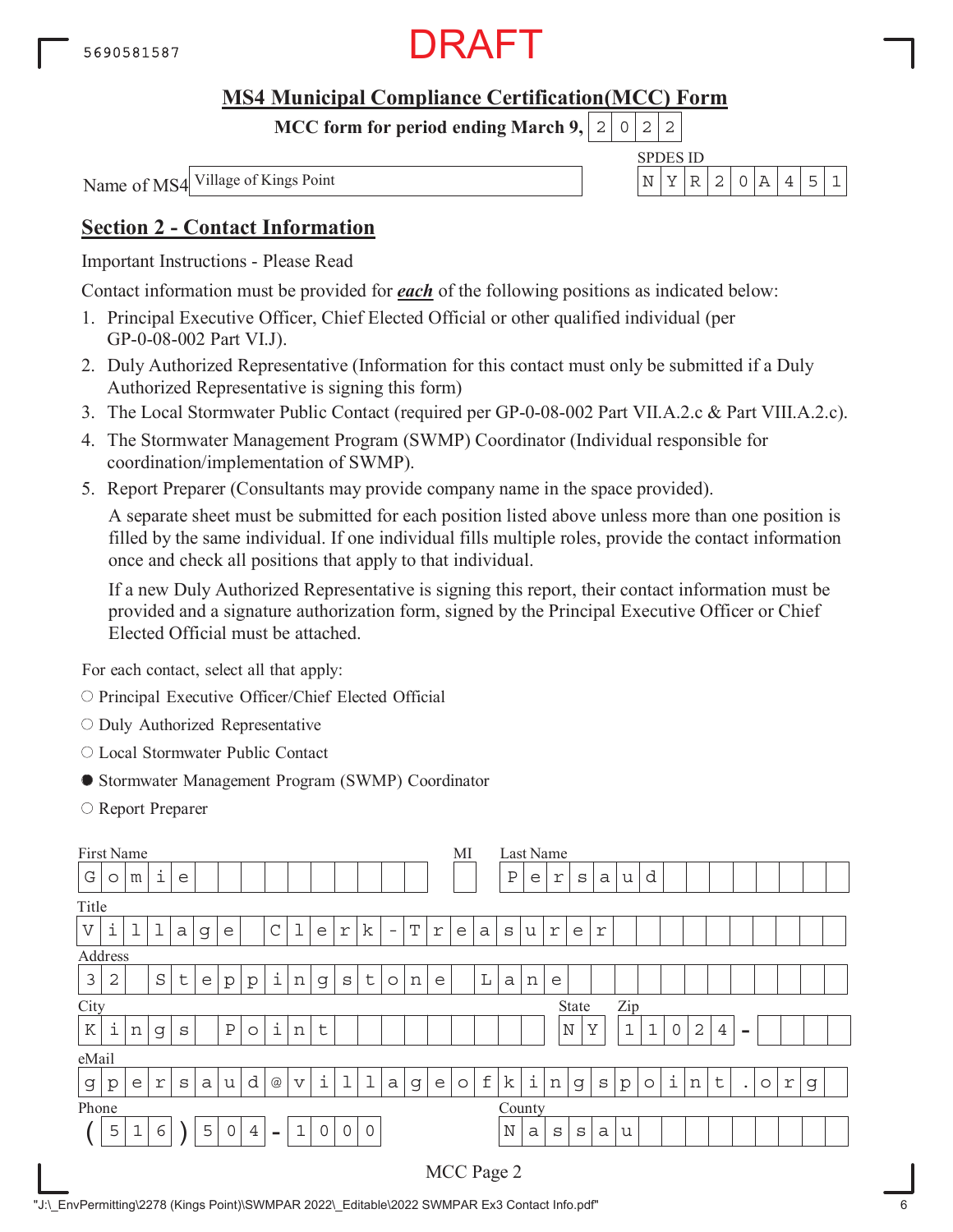

**MCC form for period ending March 9,**  $0|2|2$ 

Name of MS4

SPDES ID Village of Kings Point  $\left| N \right| \left| Y \right| \left| R \right| 2 \left| 0 \right| A \left| 4 \right| 5 \left| 1 \right|$ 

# **Section 2 - Contact Information**

Important Instructions - Please Read

Contact information must be provided for *each* of the following positions as indicated below:

- 1. Principal Executive Officer, Chief Elected Official or other qualified individual (per GP-0-08-002 Part VI.J).
- 2. Duly Authorized Representative (Information for this contact must only be submitted if a Duly Authorized Representative is signing this form)
- 3. The Local Stormwater Public Contact (required per GP-0-08-002 Part VII.A.2.c & Part VIII.A.2.c).
- 4. The Stormwater Management Program (SWMP) Coordinator (Individual responsible for coordination/implementation of SWMP).
- 5. Report Preparer (Consultants may provide company name in the space provided).

A separate sheet must be submitted for each position listed above unless more than one position is filled by the same individual. If one individual fills multiple roles, provide the contact information once and check all positions that apply to that individual.

If a new Duly Authorized Representative is signing this report, their contact information must be provided and a signature authorization form, signed by the Principal Executive Officer or Chief Elected Official must be attached.

- O Principal Executive Officer/Chief Elected Official
- $\circ$  Duly Authorized Representative
- Local Stormwater Public Contact
- O Stormwater Management Program (SWMP) Coordinator
- Report Preparer

|             |                                                                                                                                                                   | First Name<br>i<br>d<br>h<br>$\mathsf{t}$<br>r<br>e<br>e<br>i<br>$\mathbf{E}% _{0}$<br>B<br>&<br>n<br>n<br>r<br>g<br>e<br>S<br>a<br>n<br>e<br>$\mathsf C$<br>$\, {\bf P}$<br>3<br>0<br>a<br>$\Upsilon$<br>S<br>S<br>W<br>У<br>S<br>a<br>$\circ$ |   |  |   |   |                |                          |   |   |               |         |  |  |                         | MI           |   |             | Last Name  |                    |                         |             |   |             |         |   |                          |  |  |  |
|-------------|-------------------------------------------------------------------------------------------------------------------------------------------------------------------|-------------------------------------------------------------------------------------------------------------------------------------------------------------------------------------------------------------------------------------------------|---|--|---|---|----------------|--------------------------|---|---|---------------|---------|--|--|-------------------------|--------------|---|-------------|------------|--------------------|-------------------------|-------------|---|-------------|---------|---|--------------------------|--|--|--|
| $\mathbb M$ |                                                                                                                                                                   |                                                                                                                                                                                                                                                 |   |  |   |   |                |                          |   |   |               |         |  |  |                         | $\mathbb{A}$ |   | B           | У          | e                  | r                       | S           |   |             |         |   |                          |  |  |  |
| Title       |                                                                                                                                                                   |                                                                                                                                                                                                                                                 |   |  |   |   |                |                          |   |   |               |         |  |  |                         |              |   |             |            |                    |                         |             |   |             |         |   |                          |  |  |  |
| $\mathbb D$ | Address                                                                                                                                                           |                                                                                                                                                                                                                                                 |   |  |   |   |                |                          |   |   |               |         |  |  | d                       |              | Α | r           | C          | h                  | i                       | $\mathsf t$ | e | $\mathsf C$ | $\sf t$ | S |                          |  |  |  |
|             |                                                                                                                                                                   |                                                                                                                                                                                                                                                 |   |  |   |   |                |                          |   |   |               |         |  |  |                         |              |   |             |            |                    |                         |             |   |             |         |   |                          |  |  |  |
| 3           |                                                                                                                                                                   |                                                                                                                                                                                                                                                 |   |  |   |   |                |                          |   |   |               |         |  |  | $\mathfrak{\textbf{r}}$ | k            |   | $\mathbb D$ | $\Upsilon$ | $\dot{\mathtt{l}}$ | $\overline{\mathbf{V}}$ | e           |   |             |         |   |                          |  |  |  |
| City        |                                                                                                                                                                   |                                                                                                                                                                                                                                                 |   |  |   |   |                |                          |   |   |               |         |  |  |                         |              |   |             |            | State              |                         | Zip         |   |             |         |   |                          |  |  |  |
| W           | d<br>$\mathbf b$<br>r<br>У<br>u<br>$\circ$<br>$\circ$                                                                                                             |                                                                                                                                                                                                                                                 |   |  |   |   |                |                          |   |   |               |         |  |  |                         |              |   |             |            | $\mathbb N$        | Y                       | $\mathbf 1$ | 1 | 7           | 9       | 7 | $\overline{\phantom{a}}$ |  |  |  |
|             |                                                                                                                                                                   |                                                                                                                                                                                                                                                 |   |  |   |   |                |                          |   |   |               |         |  |  |                         |              |   |             |            |                    |                         |             |   |             |         |   |                          |  |  |  |
| m           | eMail<br>d<br>$\mathbf b$<br>b<br>$^{\copyright}$<br>У<br>e<br>$\Upsilon$<br>g<br>S<br>$\mathsf{C}$<br>e<br>n<br>$\circ$<br>$\overline{\phantom{0}}$<br>$\bullet$ |                                                                                                                                                                                                                                                 |   |  |   |   |                |                          |   |   |               |         |  |  | m                       |              |   |             |            |                    |                         |             |   |             |         |   |                          |  |  |  |
| Phone       |                                                                                                                                                                   |                                                                                                                                                                                                                                                 |   |  |   |   |                |                          |   |   |               |         |  |  |                         |              |   |             | County     |                    |                         |             |   |             |         |   |                          |  |  |  |
|             | 5                                                                                                                                                                 | $\mathbf 1$                                                                                                                                                                                                                                     | 6 |  | 3 | 6 | $\overline{4}$ | $\overline{\phantom{0}}$ | 9 | 8 | $\mathcal{G}$ | $\circ$ |  |  |                         |              |   | $\mathbb N$ | a          | S                  | S                       | a           | u |             |         |   |                          |  |  |  |
|             |                                                                                                                                                                   |                                                                                                                                                                                                                                                 |   |  |   |   |                |                          |   |   |               |         |  |  |                         |              |   | MCC Page 2  |            |                    |                         |             |   |             |         |   |                          |  |  |  |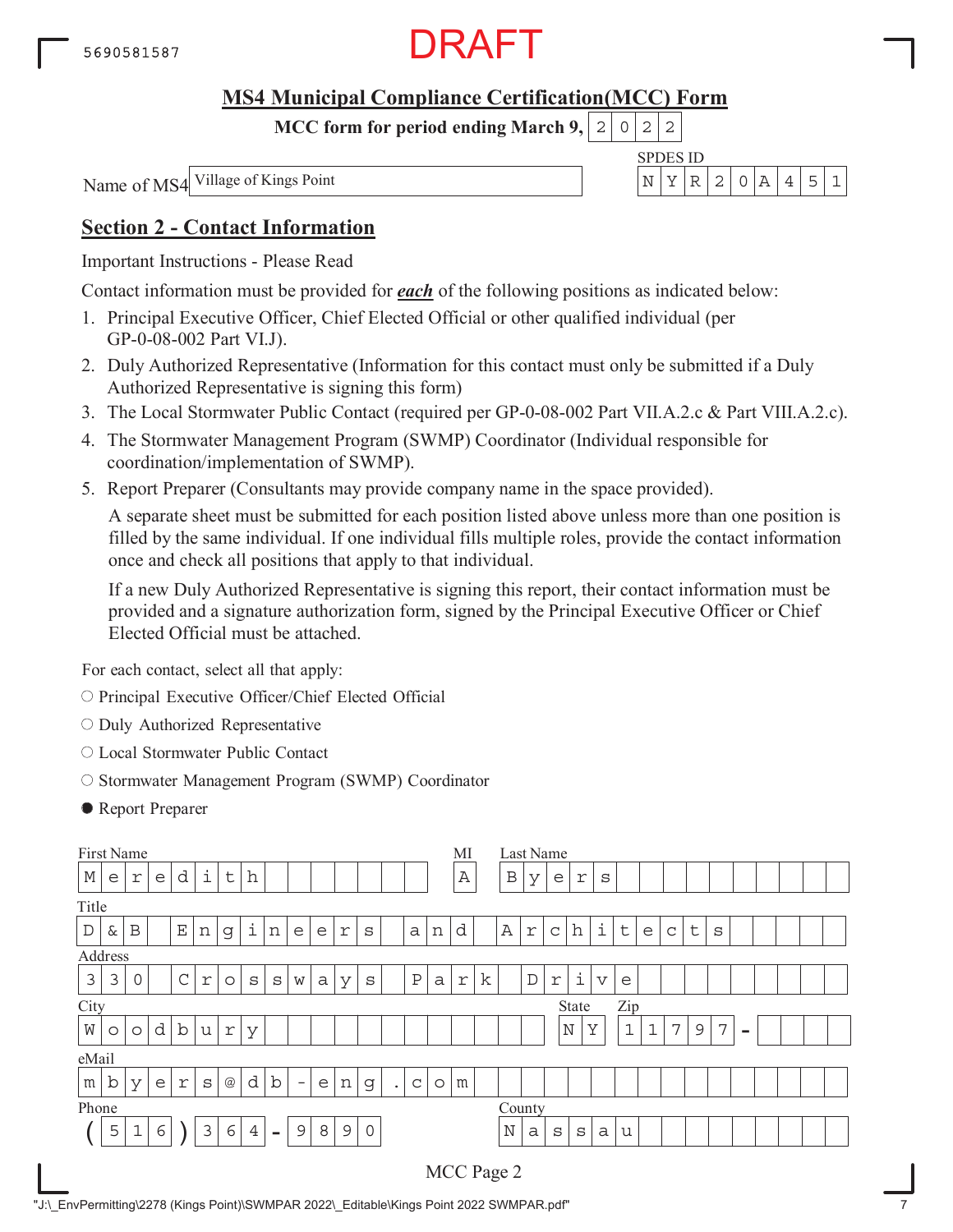

SPDES ID

**MCC form for period ending March 9, 2 0 2 2** 

Name of MS4 Village of Kings Point  $\left| N \right| X \left| R \right| 2 \left| 0 \right| A \left| 4 \right| 5 \left| 1 \right|$ 

# **Section 3 - Partner Information**

Did your MS4 work with partners/coalition to complete some or all permit requirements during this reporting period? Yes No

If Yes, complete information below.

Submit a separate sheet for each partner. Information provided in other formats will not be accepted. If your MS4 cooperated with a coalition, submit one sheet with the name of the coalition. It is not necessary to include a separate sheet for each MS4 in the coalition.

If No, proceed to Section 4 - Certification Statement.

|               | Partner/CoalitionName             |              |            |             |             |                  |             |                |                |                |             |             |   |              |             |              |   |             |         |   |                                                                         |   |             |            |                                  |                      |              |                          |             |             |   |                                                                                                        |
|---------------|-----------------------------------|--------------|------------|-------------|-------------|------------------|-------------|----------------|----------------|----------------|-------------|-------------|---|--------------|-------------|--------------|---|-------------|---------|---|-------------------------------------------------------------------------|---|-------------|------------|----------------------------------|----------------------|--------------|--------------------------|-------------|-------------|---|--------------------------------------------------------------------------------------------------------|
| Ν             | а                                 | S            | S          | а           | u           |                  | $\mathsf C$ | $\circ$        | u              | n              | t           | У           |   | $\rm S$      | t           | $\circ$      | r | m           | W       | а | t                                                                       | e | $\mathbf r$ |            |                                  |                      |              |                          |             |             |   |                                                                                                        |
|               | Partner/Coalition Name (con't.)   |              |            |             |             |                  |             |                |                |                |             |             |   |              |             |              |   |             |         |   |                                                                         |   |             |            | SPDES Partner ID - If applicable |                      |              |                          |             |             |   |                                                                                                        |
| $\mathcal{C}$ | $\circ$                           | $\mathsf{a}$ | 1          | i           | $\mathsf t$ | i                | $\circ$     | n              |                |                |             |             |   |              |             |              |   |             |         |   |                                                                         |   |             | $_{\rm N}$ | Υ                                | $\mathbb R$          | $\mathbf{2}$ | 0                        | Α           | $\mathbf 0$ | 2 | 2                                                                                                      |
|               | Address                           |              |            |             |             |                  |             |                |                |                |             |             |   |              |             |              |   |             |         |   |                                                                         |   |             |            |                                  |                      |              |                          |             |             |   |                                                                                                        |
| $1\,$         | 1                                 | 9            | 4          |             | Ρ           | $\Upsilon$       | $\circ$     | S              | $\mathbf{p}$   | e              | $\mathsf C$ | t           |   | Α            | $\mathbf v$ | e            | n | u           | e       |   |                                                                         |   |             |            |                                  |                      |              |                          |             |             |   |                                                                                                        |
| City          |                                   |              |            |             |             |                  |             |                |                |                |             |             |   |              |             |              |   |             |         |   | State                                                                   |   | Zip         |            |                                  |                      |              |                          |             |             |   |                                                                                                        |
| W             | e                                 | S            | セ          | $\mathbf b$ | u           | $\,$ $\,$ $\,$   | У           |                |                |                |             |             |   |              |             |              |   |             |         |   | Ν<br>Y                                                                  |   | $1\,$       | 1          | 5                                | 9                    | $\mathbf 0$  | $\overline{\phantom{0}}$ |             |             |   |                                                                                                        |
| eMail         |                                   |              |            |             |             |                  |             |                |                |                |             |             |   |              |             |              |   |             |         |   |                                                                         |   |             |            |                                  |                      |              |                          |             |             |   |                                                                                                        |
| S             | t                                 | $\circ$      | r          | m           | W           | a                | t           | e              | $\,$ $\,$ $\,$ | $\overline{c}$ | @           | n           | a | $\mathtt{s}$ | S           | a            | u | $\mathsf C$ | $\circ$ | u | n                                                                       | t | У           | n          | У                                | $\ddot{\phantom{0}}$ | g            | $\circ$                  | V           |             |   |                                                                                                        |
| Phone         |                                   |              |            |             |             |                  |             |                |                |                |             |             |   |              |             |              |   |             |         |   |                                                                         |   |             |            |                                  |                      |              |                          |             |             |   |                                                                                                        |
|               | 5                                 | $\mathbf 1$  | $\epsilon$ |             | 5           | $\boldsymbol{7}$ | $\mathbf 1$ | $\blacksquare$ | $\overline{7}$ | 5              | $\circ$     | 8           |   |              |             |              |   |             |         |   | Legally Binding Agreement in accordance<br>with GP-0-08-002 Part IV.G.? |   |             |            |                                  |                      |              |                          | $\circ$ Yes |             |   | $\bullet$ No                                                                                           |
|               |                                   |              |            |             |             |                  |             |                |                |                |             |             |   |              |             |              |   |             |         |   |                                                                         |   |             |            |                                  |                      |              |                          |             |             |   | What tasks/responsibilities are shared with this partner (e.g. MM1 School Programs or Multiple Tasks)? |
|               | OM1                               |              | М          | u           | $\mathbf 1$ | t                | i           | $\mathbf{p}$   | 1              | e              |             | T           | a | $\mathtt{s}$ | k           | $\mathbf S$  |   |             |         |   |                                                                         |   |             |            |                                  |                      |              |                          |             |             |   |                                                                                                        |
|               | OMM2                              |              | М          | u           | $\mathbf 1$ | t                | i           | ${\rm p}$      | 1              | e              |             | Т           | a | $\mathtt{s}$ | k           | $\mathtt{s}$ |   |             |         |   |                                                                         |   |             |            |                                  |                      |              |                          |             |             |   |                                                                                                        |
|               | OMM3                              |              | М          | u           | 1           | t                | i           | $\mathbf{p}$   | 1              | e              |             | $\mathbf T$ | a | $\mathtt{s}$ | k           | $\rm s$      |   |             |         |   |                                                                         |   |             |            |                                  |                      |              |                          |             |             |   |                                                                                                        |
|               | $\bigcirc$ MM4                    |              |            |             |             |                  |             |                |                |                |             |             |   |              |             |              |   |             |         |   |                                                                         |   |             |            |                                  |                      |              |                          |             |             |   |                                                                                                        |
|               | $\circ$ MM5                       |              |            |             |             |                  |             |                |                |                |             |             |   |              |             |              |   |             |         |   |                                                                         |   |             |            |                                  |                      |              |                          |             |             |   |                                                                                                        |
|               | $\bullet$ MM6                     |              | М          | u           | $\mathbf 1$ | t                | i           | ${\rm p}$      | 1              | e              |             | Т           | a | S            | k           | S            |   |             |         |   |                                                                         |   |             |            |                                  |                      |              |                          |             |             |   |                                                                                                        |
|               | Additional tasks/responsibilities |              |            |             |             |                  |             |                |                |                |             |             |   |              |             |              |   |             |         |   |                                                                         |   |             |            |                                  |                      |              |                          |             |             |   |                                                                                                        |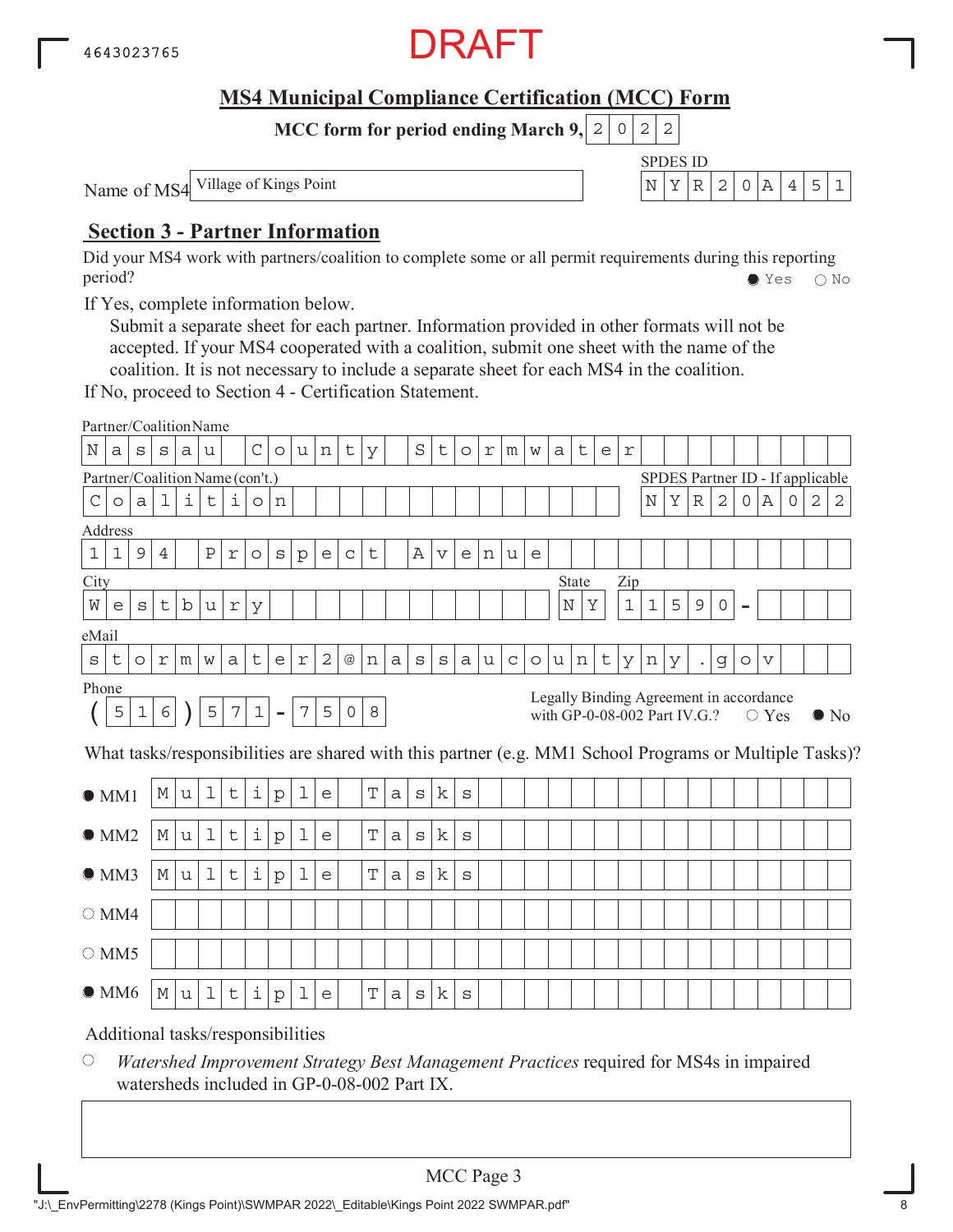

SPDES ID

**MCC form for period ending March 9, 2 0 2 2** 

Name of MS4 Village of Kings Point  $\left| N \right| X \left| R \right| 2 \left| 0 \right| A \left| 4 \right| 5 \left| 1 \right|$ 

# **Section 3 - Partner Information**

Did your MS4 work with partners/coalition to complete some or all permit requirements during this reporting period? Yes No

If Yes, complete information below.

Submit a separate sheet for each partner. Information provided in other formats will not be accepted. If your MS4 cooperated with a coalition, submit one sheet with the name of the coalition. It is not necessary to include a separate sheet for each MS4 in the coalition.

If No, proceed to Section 4 - Certification Statement.

|              | Partner/CoalitionName           |              |                 |              |             |             |             |                 |                 |                |         |                |                    |                |             |            |                 |         |   |            |                                         |         |                |             |              |             |              |          |               |   |                                  |                                                                                                        |
|--------------|---------------------------------|--------------|-----------------|--------------|-------------|-------------|-------------|-----------------|-----------------|----------------|---------|----------------|--------------------|----------------|-------------|------------|-----------------|---------|---|------------|-----------------------------------------|---------|----------------|-------------|--------------|-------------|--------------|----------|---------------|---|----------------------------------|--------------------------------------------------------------------------------------------------------|
| М            | a                               | n            | h               | a            | S           | S           | e           | t               |                 | $\, {\bf B}$   | а       | У              |                    | $\, {\bf P}$   | r           | $\circ$    | t               | e       | C | t          | i                                       | $\circ$ | n              |             |              |             |              |          |               |   |                                  |                                                                                                        |
|              | Partner/Coalition Name (con't.) |              |                 |              |             |             |             |                 |                 |                |         |                |                    |                |             |            |                 |         |   |            |                                         |         |                |             |              |             |              |          |               |   | SPDES Partner ID - If applicable |                                                                                                        |
| С            | $\circ$                         | m            | m               | i,           | t           | t           | e           | e               |                 |                |         |                |                    |                |             |            |                 |         |   |            |                                         |         |                | $_{\rm N}$  | Υ            | $\mathbb R$ | $\mathbf{2}$ | $\Omega$ | Α             |   |                                  |                                                                                                        |
|              | Address                         |              |                 |              |             |             |             |                 |                 |                |         |                |                    |                |             |            |                 |         |   |            |                                         |         |                |             |              |             |              |          |               |   |                                  |                                                                                                        |
| $\mathbf{1}$ | 5                               |              | $\overline{V}$  | $\mathsf{a}$ | n           | d           | e           | $\Upsilon$      | $\triangledown$ | e              | n       | t              | e                  | $\,$ $\,$ $\,$ |             | Α          | $\triangledown$ | e       | n | u          | e                                       |         |                |             |              |             |              |          |               |   |                                  |                                                                                                        |
| City         |                                 |              |                 |              |             |             |             |                 |                 |                |         |                |                    |                |             |            |                 |         |   |            | <b>State</b>                            |         | Zip            |             |              |             |              |          |               |   |                                  |                                                                                                        |
| Ρ            | $\circ$                         | r            | t               |              | W           | a           | S           | h               | i               | n              | g       | t              | $\circ$            | n              |             |            |                 |         |   |            | Υ<br>Ν                                  |         | $1\,$          | $\mathbf 1$ | $\mathsf{O}$ | 5           | $\circ$      |          | $\mathcal{E}$ | 7 | 1                                | $\Omega$                                                                                               |
| eMail        |                                 |              |                 |              |             |             |             |                 |                 |                |         |                |                    |                |             |            |                 |         |   |            |                                         |         |                |             |              |             |              |          |               |   |                                  |                                                                                                        |
| m            | b                               | $\mathbf{p}$ | $\mathsf C$     | $\mathbf E$  | X           | e           | C           | $^{\copyright}$ | g               | m              | a       | i              | $\mathbf 1$        |                | $\mathsf C$ | $\circ$    | m               |         |   |            |                                         |         |                |             |              |             |              |          |               |   |                                  |                                                                                                        |
| Phone        |                                 |              |                 |              |             |             |             |                 |                 |                |         |                |                    |                |             |            |                 |         |   |            | Legally Binding Agreement in accordance |         |                |             |              |             |              |          |               |   |                                  |                                                                                                        |
|              | 5                               | $\mathbf 1$  | 6               |              | $\,8\,$     | 6           | $\mathsf 9$ |                 | $\overline{7}$  | $\overline{9}$ | 8       | $\mathfrak{Z}$ |                    |                |             |            |                 |         |   |            | with GP-0-08-002 Part IV.G.?            |         |                |             |              |             |              |          | $\bullet$ Yes |   |                                  | $\bigcirc$ No                                                                                          |
|              |                                 |              |                 |              |             |             |             |                 |                 |                |         |                |                    |                |             |            |                 |         |   |            |                                         |         |                |             |              |             |              |          |               |   |                                  | What tasks/responsibilities are shared with this partner (e.g. MM1 School Programs or Multiple Tasks)? |
|              |                                 |              |                 |              |             |             |             |                 |                 |                |         |                |                    |                |             |            |                 |         |   |            |                                         |         |                |             |              |             |              |          |               |   |                                  |                                                                                                        |
|              | OM1                             |              | М               | u            | $\mathbf 1$ | $\mathsf t$ | i           | $\mathbf{p}$    | 1               | e              |         | $\mathbf T$    | a                  | $\mathtt{s}$   | k           | S          |                 |         |   |            |                                         |         |                |             |              |             |              |          |               |   |                                  |                                                                                                        |
|              | $\bullet$ MM2                   |              | М               | u            | ı           | $\mathsf t$ | i           | p               | 1               | e              |         | T              | a                  | $\mathbf S$    | k           | S          |                 |         |   |            |                                         |         |                |             |              |             |              |          |               |   |                                  |                                                                                                        |
|              |                                 |              |                 |              |             |             |             |                 |                 |                |         |                |                    |                |             |            |                 |         |   |            |                                         |         |                |             |              |             |              |          |               |   |                                  |                                                                                                        |
|              | OMM3                            |              | W               | a            | t           | e           | r           |                 | Q               | u              | a       | $\mathbf 1$    | $\dot{\mathtt{l}}$ | $\mathsf t$    | У           |            | М               | $\circ$ | n | i          | t                                       | $\circ$ | $\,$ $\,$ $\,$ | i           | n            | g           | $\ddot{i}$   | $\circ$  | t             | h | e                                | r                                                                                                      |
|              | $\bullet$ MM4                   |              | $\mathbb R$     | u            | n           | $\circ$     | $\mathbf f$ | $\pounds$       |                 | $\mathbb M$    | $\circ$ | n              | $\dot{\mathtt{l}}$ | t              | $\circ$     | $\Upsilon$ | i               | n       | g | $\ddot{i}$ |                                         | Ε       | d              | u           | $\mathsf C$  | a           | t            | i        | $\circ$       | n |                                  |                                                                                                        |
|              |                                 |              |                 |              |             |             |             |                 |                 |                |         |                |                    |                |             |            |                 |         |   |            |                                         |         |                |             |              |             |              |          |               |   |                                  |                                                                                                        |
|              | OMM5                            |              | $\mathbb R$     | u            | n           | $\circ$     | $\mathbf f$ | $\pounds$       |                 | $\mathbb M$    | $\circ$ | n              | $\dot{\mathbb{1}}$ | t              | $\circ$     | r          | i               | n       | g | $\ddot{i}$ |                                         | Ε       | d              | u           | $\mathsf C$  | a           | t            | i        | $\circ$       | n |                                  |                                                                                                        |
|              | $\bullet$ MM6                   |              | $E_{\parallel}$ | d            | u           | $\mathsf C$ | a           | t               | i               | $\circ$        | n       |                |                    |                |             |            |                 |         |   |            |                                         |         |                |             |              |             |              |          |               |   |                                  |                                                                                                        |
|              | $\lambda$ 1.1.                  |              |                 | 1, 1, 1      |             |             |             | 1.11117         |                 |                |         |                |                    |                |             |            |                 |         |   |            |                                         |         |                |             |              |             |              |          |               |   |                                  |                                                                                                        |

Additional tasks/responsibilities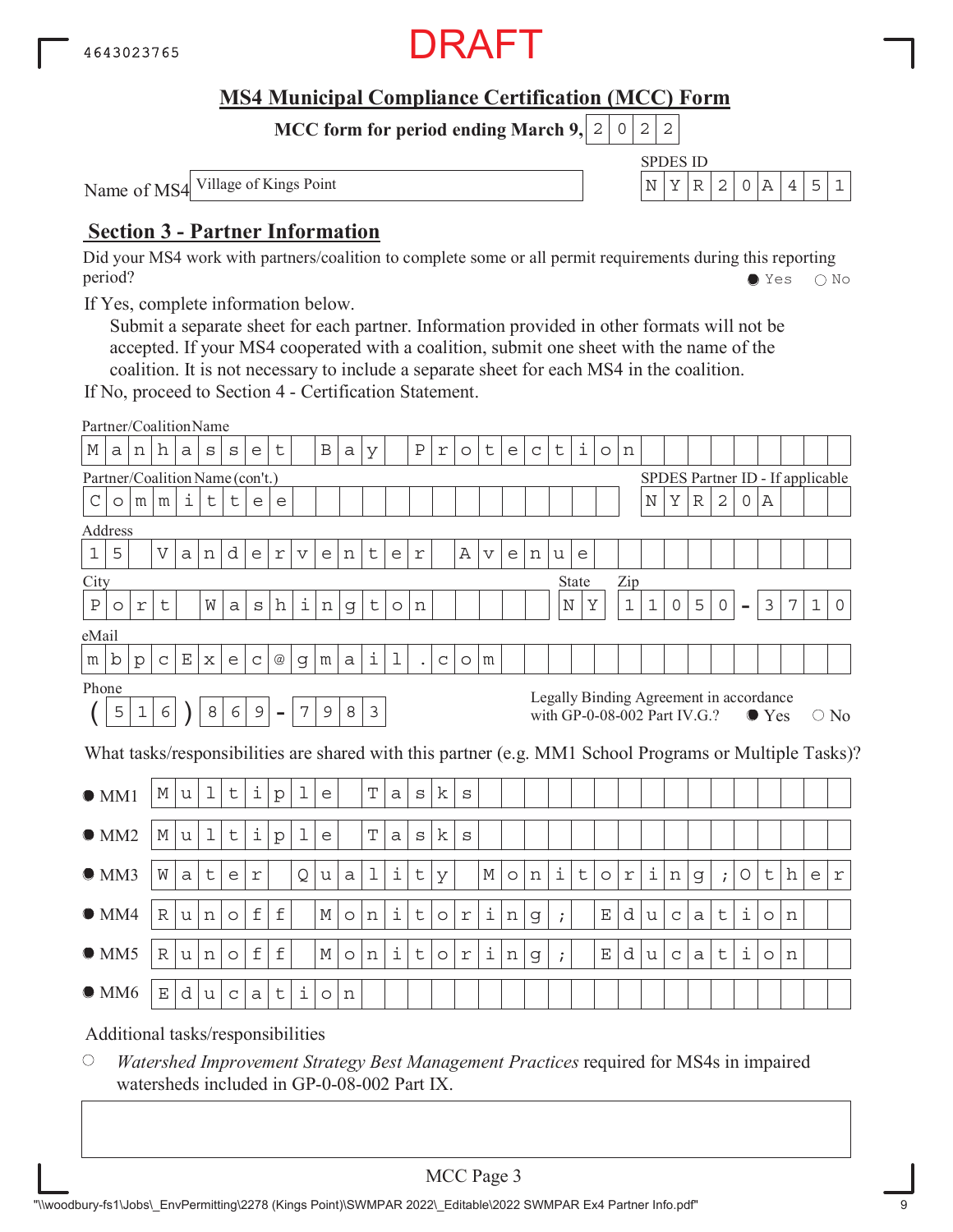

SPDES ID

**MCC form for period ending March 9, 2 0 2 2** 

Name of MS4 Village of Kings Point  $\left| N \right| X \left| R \right| 2 \left| 0 \right| A \left| 4 \right| 5 \left| 1 \right|$ 

# **Section 3 - Partner Information**

Did your MS4 work with partners/coalition to complete some or all permit requirements during this reporting period? Yes No

If Yes, complete information below.

Submit a separate sheet for each partner. Information provided in other formats will not be accepted. If your MS4 cooperated with a coalition, submit one sheet with the name of the coalition. It is not necessary to include a separate sheet for each MS4 in the coalition.

If No, proceed to Section 4 - Certification Statement.

|                |            |                |   |                                                   | Partner/CoalitionName             |             |             |             |            |   |             |       |              |              |   |   |              |         |   |                              |       |   |       |             |           |               |                                         |                |                |   |             |                                                                                                        |
|----------------|------------|----------------|---|---------------------------------------------------|-----------------------------------|-------------|-------------|-------------|------------|---|-------------|-------|--------------|--------------|---|---|--------------|---------|---|------------------------------|-------|---|-------|-------------|-----------|---------------|-----------------------------------------|----------------|----------------|---|-------------|--------------------------------------------------------------------------------------------------------|
| Т              | $\circ$    | W              | n |                                                   | $\circ$                           | f           |             | $\mathbf N$ | $\circ$    | r | t           | h     |              | Η            | e | m | $\mathbf{p}$ | $\rm s$ | t | e                            | a     | d |       | W           | Q         | I             | $\rm P$                                 |                |                |   |             |                                                                                                        |
|                |            |                |   |                                                   | Partner/Coalition Name (con't.)   |             |             |             |            |   |             |       |              |              |   |   |              |         |   |                              |       |   |       |             |           |               | SPDES Partner ID - If applicable        |                |                |   |             |                                                                                                        |
| $\, {\bf P}$   | $\Upsilon$ | $\circ$        | j | $\mathsf{e}% _{t}\!\left( \mathcal{A}_{t}\right)$ | $\mathsf C$                       | t           |             |             |            |   |             |       |              |              |   |   |              |         |   |                              |       |   |       | $\mathbb M$ | ${\bf U}$ | L             | $\mathbf T$                             | I              | $\, {\bf P}$   | L | $\mathbf E$ |                                                                                                        |
| Address        |            |                |   |                                                   |                                   |             |             |             |            |   |             |       |              |              |   |   |              |         |   |                              |       |   |       |             |           |               |                                         |                |                |   |             |                                                                                                        |
| $\mathbf 2$    | $\sqrt{2}$ | $\overline{0}$ |   | $\rm P$                                           | 1                                 | a           | n           | d           | $\circ$    | m | e           |       | R            | $\circ$      | a | d |              |         |   |                              |       |   |       |             |           |               |                                         |                |                |   |             |                                                                                                        |
| City           |            |                |   |                                                   |                                   |             |             |             |            |   |             |       |              |              |   |   |              |         |   |                              | State |   | Zip   |             |           |               |                                         |                |                |   |             |                                                                                                        |
| М              | a          | n              | h | a                                                 | $\rm s$                           | $\rm s$     | e           | t           |            |   |             |       |              |              |   |   |              |         |   | $\rm N$                      | Υ     |   | $1\,$ | $1\,$       | 0         | $\mathcal{E}$ | 0                                       | $\blacksquare$ |                |   |             |                                                                                                        |
| eMail          |            |                |   |                                                   |                                   |             |             |             |            |   |             |       |              |              |   |   |              |         |   |                              |       |   |       |             |           |               |                                         |                |                |   |             |                                                                                                        |
|                |            |                |   |                                                   |                                   |             |             |             |            |   |             |       |              |              |   |   |              |         |   |                              |       |   |       |             |           |               |                                         |                |                |   |             |                                                                                                        |
| Phone          |            |                |   |                                                   |                                   |             |             |             |            |   |             |       |              |              |   |   |              |         |   |                              |       |   |       |             |           |               |                                         |                |                |   |             |                                                                                                        |
|                | 5          | $\mathbf 1$    | 6 |                                                   | 8                                 | 6           | $\mathsf 9$ | $\equiv$    | $\epsilon$ | 3 | $\mathbf 1$ | $1\,$ |              |              |   |   |              |         |   | with GP-0-08-002 Part IV.G.? |       |   |       |             |           |               | Legally Binding Agreement in accordance |                | $\bigcirc$ Yes |   |             | $\bullet$ No                                                                                           |
|                |            |                |   |                                                   |                                   |             |             |             |            |   |             |       |              |              |   |   |              |         |   |                              |       |   |       |             |           |               |                                         |                |                |   |             | What tasks/responsibilities are shared with this partner (e.g. MM1 School Programs or Multiple Tasks)? |
| $\bigcirc$ MM1 |            |                |   |                                                   |                                   |             |             |             |            |   |             |       |              |              |   |   |              |         |   |                              |       |   |       |             |           |               |                                         |                |                |   |             |                                                                                                        |
| $\bigcirc$ MM2 |            |                |   |                                                   |                                   |             |             |             |            |   |             |       |              |              |   |   |              |         |   |                              |       |   |       |             |           |               |                                         |                |                |   |             |                                                                                                        |
| OMM3           |            |                | O | u                                                 | t                                 | $\mathbf f$ | a           | 1           | 1          |   | М           | a     | $\mathbf{p}$ | $\mathbf{p}$ | i | n | g            |         |   |                              |       |   |       |             |           |               |                                         |                |                |   |             |                                                                                                        |
| $\bigcirc$ MM4 |            |                |   |                                                   |                                   |             |             |             |            |   |             |       |              |              |   |   |              |         |   |                              |       |   |       |             |           |               |                                         |                |                |   |             |                                                                                                        |
| $\circ$ MM5    |            |                |   |                                                   |                                   |             |             |             |            |   |             |       |              |              |   |   |              |         |   |                              |       |   |       |             |           |               |                                         |                |                |   |             |                                                                                                        |
| $\bigcirc$ MM6 |            |                |   |                                                   |                                   |             |             |             |            |   |             |       |              |              |   |   |              |         |   |                              |       |   |       |             |           |               |                                         |                |                |   |             |                                                                                                        |
|                |            |                |   |                                                   | Additional tasks/responsibilities |             |             |             |            |   |             |       |              |              |   |   |              |         |   |                              |       |   |       |             |           |               |                                         |                |                |   |             |                                                                                                        |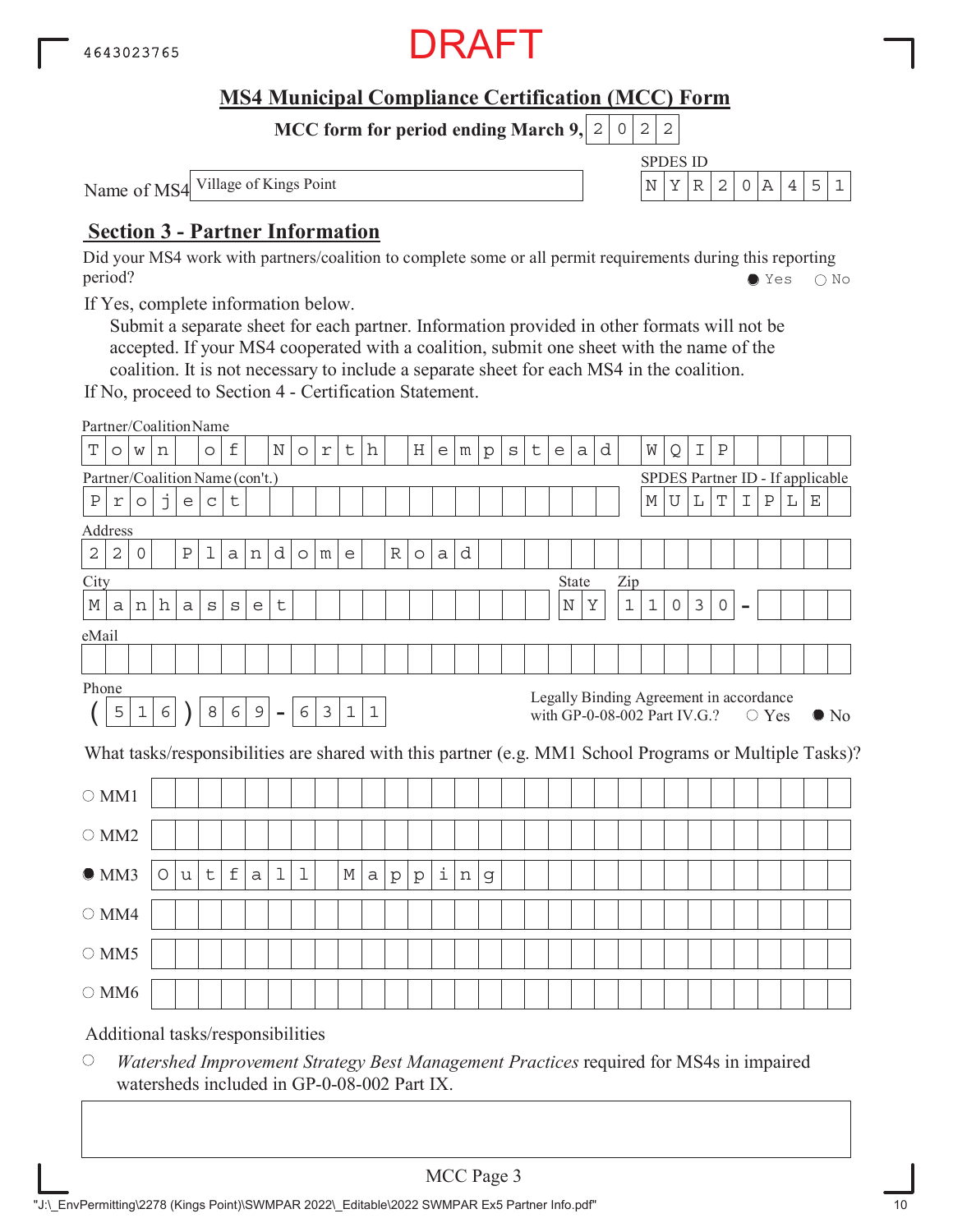

SPDES ID

**MCC form for period ending March 9, 2 0 2 2** 

Name of MS4 Village of Kings Point  $\left| N \right| X \left| R \right| 2 \left| 0 \right| A \left| 4 \right| 5 \left| 1 \right|$ 

# **Section 3 - Partner Information**

Did your MS4 work with partners/coalition to complete some or all permit requirements during this reporting period? Yes No

If Yes, complete information below.

Submit a separate sheet for each partner. Information provided in other formats will not be accepted. If your MS4 cooperated with a coalition, submit one sheet with the name of the coalition. It is not necessary to include a separate sheet for each MS4 in the coalition.

If No, proceed to Section 4 - Certification Statement.

|                |            |              |            |                      | Partner/CoalitionName             |                      |             |                |              |             |             |             |            |         |             |                                            |              |   |   |   |              |   |             |             |                                                                         |                |              |                |                |                |             |                                                                                                        |
|----------------|------------|--------------|------------|----------------------|-----------------------------------|----------------------|-------------|----------------|--------------|-------------|-------------|-------------|------------|---------|-------------|--------------------------------------------|--------------|---|---|---|--------------|---|-------------|-------------|-------------------------------------------------------------------------|----------------|--------------|----------------|----------------|----------------|-------------|--------------------------------------------------------------------------------------------------------|
| T              | $\circ$    | W            | n          |                      | $\circ$                           | f                    |             | N              | $\circ$      | $\mathbf r$ | t           | h           |            | H       | e           | m                                          | $\mathbf{p}$ | S | t | e | a            | d |             |             |                                                                         |                |              |                |                |                |             |                                                                                                        |
|                |            |              |            |                      | Partner/Coalition Name (con't.)   |                      |             |                |              |             |             |             |            |         |             |                                            |              |   |   |   |              |   |             |             | SPDES Partner ID - If applicable                                        |                |              |                |                |                |             |                                                                                                        |
|                |            |              |            |                      |                                   |                      |             |                |              |             |             |             |            |         |             |                                            |              |   |   |   |              |   |             | N           | Υ                                                                       | $\mathbb R$    | $\mathbf{2}$ | 0              | Α              | $\mathfrak{Z}$ | $\mathbf 1$ | 8                                                                                                      |
| Address        |            |              |            |                      |                                   |                      |             |                |              |             |             |             |            |         |             |                                            |              |   |   |   |              |   |             |             |                                                                         |                |              |                |                |                |             |                                                                                                        |
| $\mathbf 2$    | $\sqrt{2}$ | $\mathsf{O}$ |            | Ρ                    | 1                                 | a                    | n           | d              | $\circ$      | m           | e           |             | R          | $\circ$ | a           | d                                          |              |   |   |   |              |   |             |             |                                                                         |                |              |                |                |                |             |                                                                                                        |
| City           |            |              |            |                      |                                   |                      |             |                |              |             |             |             |            |         |             |                                            |              |   |   |   | <b>State</b> |   | Zip         |             |                                                                         |                |              |                |                |                |             |                                                                                                        |
| М              | a          | n            | h          | a                    | $\rm s$                           | $\mathbf s$          | e           | t              |              |             |             |             |            |         |             |                                            |              |   |   |   | $\rm N$<br>Υ |   | $\mathbf 1$ | $\mathbf 1$ | $\circ$                                                                 | $\mathfrak{Z}$ | $\circ$      | $\overline{a}$ |                |                |             |                                                                                                        |
| eMail          |            |              |            |                      |                                   |                      |             |                |              |             |             |             |            |         |             |                                            |              |   |   |   |              |   |             |             |                                                                         |                |              |                |                |                |             |                                                                                                        |
|                |            |              |            |                      |                                   |                      |             |                |              |             |             |             |            |         |             |                                            |              |   |   |   |              |   |             |             |                                                                         |                |              |                |                |                |             |                                                                                                        |
| Phone          |            |              |            |                      |                                   |                      |             |                |              |             |             |             |            |         |             |                                            |              |   |   |   |              |   |             |             |                                                                         |                |              |                |                |                |             |                                                                                                        |
|                | 5          | 1            | $\epsilon$ |                      | 8                                 | 6                    | $\mathsf 9$ | $\blacksquare$ | 6            | 3           | $\mathbf 1$ | $\mathbf 1$ |            |         |             |                                            |              |   |   |   |              |   |             |             | Legally Binding Agreement in accordance<br>with GP-0-08-002 Part IV.G.? |                |              |                | $\bigcirc$ Yes |                |             | $\bullet$ No                                                                                           |
|                |            |              |            |                      |                                   |                      |             |                |              |             |             |             |            |         |             |                                            |              |   |   |   |              |   |             |             |                                                                         |                |              |                |                |                |             | What tasks/responsibilities are shared with this partner (e.g. MM1 School Programs or Multiple Tasks)? |
| $\bullet$ MM1  |            |              | S          | $\ddot{\phantom{0}}$ | T                                 | $\ddot{\phantom{0}}$ | O           | $\bullet$      | $\, {\bf P}$ |             |             | Ρ           | $\Upsilon$ | $\circ$ | $\mathsf d$ | r                                          | a            | m |   |   |              |   |             |             |                                                                         |                |              |                |                |                |             |                                                                                                        |
| OMM2           |            |              | $\rm S$    | $\ddot{\phantom{0}}$ | T                                 |                      | O           | $\bullet$      | $\, {\bf P}$ |             |             | $\rm P$     | $\Upsilon$ | $\circ$ | g           | r                                          | a            | m |   |   |              |   |             |             |                                                                         |                |              |                |                |                |             |                                                                                                        |
| OMM3           |            |              | 3          | $\mathbf 1$          | $\mathbf{1}$                      |                      | $\mathsf C$ | $\mathsf{a}$   | 1            | 1           |             | $\mathsf C$ | е          | n       | $\mathsf t$ | $\mathsf{e}% _{0}\left( \mathsf{e}\right)$ | r            |   |   |   |              |   |             |             |                                                                         |                |              |                |                |                |             |                                                                                                        |
| $\bigcirc$ MM4 |            |              |            |                      |                                   |                      |             |                |              |             |             |             |            |         |             |                                            |              |   |   |   |              |   |             |             |                                                                         |                |              |                |                |                |             |                                                                                                        |
| $\circ$ MM5    |            |              |            |                      |                                   |                      |             |                |              |             |             |             |            |         |             |                                            |              |   |   |   |              |   |             |             |                                                                         |                |              |                |                |                |             |                                                                                                        |
| $\circ$ MM6    |            |              |            |                      |                                   |                      |             |                |              |             |             |             |            |         |             |                                            |              |   |   |   |              |   |             |             |                                                                         |                |              |                |                |                |             |                                                                                                        |
|                |            |              |            |                      | Additional tasks/responsibilities |                      |             |                |              |             |             |             |            |         |             |                                            |              |   |   |   |              |   |             |             |                                                                         |                |              |                |                |                |             |                                                                                                        |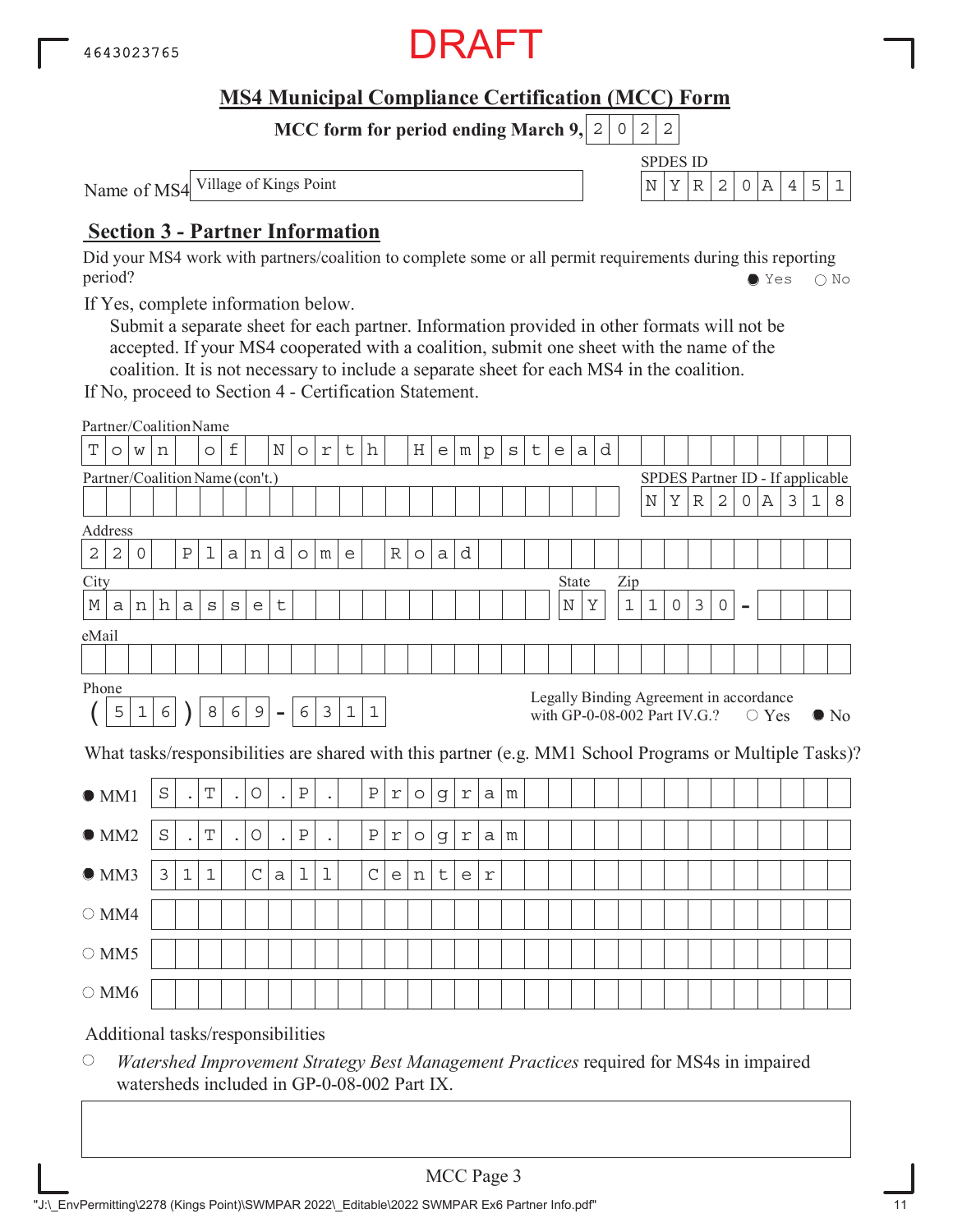

SPDES ID

**MCC form for period ending March 9, 2 0 2 2** 

Name of MS4 Village of Kings Point  $\left| N \right| X \left| R \right| 2 \left| 0 \right| A \left| 4 \right| 5 \left| 1 \right|$ 

# **Section 3 - Partner Information**

Did your MS4 work with partners/coalition to complete some or all permit requirements during this reporting period? Yes No

If Yes, complete information below.

Submit a separate sheet for each partner. Information provided in other formats will not be accepted. If your MS4 cooperated with a coalition, submit one sheet with the name of the coalition. It is not necessary to include a separate sheet for each MS4 in the coalition.

If No, proceed to Section 4 - Certification Statement.

|                                                                                                                                                                                                                                                         | Partner/CoalitionName             |   |         |   |   |             |   |             |   |   |         |   |                |             |   |              |             |         |   |            |       |             |               |             |                     |              |              |                |         |   |                                  |                                                                                                        |
|---------------------------------------------------------------------------------------------------------------------------------------------------------------------------------------------------------------------------------------------------------|-----------------------------------|---|---------|---|---|-------------|---|-------------|---|---|---------|---|----------------|-------------|---|--------------|-------------|---------|---|------------|-------|-------------|---------------|-------------|---------------------|--------------|--------------|----------------|---------|---|----------------------------------|--------------------------------------------------------------------------------------------------------|
| G                                                                                                                                                                                                                                                       | r                                 | e | а       | t |   | Ν           | e | $\mathsf C$ | k |   | $\rm P$ | a | $\,$ $\,$ $\,$ | k           |   | $\mathbb D$  | i           | $\rm s$ | t | $\Upsilon$ | i     | $\mathsf C$ | t             |             |                     |              |              |                |         |   |                                  |                                                                                                        |
|                                                                                                                                                                                                                                                         | Partner/Coalition Name (con't.)   |   |         |   |   |             |   |             |   |   |         |   |                |             |   |              |             |         |   |            |       |             |               |             |                     |              |              |                |         |   | SPDES Partner ID - If applicable |                                                                                                        |
|                                                                                                                                                                                                                                                         |                                   |   |         |   |   |             |   |             |   |   |         |   |                |             |   |              |             |         |   |            |       |             |               | $\mathbb N$ | Υ                   | $\mathbb R$  | $\mathbf{2}$ | 0              | Α       |   |                                  |                                                                                                        |
|                                                                                                                                                                                                                                                         | Address                           |   |         |   |   |             |   |             |   |   |         |   |                |             |   |              |             |         |   |            |       |             |               |             |                     |              |              |                |         |   |                                  |                                                                                                        |
| 6                                                                                                                                                                                                                                                       | 5                                 |   | Α       | r | r | a           | n | d           | a | 1 | e       |   | Α              | $\mathbf v$ | e | n            | u           | e       |   |            |       |             |               |             |                     |              |              |                |         |   |                                  |                                                                                                        |
| City                                                                                                                                                                                                                                                    |                                   |   |         |   |   |             |   |             |   |   |         |   |                |             |   |              |             |         |   |            | State |             | Zip           |             |                     |              |              |                |         |   |                                  |                                                                                                        |
| G                                                                                                                                                                                                                                                       | $\Upsilon$                        | e | a       | t |   | $\mathbf N$ | e | $\mathsf C$ | k |   |         |   |                |             |   |              |             |         |   | $\rm N$    | Υ     |             | $1\,$         | $\mathbf 1$ | $\mathsf{O}\xspace$ | $\mathbf{2}$ | 4            | $\blacksquare$ |         |   |                                  |                                                                                                        |
|                                                                                                                                                                                                                                                         |                                   |   |         |   |   |             |   |             |   |   |         |   |                |             |   |              |             |         |   |            |       |             |               |             |                     |              |              |                |         |   |                                  |                                                                                                        |
| eMail<br>k<br>k<br>k<br>t<br>$\mathsf C$<br>r<br>$^{\copyright}$<br>e<br>${\rm p}$<br>a<br>$\Upsilon$<br>$\mathtt{s}$<br>$\Upsilon$<br>$\rm p$<br>а<br>$\rm s$<br>$\mathbf g$<br>$\Upsilon$<br>е<br>а<br>n<br>$\circ$<br>g<br>$\mathsf d$<br>n<br>Phone |                                   |   |         |   |   |             |   |             |   |   |         |   |                |             |   |              |             |         |   |            |       |             |               |             |                     |              |              |                |         |   |                                  |                                                                                                        |
|                                                                                                                                                                                                                                                         |                                   |   |         |   |   |             |   |             |   |   |         |   |                |             |   |              |             |         |   |            |       |             |               |             |                     |              |              |                |         |   |                                  |                                                                                                        |
| Legally Binding Agreement in accordance<br>$\epsilon$<br>8<br>$\boldsymbol{7}$<br>6<br>$\boldsymbol{7}$<br>6<br>5<br>5<br>$\mathbf{1}$<br>$\overline{4}$<br>$\blacksquare$<br>with GP-0-08-002 Part IV.G.?<br>$\bigcirc$ Yes                            |                                   |   |         |   |   |             |   |             |   |   |         |   |                |             |   | $\bullet$ No |             |         |   |            |       |             |               |             |                     |              |              |                |         |   |                                  |                                                                                                        |
|                                                                                                                                                                                                                                                         |                                   |   |         |   |   |             |   |             |   |   |         |   |                |             |   |              |             |         |   |            |       |             |               |             |                     |              |              |                |         |   |                                  | What tasks/responsibilities are shared with this partner (e.g. MM1 School Programs or Multiple Tasks)? |
|                                                                                                                                                                                                                                                         | $\bigcirc$ MM1                    |   |         |   |   |             |   |             |   |   |         |   |                |             |   |              |             |         |   |            |       |             |               |             |                     |              |              |                |         |   |                                  |                                                                                                        |
|                                                                                                                                                                                                                                                         | $\circ$ MM2                       |   |         |   |   |             |   |             |   |   |         |   |                |             |   |              |             |         |   |            |       |             |               |             |                     |              |              |                |         |   |                                  |                                                                                                        |
|                                                                                                                                                                                                                                                         | $\bigcirc$ MM3                    |   |         |   |   |             |   |             |   |   |         |   |                |             |   |              |             |         |   |            |       |             |               |             |                     |              |              |                |         |   |                                  |                                                                                                        |
|                                                                                                                                                                                                                                                         | $\bigcirc$ MM4                    |   |         |   |   |             |   |             |   |   |         |   |                |             |   |              |             |         |   |            |       |             |               |             |                     |              |              |                |         |   |                                  |                                                                                                        |
|                                                                                                                                                                                                                                                         | $\bigcirc$ MM5                    |   |         |   |   |             |   |             |   |   |         |   |                |             |   |              |             |         |   |            |       |             |               |             |                     |              |              |                |         |   |                                  |                                                                                                        |
|                                                                                                                                                                                                                                                         | $\bullet$ MM6                     |   | $\rm P$ | a | r | k           |   | М           | a | i | n       | t | e              | n           | a | n            | $\mathsf C$ | e       |   | &          |       | O           | $\rm \bar{p}$ | e           | $\Upsilon$          | a            | t            | i.             | $\circ$ | n | S                                |                                                                                                        |
|                                                                                                                                                                                                                                                         | Additional tasks/responsibilities |   |         |   |   |             |   |             |   |   |         |   |                |             |   |              |             |         |   |            |       |             |               |             |                     |              |              |                |         |   |                                  |                                                                                                        |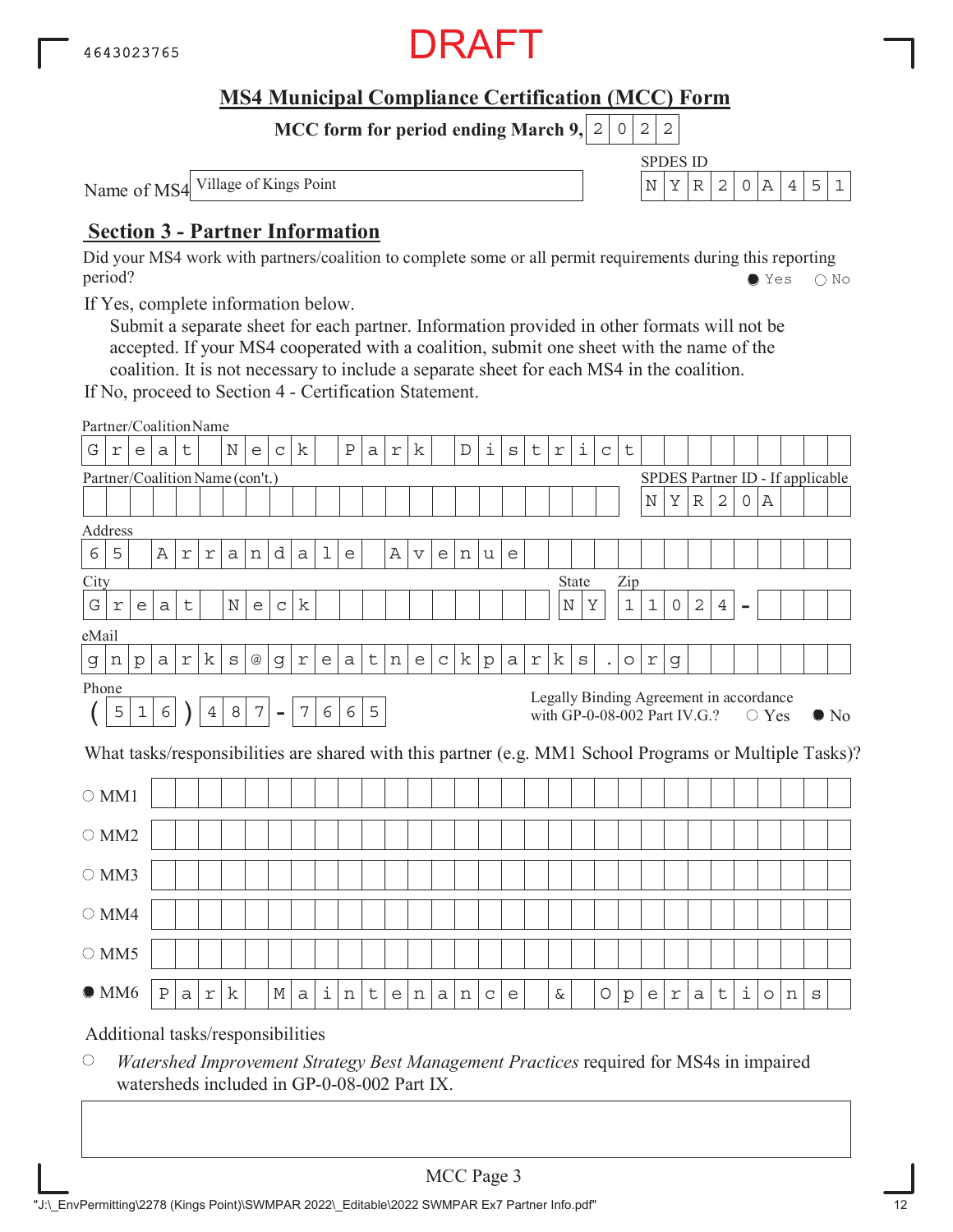

**MCC form for period ending March 9,**  $0|2|2$ 

Name of MS4

SPDES ID Village of Kings Point  $N |Y| R |2 |0 |A |4 |5 |1$ 

# **Section 4 - Certification Statement**

"I certify under penalty of law that this document and all attachments were prepared under my direction or supervision in accordance with a system designed to assure that qualified personnel properly gathered and evaluated the information submitted. Based on my inquiry of the person or persons who manage the system, or those persons directly responsible for gathering the information, the information submitted is, the best of my knowledge and belief, true, accurate, and complete. I am aware that there are significant penalties for submitting false information, including the possibility of fine and imprisonment for knowing violations."

This form must be signed by either a principal executive officer or ranking elected official, or duly authorized representative of that person as described in GP-0-08-002 Part VI.J.

| First Name                                                  | MI          | Last Name                                  |
|-------------------------------------------------------------|-------------|--------------------------------------------|
| i<br>٦<br>М<br>h<br>a<br>$\mathsf{C}$<br>e<br>ᆂ             | $\sim$<br>◡ | ı<br>i<br>k<br>K<br>n<br>a<br>$\mathsf{C}$ |
| (Clearly print title of individual signing report)<br>Title |             |                                            |
| $\mathbb M$<br>a<br>r<br>V<br>$\circ$                       |             |                                            |
| Signature                                                   |             | Date                                       |

Send completed form and any attachments to the DEC Central Office at:

MS4 Permit Coordinator Division of Water 4th Floor 625 Broadway Albany, New York 12233-3505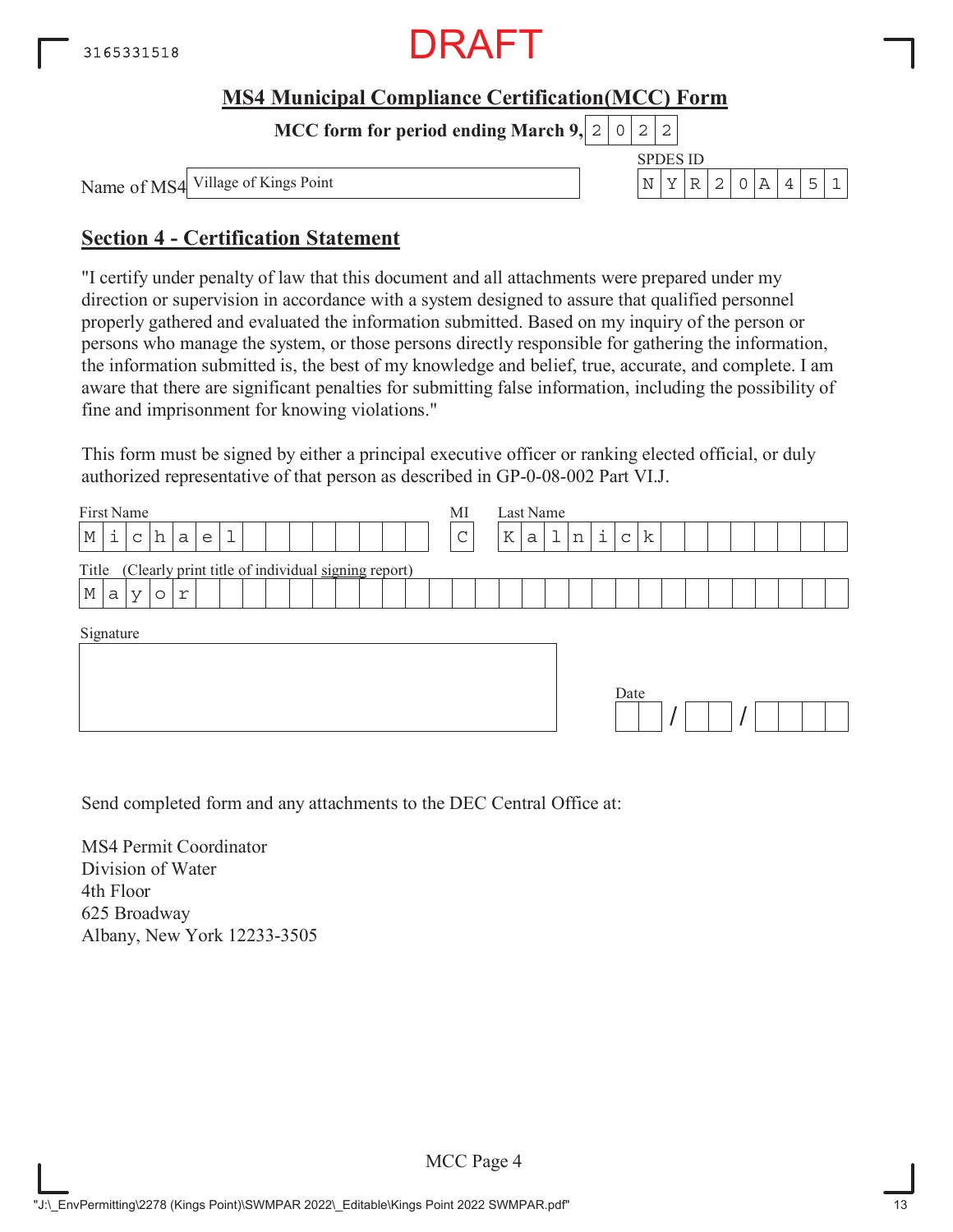"J:\\_EnvPermitting\2278 (Kings Point)\SWMPAR 2022\\_Editable\Kings Point 2022 SWMPAR.pdf"

# **MS4 Annual Report Form**

#### **This report is being submitted for the reporting period ending March 9,**  $2|0|2|2$

If submitting this form as part of a joint report on behalf of a coalition leave SPDES ID blank.

Name of MS4/Coalition

# **Water Quality Trends**

The information in this section is being reported (check one):

On behalf of an individual MS4

 $\circ$  On behalf of a coalition

How many MS4s are contributed to this report?

**1. Has this MS4/Coalition produced any reports documenting water quality trends related to stormwater? If not, answer No and proceed to Minimum Control Measure One.**  $\bullet$  Yes  $\circ$  No

If Yes, choose one of the following

 $\bigcirc$  Report(s) attached to the annual report

Web Page(s) where report(s) is/are provided below

Please provide specific address of page where report(s) can be accessed - not home page.

| $\ensuremath{\mathsf{URL}}\xspace$ |                     |             |           |   |                      |                |             |              |              |              |             |             |             |              |              |              |            |               |                               |                                   |           |             |             |         |                            |              |         |   |                 |
|------------------------------------|---------------------|-------------|-----------|---|----------------------|----------------|-------------|--------------|--------------|--------------|-------------|-------------|-------------|--------------|--------------|--------------|------------|---------------|-------------------------------|-----------------------------------|-----------|-------------|-------------|---------|----------------------------|--------------|---------|---|-----------------|
| $\mathbf W$                        | W                   | W           | $\bullet$ | m | $\mathsf{a}$         | $\,$ $\,$ $\,$ | h           | $\mathsf{a}$ | $\mathtt{s}$ | $\mathtt{s}$ | e           | $\mathsf t$ | $\mathbf b$ | a            | $\mathbf{y}$ | $\rm p$      | $\Upsilon$ | $\circ$       | $\lfloor \frac{1}{2} \rfloor$ | $\mathsf{e}% _{t}\left( t\right)$ | $\vert$ C | $\mathsf t$ | $\perp$     | $\circ$ | $\, {\rm n}$               | $\mathtt{C}$ | $\circ$ | m | ${\mathfrak m}$ |
| $\dot{\mathtt{l}}$                 | $\mathsf t$         | $\mathsf t$ | e         | e | $\ddot{\phantom{0}}$ | i              | $\Upsilon$  | g            |              | $\, {\bf P}$ | $\mathbb D$ | $\mathbf F$ |             | $\, {\bf P}$ | U            | $\, {\bf B}$ | L          | $\mathbbm{I}$ | $\mathsf C$                   | $\overline{1}$                    | W         | $\mathsf a$ | $\mathsf t$ | e       | $\mathfrak{\underline{r}}$ |              | Q       | u | $\rm{a}$        |
| $\mathbf 1$                        | $\dot{\mathbbm{1}}$ | $\mathsf t$ | У         |   | $\mathbb D$          | а              | $\mathsf t$ | $\rm{a}$     |              |              |             |             |             |              |              |              |            |               |                               |                                   |           |             |             |         |                            |              |         |   |                 |
| URL                                |                     |             |           |   |                      |                |             |              |              |              |             |             |             |              |              |              |            |               |                               |                                   |           |             |             |         |                            |              |         |   |                 |
|                                    |                     |             |           |   |                      |                |             |              |              |              |             |             |             |              |              |              |            |               |                               |                                   |           |             |             |         |                            |              |         |   |                 |
|                                    |                     |             |           |   |                      |                |             |              |              |              |             |             |             |              |              |              |            |               |                               |                                   |           |             |             |         |                            |              |         |   |                 |
|                                    |                     |             |           |   |                      |                |             |              |              |              |             |             |             |              |              |              |            |               |                               |                                   |           |             |             |         |                            |              |         |   |                 |
| $\ensuremath{\mathsf{URL}}\xspace$ |                     |             |           |   |                      |                |             |              |              |              |             |             |             |              |              |              |            |               |                               |                                   |           |             |             |         |                            |              |         |   |                 |
|                                    |                     |             |           |   |                      |                |             |              |              |              |             |             |             |              |              |              |            |               |                               |                                   |           |             |             |         |                            |              |         |   |                 |
|                                    |                     |             |           |   |                      |                |             |              |              |              |             |             |             |              |              |              |            |               |                               |                                   |           |             |             |         |                            |              |         |   |                 |
|                                    |                     |             |           |   |                      |                |             |              |              |              |             |             |             |              |              |              |            |               |                               |                                   |           |             |             |         |                            |              |         |   |                 |
| URL                                |                     |             |           |   |                      |                |             |              |              |              |             |             |             |              |              |              |            |               |                               |                                   |           |             |             |         |                            |              |         |   |                 |
|                                    |                     |             |           |   |                      |                |             |              |              |              |             |             |             |              |              |              |            |               |                               |                                   |           |             |             |         |                            |              |         |   |                 |
|                                    |                     |             |           |   |                      |                |             |              |              |              |             |             |             |              |              |              |            |               |                               |                                   |           |             |             |         |                            |              |         |   |                 |
|                                    |                     |             |           |   |                      |                |             |              |              |              |             |             |             |              |              |              |            |               |                               |                                   |           |             |             |         |                            |              |         |   |                 |

Water Quality Trends Page 1 of 1

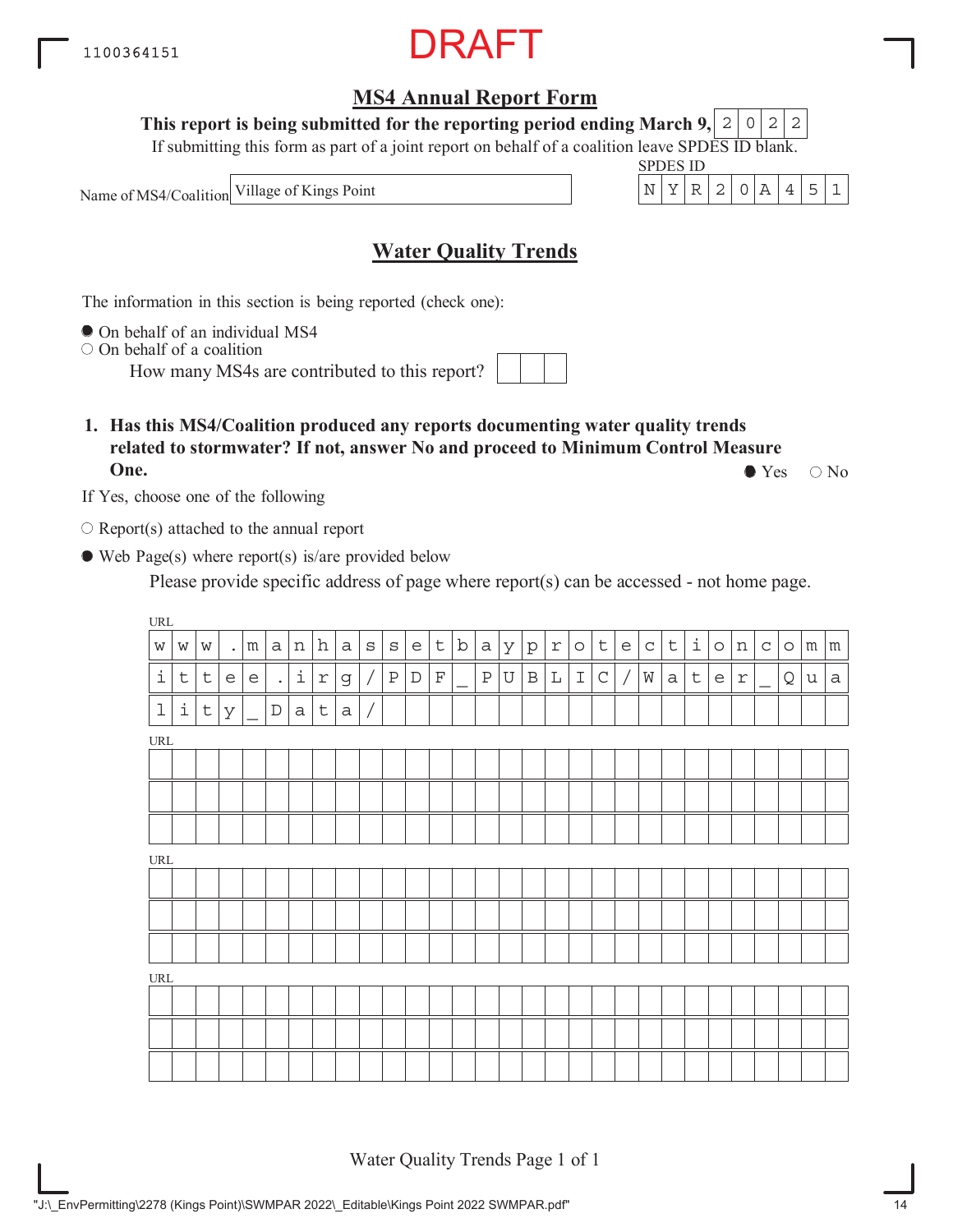## **MS4 Annual Report Form**

### This report is being submitted for the reporting period ending March 9,  $\mid$  2  $\mid$  0  $\mid$  2  $\mid$  2

If submitting this form as part of a joint report on behalf of a coalition leave SPDES ID blank.

Name of MS4/Coalition

SPDES ID Village of Kings Point N YR 2 0A 451

# **Minimum Control Measure 1. Public Education and Outreach**

The information in this section is being reported (check one):

- $\bullet$  On behalf of an individual MS4
- $\bigcirc$  On behalf of a coalition

How many MS4s contributed to this report?

# **1. Targeted Public Education and Outreach Best Management Practices**

Check all topics that were included in Education and Outreach during this reporting period:

• Construction Sites General Stormwater Management Information Household Hazardous Waste Disposal Illicit Discharge Detection and Elimination Infrastructure Maintenance ● Smart Growth Storm Drain Marking Green Infrastructure/Better Site Design/Low Impact Development Other: Pesticide and Fertilizer Application **• Pet Waste Management** • Recycling O Riparian Corridor Protection/Restoration Trash Management Vehicle Washing Water Conservation Wetland Protection ○ None **Other 2. Specific audiences targeted during this reporting period:** • Public Employees **Residential** ● Businesses **•** Restaurants ● Contractors **O** Developers General Public  $\bigcirc$  Industries  $P\lceil o \rceil o \lceil 1 \rceil s \rceil ; \lceil | G \rceil e \rceil e \rceil s \rceil | g \rceil | g \rceil e \rceil | p \rceil | f \rceil | g \rceil | f \rceil | g \rceil | h \rceil | K \rceil | 1 \rceil | 1 | s$ 

 $S$ t $|u|d|e|n|t|s|$ ; | B $|o|a|t|$  | Ow $|n|e|r|s|$ ; | H $|o|m|e|o|w|n|e|r|s$ 

● Other:

Other

MCM 1 Page 1 of 4

Agricultural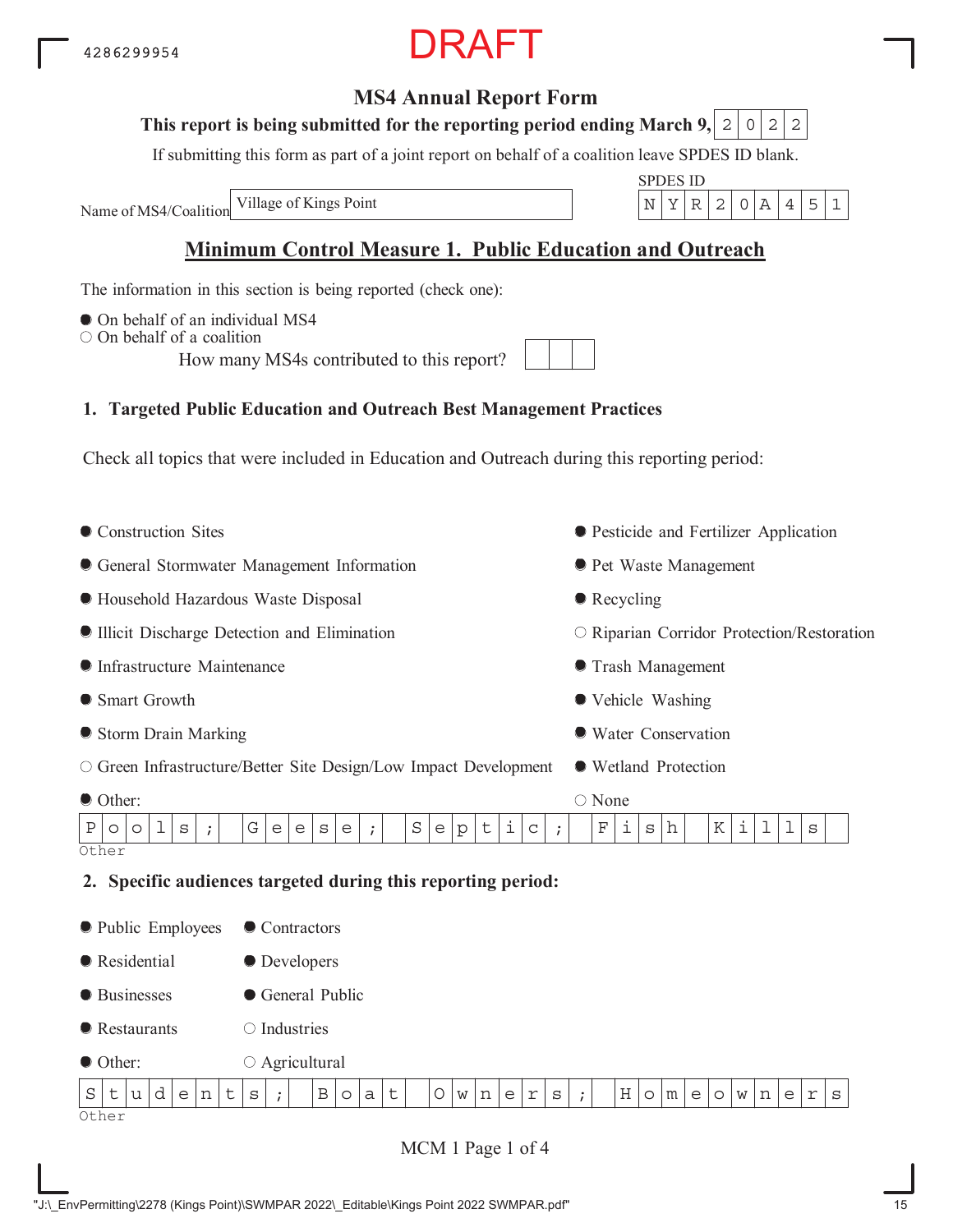# **MS4 Annual Report Form**

This report is being submitted for the reporting period ending March 9,  $\mid 2 \mid 0 \mid 2 \mid 2$ 

If submitting this form as part of a joint report on behalf of a coalition leave SPDES ID blank.

Name of MS4/Coalition Village of Kings Point

| ັບ   ). | S 11) |  |  |  |
|---------|-------|--|--|--|
|         |       |  |  |  |

**3. What strategies did your MS4/Coalition use to achieve education and outreach goals during this reporting period?** Check all that apply:

| O Construction Site Operators Trained |                                                       |                          |           |                       |            |             |         |                   |                          |                           |         |                           |            |                      |             |             |         |         |         |             |   |         |                      | #Trained            |              |   |       |         |                                                                                              |                |
|---------------------------------------|-------------------------------------------------------|--------------------------|-----------|-----------------------|------------|-------------|---------|-------------------|--------------------------|---------------------------|---------|---------------------------|------------|----------------------|-------------|-------------|---------|---------|---------|-------------|---|---------|----------------------|---------------------|--------------|---|-------|---------|----------------------------------------------------------------------------------------------|----------------|
| <b>O</b> Direct Mailings              |                                                       |                          |           |                       |            |             |         |                   |                          |                           |         |                           |            |                      |             |             |         |         |         |             |   |         |                      | # Mailings          |              |   |       |         |                                                                                              | $\overline{4}$ |
| Kiosks or Other Displays              |                                                       |                          |           |                       |            |             |         |                   |                          |                           |         |                           |            |                      |             |             |         |         |         |             |   |         |                      | # Locations         |              |   |       |         |                                                                                              | $\mathbf 1$    |
| <b>C</b> List-Serves                  |                                                       |                          |           |                       |            |             |         |                   |                          |                           |         |                           |            |                      |             |             |         |         |         |             |   |         |                      |                     | $\#$ In List |   |       | 1       | 8                                                                                            | 7              |
| <b>Mailing List</b>                   |                                                       |                          |           |                       |            |             |         |                   |                          |                           |         |                           |            |                      |             |             |         |         |         |             |   |         |                      |                     | # In List    |   | $1\,$ | 5       | 0                                                                                            | $\mathsf{O}$   |
| Rewspaper Ads or Articles             |                                                       |                          |           |                       |            |             |         |                   |                          |                           |         |                           |            |                      |             |             |         |         |         |             |   |         |                      | # Days Run          |              |   |       |         | $\mathbf 1$                                                                                  | $\overline{4}$ |
| lacktriangleright Presentations       |                                                       |                          |           |                       |            |             |         |                   |                          |                           |         |                           |            |                      |             |             |         |         |         |             |   |         |                      | # Attendees         |              |   |       |         | $\mathbf 2$                                                                                  | $\epsilon$     |
| ○ School Program                      |                                                       |                          |           |                       |            |             |         |                   |                          |                           |         |                           |            |                      |             |             |         |         |         |             |   |         |                      | # Attendees         |              |   |       |         |                                                                                              |                |
| ○ TV Spot/Program                     |                                                       |                          |           |                       |            |             |         |                   |                          |                           |         |                           |            |                      |             |             |         |         |         |             |   |         |                      | # Days Run          |              |   |       |         |                                                                                              |                |
| <b>•</b> Printed Materials:           |                                                       |                          |           |                       |            |             |         |                   |                          |                           |         |                           |            |                      |             |             |         |         |         |             |   |         |                      | Total # Distributed |              |   |       | 1       | 5                                                                                            | $\mathsf{O}$   |
|                                       | Locations (e.g. libraries, town offices, kiosks)<br>V | i                        | ı         | ı                     | a          | $\mathsf g$ | e       |                   | Η                        | $\rm{a}$                  | 1       | 1                         |            |                      |             |             |         |         |         |             |   |         |                      |                     |              |   |       |         |                                                                                              |                |
|                                       |                                                       |                          |           |                       |            |             |         |                   |                          |                           |         |                           |            |                      |             |             |         |         |         |             |   |         |                      |                     |              |   |       |         |                                                                                              |                |
|                                       |                                                       |                          |           |                       |            |             |         |                   |                          |                           |         |                           |            |                      |             |             |         |         |         |             |   |         |                      |                     |              |   |       |         |                                                                                              |                |
|                                       |                                                       |                          |           |                       |            |             |         |                   |                          |                           |         |                           |            |                      |             |             |         |         |         |             |   |         |                      |                     |              |   |       |         |                                                                                              |                |
|                                       |                                                       |                          |           |                       |            |             |         |                   |                          |                           |         |                           |            |                      |             |             |         |         |         |             |   |         |                      |                     |              |   |       |         |                                                                                              |                |
| Other:                                |                                                       |                          |           |                       |            |             |         |                   |                          |                           |         |                           |            |                      |             |             |         |         |         |             |   |         |                      |                     |              |   |       |         |                                                                                              |                |
|                                       | $\mathbb N$                                           | O                        | D         | $\mathtt{u}$          | m          | ${\tt p}$   | $\rm S$ | $\dot{\mathtt l}$ | g                        | n                         | $\rm s$ | $\mathbf{i}$              | $_{\rm F}$ | a                    | $\mathsf C$ | e           | b       | $\circ$ | $\circ$ | k           |   |         |                      |                     |              |   |       |         |                                                                                              |                |
| ● Web Page:                           |                                                       |                          |           |                       | needed.    |             |         |                   |                          |                           |         |                           |            |                      |             |             |         |         |         |             |   |         |                      |                     |              |   |       |         | Provide specific web addresses - not home page. Continue on next page if additional space is |                |
| URL                                   |                                                       |                          |           |                       |            |             |         |                   |                          |                           |         |                           |            |                      |             |             |         |         |         |             |   |         |                      |                     |              |   |       |         |                                                                                              |                |
| W                                     | W                                                     | W                        |           | $\boldsymbol{\nabla}$ | i          | 1           | 1       | а                 | g                        | $\mathsf{e}$              | $\circ$ | $\ensuremath{\mathsf{f}}$ | k          | i                    | n           | $\mathsf g$ | $\rm S$ | p       | $\circ$ | i           | n | $\sf t$ |                      | $\circ$             | $\Upsilon$   | g | d     | $\circ$ | $\mathsf C$                                                                                  |                |
| S                                     | W                                                     | а                        | r         | t                     | i          | $\mathsf C$ | 1       | e                 | $\overline{\phantom{m}}$ | $\boldsymbol{\mathrm{V}}$ | i       | 1                         | 1          | $\mathsf a$          | $\mathsf g$ | e           |         | р       | d       | $\mathbf f$ |   |         |                      |                     |              |   |       |         |                                                                                              |                |
|                                       |                                                       |                          |           |                       |            |             |         |                   |                          |                           |         |                           |            |                      |             |             |         |         |         |             |   |         |                      |                     |              |   |       |         |                                                                                              |                |
| <b>URL</b>                            |                                                       |                          |           |                       |            |             |         |                   |                          |                           |         |                           |            |                      |             |             |         |         |         |             |   |         |                      |                     |              |   |       |         |                                                                                              |                |
| W                                     | W                                                     | W                        | $\bullet$ | $\boldsymbol{\nabla}$ | i          | ı           | ı       | а                 | g                        | e                         | $\circ$ | f                         | k          | i,                   | n           | g           | S       | p       | $\circ$ | i           | n | t       | $\ddot{\phantom{a}}$ | $\circ$             | $\Upsilon$   | g | d     | $\circ$ | $\mathsf C$                                                                                  |                |
| Κ                                     | $\, {\bf P}$                                          | $\overline{\phantom{a}}$ | М         | а                     | $\Upsilon$ | $\mathbf 2$ | 0       | $\sqrt{2}$        | $\mathbf{2}$             | $\overline{\phantom{m}}$  | W       | e                         | b          | $\ddot{\phantom{0}}$ | $\rm p$     | d           | f       |         |         |             |   |         |                      |                     |              |   |       |         |                                                                                              |                |
|                                       |                                                       |                          |           |                       |            |             |         |                   |                          |                           |         |                           |            |                      |             |             |         |         |         |             |   |         |                      |                     |              |   |       |         |                                                                                              |                |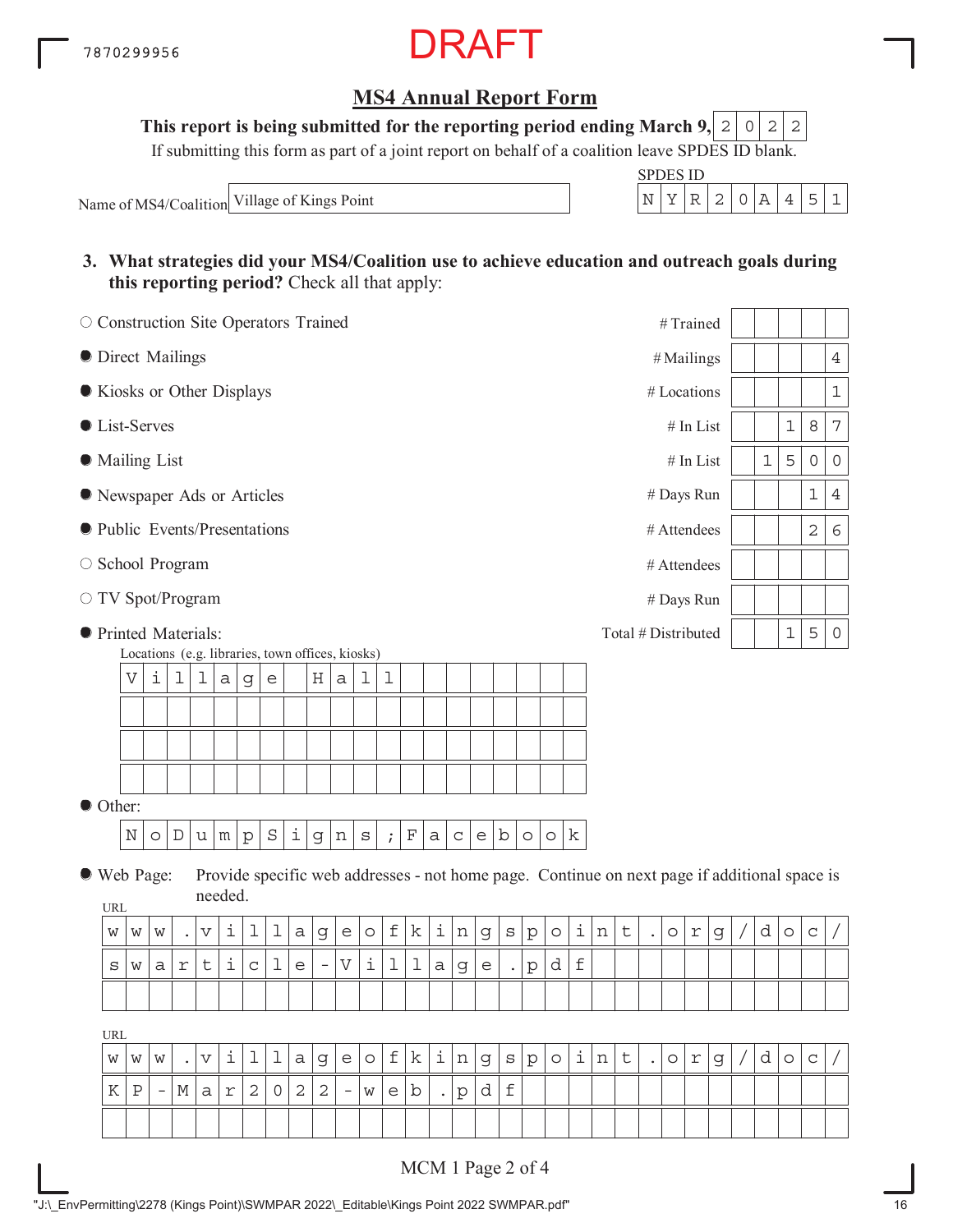# **MS4 Annual Report Form**

### **This report is being submitted for the reporting period ending March 9, 2 0 2 2**

If submitting this form as part of a joint report on behalf of a coalition leave SPDES ID blank.

Name of MS4/Coalition

SPDES ID Village of Kings Point  $\vert N \vert Y \vert R \vert 2 \vert 0 \vert A \vert 4 \vert 5 \vert 1$ 

3. Web Page con't.: Provide specific web addresses - not home page.

URL URL URL **URI** URL URL URL  $w |w |w |$ . $|v |1 |1 |1 |a |g |e |o |f |k |1 |n |g |s |p |o |1 |n |t |$ . $|o |r |g |/|b |u |1 |1$  $d | i | n | g | | 1 | 8 | | h | t | m | 1$  $w |w |w |$ . $|v |1 |1 |1 |a |g |e |o |f |k |1 |n |g |s |p |o |1 |n |t |$ . $|o |r |g |/|p |u |b |1$  $i | c | | w | o | r | k | s | | 1 | 9 | | h | t | m | 1$  $w |w |w |$  . $|v |1 |1 |1 |a |g |e |o |f |k |1 |n |g |s |p |o |1 |n |t |$  .  $|o |r |g |/|f |o |r |m$  $s$  | 7 .h t m 1 w |w |w | .|n |a |s |s |a |u |c |o |u |n |t |y |n |y | .|g |o |v | / | 1 | 8 | 7 | 6 | / | S | t | o | r  $m \mid w \mid a \mid t \mid e \mid r \mid$  -  $\mid$   $M \mid a \mid n \mid a \mid g \mid e \mid m \mid e \mid n \mid t \mid$  -  $\mid$   $P \mid r \mid o \mid g \mid r \mid a \mid m$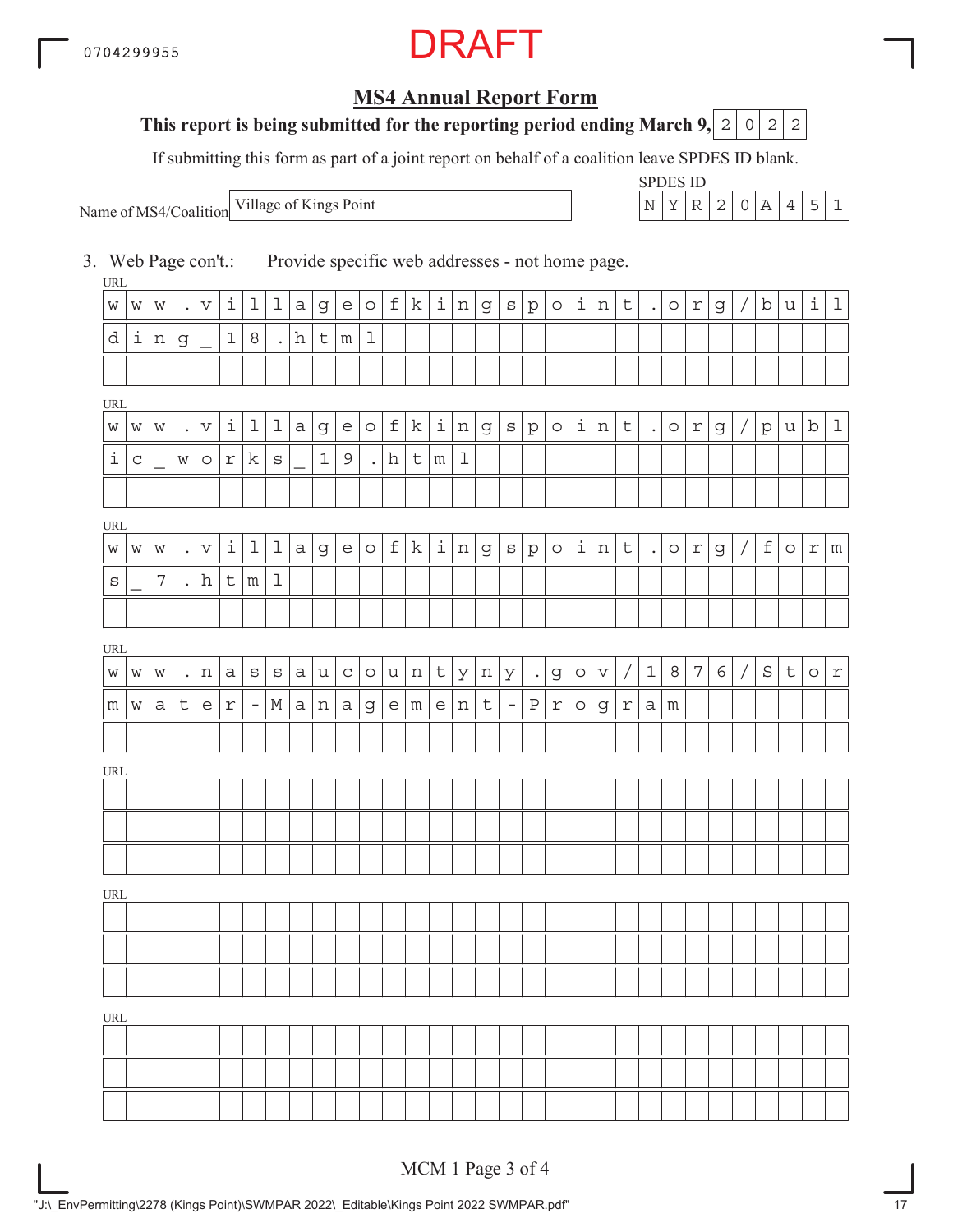## **MS4 Annual Report Form**

### **This report is being submitted for the reporting period ending March 9,**

If submitting this form as part of a joint report on behalf of a coalition leave SPDES ID blank.

Name of MS4/Coalition Village of Kings Point

#### **4. Evaluating Progress Toward Measurable Goals MCM 1**

Use this page to report on your progress and project plans toward achieving measurable goals identified in your Stormwater Management Program Plan (SWMPP), including requirements in Part III.C.1. Submit additional pages as needed.

#### **A. Briefly summarize the Measurable Goal identified in the SWMPP in this reporting period.**

The Village's Public Education and Outreach program will be tailored to describe topics related to the impacts of stormwater discharges on local waterbodies, pollutants of concern and their sources, and the steps that can be taken to reduce pollutants in stormwater runoff and non-stormwater discharges. The Village's program will make special note of the discharge of pathogens and nitrogen to the Long Island Sound and the discharge of pathogens to Manhasset Bay and its tidal tributaries.

#### **B. Briefly summarize the observations that indicated the overall effectiveness of this Measurable Goal.**

The Village has chosen to evaluate the annual number of direct mailings as an indicator for measuring the overall effectiveness of the Village's compliance with the Public Education and Outreach program requirements. The Village conducted four direct mailings related to stormwater and pollution prevention in this reporting period.

#### **C. How many times was this observation measured or evaluated in this reporting period?**

*(ex.: samples/participants/events)* 1

### **D. Has your MS4 made progress toward this Measurable Goal during this reporting period?**

 $\bullet$  Yes  $\circ$  No

**E.** Is your MS4 on schedule to meet the deadline set forth in the SWMPP?  $\bullet$  Yes  $\circ$  No

#### **F. Briefly summarize the stormwater activities planned to meet the goals of this MCM during the next reporting cycle (including an implementation schedule).**

The Village plans to continue evaluating the annual number of direct mailings to residents as an indicator for measuring the overall effectiveness of the Village's compliance with the Public Education and Outreach program requirements in the next reporting cycle. The Village will conduct direct mailings related to stormwater and/or pollution prevention in the next reporting cycle.

MCM 1 Page 4 of 4

| _______ |  |  |  |
|---------|--|--|--|

"J:\\_EnvPermitting\2278 (Kings Point)\SWMPAR 2022\\_Editable\Kings Point 2022 SWMPAR.pdf" 18

|  | S 11) |  |  |  |
|--|-------|--|--|--|
|  |       |  |  |  |

 $0|2|2$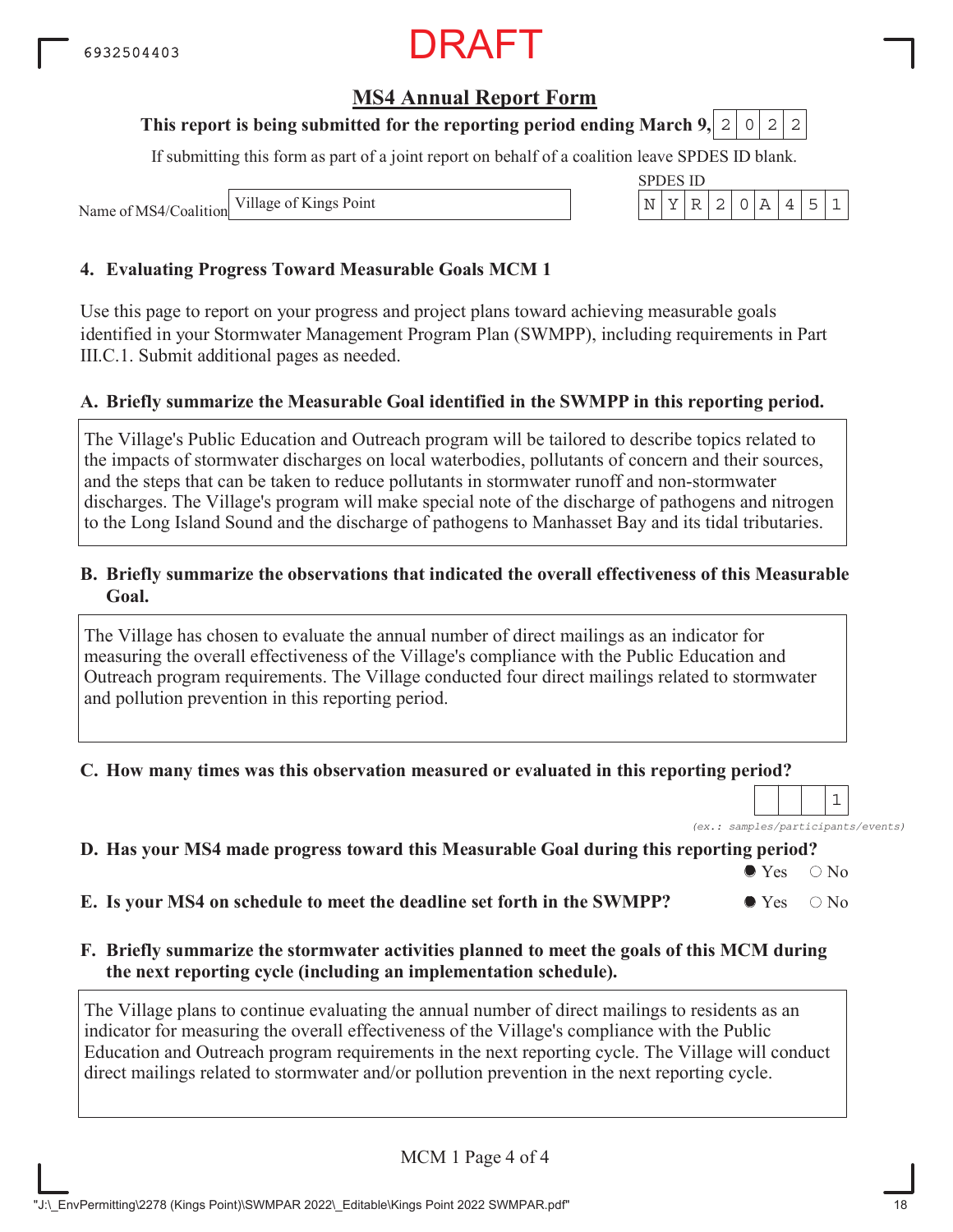# **MS4 Annual Report Form**

#### **This report is being submitted for the reporting period ending March 9,**  $2|0|2|2$

If submitting this form as part of a joint report on behalf of a coalition leave SPDES ID blank.

Name of MS4/Coalition

SPDES ID Village of Kings Point  $\vert N \vert Y \vert R \vert 2 \vert 0 \vert A \vert 4 \vert 5 \vert 1$ 

# **Minimum Control Measure 2. Public Involvement/Participation**

The information in this section is being reported (check one):

 $\bullet$  On behalf of an individual MS4

On behalf of a coalition

How many MS4s contributed to this report?

**1. What opportunities were provided for public participation in implementation, development, evaluation and improvement of the Stormwater Management Program (SWMP) Plan during this reporting period? Check all that apply:**

| Cleanup Events                                                                                                          | $\mathbf{1}$<br># Events                                                                                                                                              |
|-------------------------------------------------------------------------------------------------------------------------|-----------------------------------------------------------------------------------------------------------------------------------------------------------------------|
| Comments on SWMP Received                                                                                               | $\overline{0}$<br># Comments                                                                                                                                          |
| • Community Hotlines                                                                                                    | Phone#<br>5<br>$\mathbf 1$<br>5<br>$\mathbf 1$<br>$\overline{4}$<br>$\mathsf{O}\xspace$<br>$\mathsf{O}\xspace$<br>$\mathcal{O}$<br>6<br>0<br>$\overline{\phantom{0}}$ |
| Phone#<br>$\overline{\phantom{a}}$                                                                                      | $\epsilon$<br>5<br>5<br>7<br>$\mathbf 1$<br>7<br>5<br>3<br>Phone#<br>5<br>$\mathbf 1$<br>$\overline{\phantom{0}}$                                                     |
| Phone#<br>$\overline{\phantom{a}}$                                                                                      | 3<br>$1\,$<br>$\mathbf{1}$<br>Phone#<br>-                                                                                                                             |
| Phone#<br>$\overline{\phantom{a}}$                                                                                      | $\epsilon$<br>$\,8\,$<br>6<br>$\mathcal{G}$<br>7<br>$\mathcal{E}$<br>5<br>$1\,$<br>$\mathsf 9$<br>8<br>Phone#<br>$\overline{a}$                                       |
| Phone#<br>$\overline{\phantom{a}}$                                                                                      | Phone#<br>$\qquad \qquad \blacksquare$                                                                                                                                |
| Phone#<br>$\overline{\phantom{0}}$                                                                                      | Phone#<br>$\qquad \qquad$                                                                                                                                             |
| O Community Meetings                                                                                                    | # Attendees                                                                                                                                                           |
| $\circ$ Plantings                                                                                                       | Sq. Ft.                                                                                                                                                               |
| $\circ$ Storm Drain Markings                                                                                            | #Drains                                                                                                                                                               |
| • Stakeholder Meetings                                                                                                  | 6<br>$\circ$<br># Attendees                                                                                                                                           |
| ● Volunteer Monitoring                                                                                                  | $\mathfrak{Z}$<br>1<br># Events                                                                                                                                       |
| $\mathbf T$<br>$\rm S$<br>$\, {\bf P}$<br>T<br>$\circ$<br>$\bullet$ Other:<br>W<br>$\circ$<br>n<br>$\ddot{\phantom{a}}$ | $\, {\bf P}$<br>$\mathfrak{\textbf{r}}$<br>$\mathsf g$<br>a<br>$\circ$<br>r<br>m                                                                                      |

**2. Was public notice of availability of this annual report and Stormwater Management Program (SWMP) Plan provided?**  $\bullet$  Yes  $\circ$  No

| $\circ$ List-Serve                                                                                                                                                                            | $#$ In List |  |  |  |  |  |  |  |  |  |
|-----------------------------------------------------------------------------------------------------------------------------------------------------------------------------------------------|-------------|--|--|--|--|--|--|--|--|--|
| • Newspaper Advertising                                                                                                                                                                       | # Days Run  |  |  |  |  |  |  |  |  |  |
| $\circ$ TV/Radio Notices                                                                                                                                                                      | # Days Run  |  |  |  |  |  |  |  |  |  |
| $\bullet$ Other: $ P _0  S _t$<br>$\mathbf{1}$<br>$\mathbf{d}$<br>$\pm$  <br>$\mathbf{i}$<br>$\epsilon$<br>$\mathbf n$<br>$\mathbf V$<br>H <sub>1</sub><br>$\mathsf{a}$<br>e<br>a<br>$\alpha$ |             |  |  |  |  |  |  |  |  |  |
| $\bullet$ Web Page URL: Enter URL(s) on the following two pages.                                                                                                                              |             |  |  |  |  |  |  |  |  |  |

MCM 2 Page 1 of 6

| "J:\ EnvPermitting\2278 (Kings Point)\SWMPAR 2022\ Editable\Kings Point 2022 SWMPAR.pdf" |  |
|------------------------------------------------------------------------------------------|--|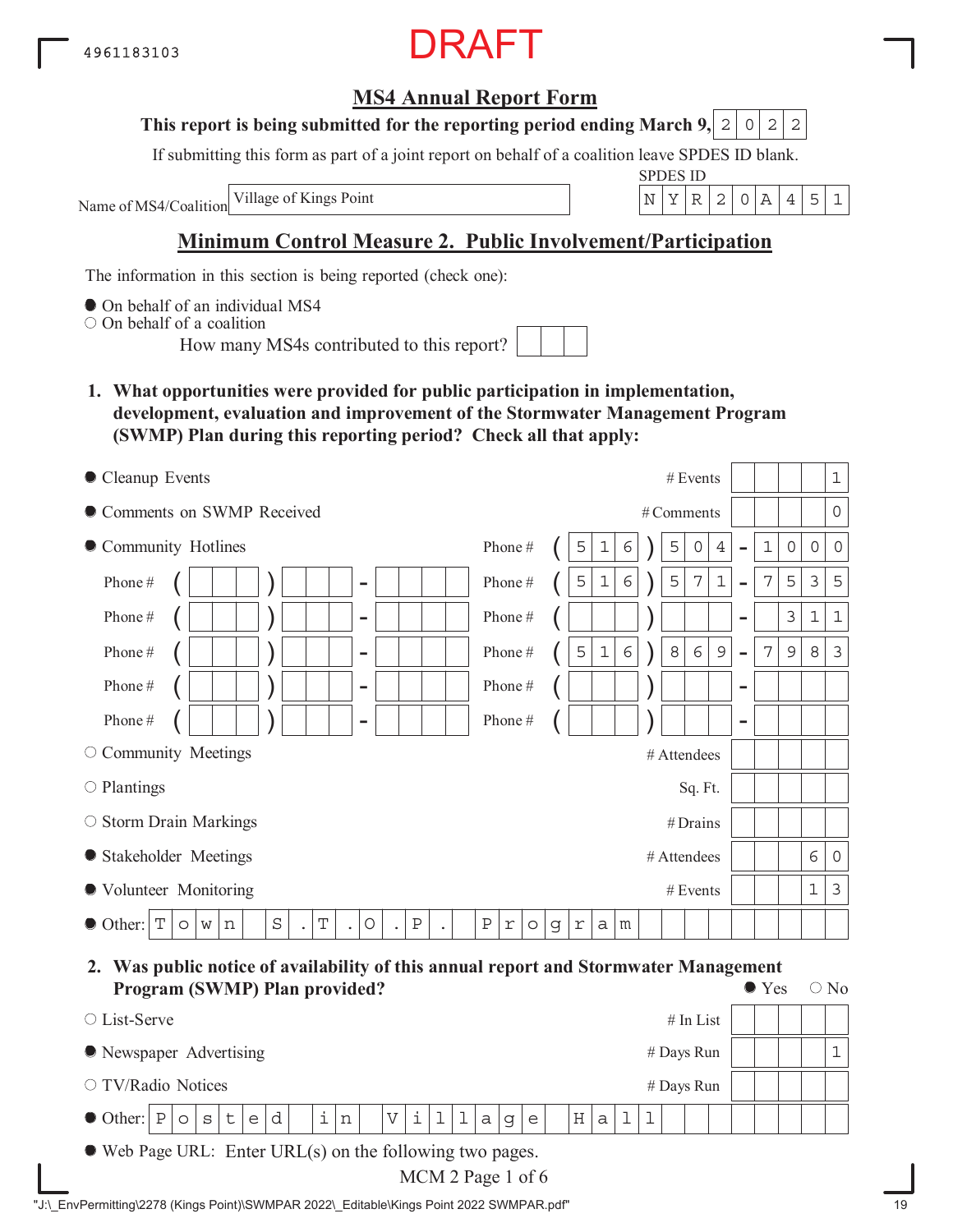

This report is being submitted for the reporting period ending March 9,  $|2|0|2|2$ 

If submitting this form as part of a joint report on behalf of a coalition leave SPDES ID blank.

Name of MS4/Coalition Village of Kings Point  $N \mid Y \mid R \mid 2 \mid 0 \mid A \mid 4 \mid 5 \mid 1$ 

| SPDES ID |  |  |  |  |
|----------|--|--|--|--|
|          |  |  |  |  |

### **2. URL(s) con't.:**

**Please provide specific address(es) where notice(s) can be accessed - not home page.**

| URL                                |  |  |  |  |  |  |  |  |  |  |  |  |  |  |  |  |
|------------------------------------|--|--|--|--|--|--|--|--|--|--|--|--|--|--|--|--|
|                                    |  |  |  |  |  |  |  |  |  |  |  |  |  |  |  |  |
|                                    |  |  |  |  |  |  |  |  |  |  |  |  |  |  |  |  |
|                                    |  |  |  |  |  |  |  |  |  |  |  |  |  |  |  |  |
|                                    |  |  |  |  |  |  |  |  |  |  |  |  |  |  |  |  |
| $\ensuremath{\mathsf{URL}}\xspace$ |  |  |  |  |  |  |  |  |  |  |  |  |  |  |  |  |
|                                    |  |  |  |  |  |  |  |  |  |  |  |  |  |  |  |  |
|                                    |  |  |  |  |  |  |  |  |  |  |  |  |  |  |  |  |
|                                    |  |  |  |  |  |  |  |  |  |  |  |  |  |  |  |  |
|                                    |  |  |  |  |  |  |  |  |  |  |  |  |  |  |  |  |
| $\ensuremath{\mathsf{URL}}\xspace$ |  |  |  |  |  |  |  |  |  |  |  |  |  |  |  |  |
|                                    |  |  |  |  |  |  |  |  |  |  |  |  |  |  |  |  |
|                                    |  |  |  |  |  |  |  |  |  |  |  |  |  |  |  |  |
|                                    |  |  |  |  |  |  |  |  |  |  |  |  |  |  |  |  |
|                                    |  |  |  |  |  |  |  |  |  |  |  |  |  |  |  |  |
| $\ensuremath{\mathsf{URL}}\xspace$ |  |  |  |  |  |  |  |  |  |  |  |  |  |  |  |  |
|                                    |  |  |  |  |  |  |  |  |  |  |  |  |  |  |  |  |
|                                    |  |  |  |  |  |  |  |  |  |  |  |  |  |  |  |  |
|                                    |  |  |  |  |  |  |  |  |  |  |  |  |  |  |  |  |
|                                    |  |  |  |  |  |  |  |  |  |  |  |  |  |  |  |  |
|                                    |  |  |  |  |  |  |  |  |  |  |  |  |  |  |  |  |
| URL                                |  |  |  |  |  |  |  |  |  |  |  |  |  |  |  |  |
|                                    |  |  |  |  |  |  |  |  |  |  |  |  |  |  |  |  |
|                                    |  |  |  |  |  |  |  |  |  |  |  |  |  |  |  |  |
|                                    |  |  |  |  |  |  |  |  |  |  |  |  |  |  |  |  |
|                                    |  |  |  |  |  |  |  |  |  |  |  |  |  |  |  |  |
| $\ensuremath{\mathsf{URL}}\xspace$ |  |  |  |  |  |  |  |  |  |  |  |  |  |  |  |  |
|                                    |  |  |  |  |  |  |  |  |  |  |  |  |  |  |  |  |
|                                    |  |  |  |  |  |  |  |  |  |  |  |  |  |  |  |  |
|                                    |  |  |  |  |  |  |  |  |  |  |  |  |  |  |  |  |
|                                    |  |  |  |  |  |  |  |  |  |  |  |  |  |  |  |  |
| URL                                |  |  |  |  |  |  |  |  |  |  |  |  |  |  |  |  |
|                                    |  |  |  |  |  |  |  |  |  |  |  |  |  |  |  |  |
|                                    |  |  |  |  |  |  |  |  |  |  |  |  |  |  |  |  |
|                                    |  |  |  |  |  |  |  |  |  |  |  |  |  |  |  |  |
|                                    |  |  |  |  |  |  |  |  |  |  |  |  |  |  |  |  |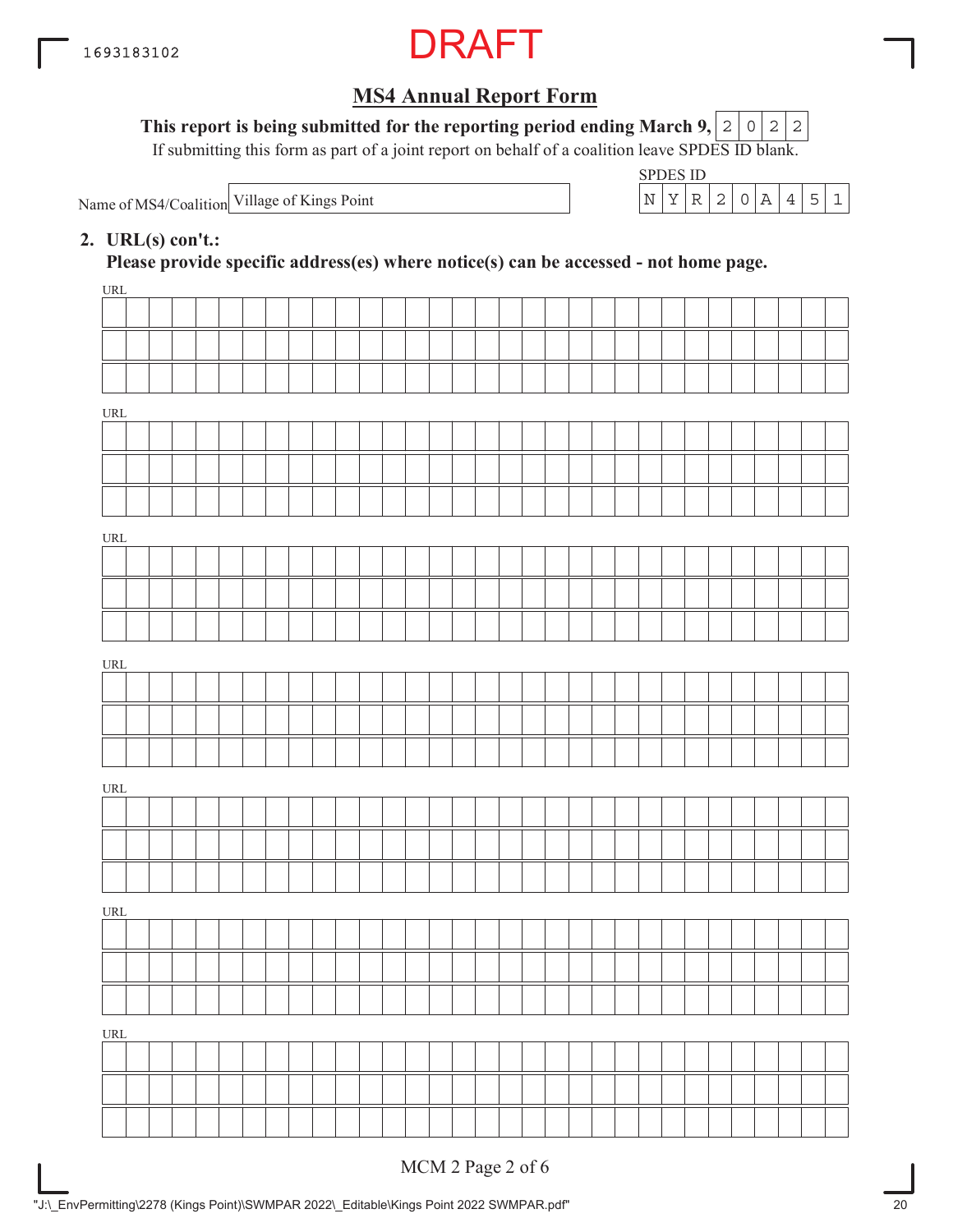

#### This report is being submitted for the reporting period ending March 9,  $|2|0|2|2$

If submitting this form as part of a joint report on behalf of a coalition leave SPDES ID blank.

Name of MS4/Coalition

SPDES ID Village of Kings Point  $\vert N \vert Y \vert R \vert 2 \vert 0 \vert A \vert 4 \vert 5 \vert 1$ 

### **2. URL(s) con't.:**

**Please provide specific address(es) where notices can be accessed - not home page.**

| URL |  |  |  |  |  |  |  |  |  |  |  |  |  |  |  |  |
|-----|--|--|--|--|--|--|--|--|--|--|--|--|--|--|--|--|
|     |  |  |  |  |  |  |  |  |  |  |  |  |  |  |  |  |
|     |  |  |  |  |  |  |  |  |  |  |  |  |  |  |  |  |
|     |  |  |  |  |  |  |  |  |  |  |  |  |  |  |  |  |
| URL |  |  |  |  |  |  |  |  |  |  |  |  |  |  |  |  |
|     |  |  |  |  |  |  |  |  |  |  |  |  |  |  |  |  |
|     |  |  |  |  |  |  |  |  |  |  |  |  |  |  |  |  |
|     |  |  |  |  |  |  |  |  |  |  |  |  |  |  |  |  |
|     |  |  |  |  |  |  |  |  |  |  |  |  |  |  |  |  |
| URL |  |  |  |  |  |  |  |  |  |  |  |  |  |  |  |  |
|     |  |  |  |  |  |  |  |  |  |  |  |  |  |  |  |  |
|     |  |  |  |  |  |  |  |  |  |  |  |  |  |  |  |  |
|     |  |  |  |  |  |  |  |  |  |  |  |  |  |  |  |  |
| URL |  |  |  |  |  |  |  |  |  |  |  |  |  |  |  |  |
|     |  |  |  |  |  |  |  |  |  |  |  |  |  |  |  |  |
|     |  |  |  |  |  |  |  |  |  |  |  |  |  |  |  |  |
|     |  |  |  |  |  |  |  |  |  |  |  |  |  |  |  |  |
| URL |  |  |  |  |  |  |  |  |  |  |  |  |  |  |  |  |
|     |  |  |  |  |  |  |  |  |  |  |  |  |  |  |  |  |
|     |  |  |  |  |  |  |  |  |  |  |  |  |  |  |  |  |
|     |  |  |  |  |  |  |  |  |  |  |  |  |  |  |  |  |
| URL |  |  |  |  |  |  |  |  |  |  |  |  |  |  |  |  |
|     |  |  |  |  |  |  |  |  |  |  |  |  |  |  |  |  |
|     |  |  |  |  |  |  |  |  |  |  |  |  |  |  |  |  |
|     |  |  |  |  |  |  |  |  |  |  |  |  |  |  |  |  |
| URL |  |  |  |  |  |  |  |  |  |  |  |  |  |  |  |  |
|     |  |  |  |  |  |  |  |  |  |  |  |  |  |  |  |  |
|     |  |  |  |  |  |  |  |  |  |  |  |  |  |  |  |  |
|     |  |  |  |  |  |  |  |  |  |  |  |  |  |  |  |  |
|     |  |  |  |  |  |  |  |  |  |  |  |  |  |  |  |  |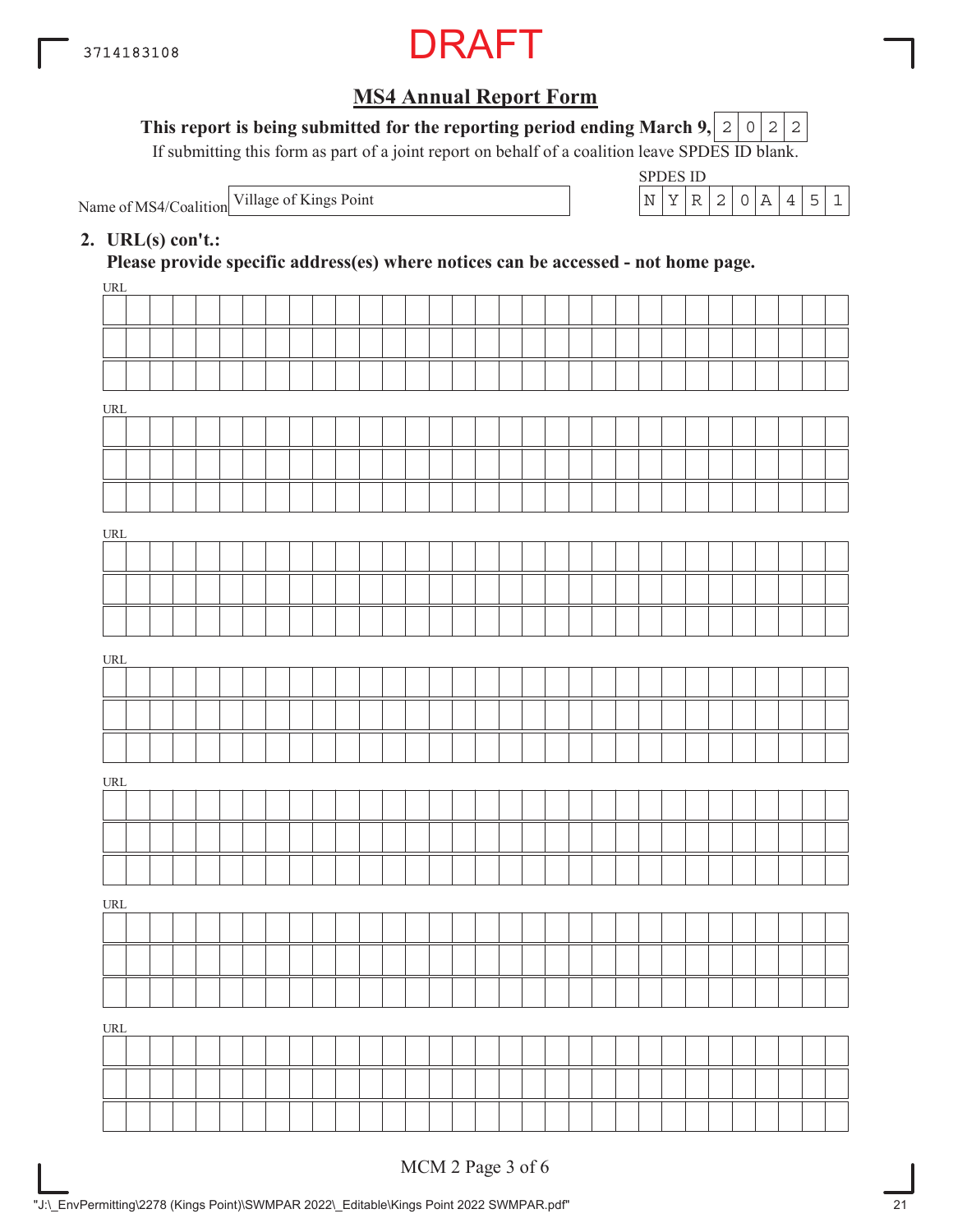# **3. Where can the public access copies of this annual report, Stormwater Management Program SWMP) Plan and submit comments on those documents? City** Department Address Zip - Phone  $($  | 5 | 1 | 6 |  $)$  | 5 | 0 | 4 | -**City** Address Library Zip - Phone ( ) - **City** Address Zip - Phone ( ) - MS4/Coalition Office ○ Other Web Page URL:  $\circ$  eMail Please provide specific address of page where report can be accessed - not home page. ● Annual Report ● SWMP Plan ● Comments  $\circ$  Annual Report  $\circ$  SWMP Plan  $\circ$  Comments  $\circ$  Annual Report  $\circ$  SWMP Plan  $\circ$  Comments ● Annual Report ○ SWMP Plan ○ Comments O Comments Enter address/contact info and select radio button to indicate which document is available and whether comments may be submitted at that location. Submit additional pages as needed.  $P|u|b|1|i|c|$   $W|o|r|k|s$  $3|2|$   $|S|$ t $|e|p|p|$ i $|n|g|s|$ t $|o|n|e|$   $|L|a|n|e$  $K|i|n|g|s|$  |P|o|i|n|t| | | | | | | |N|Y| |1|1|0|2|4  $5|1|6$  )  $|5|0|4$  -  $|1|0|0|0$

MCM 2 Page 4 of 6

### **MS4 Annual Report Form**

#### **This report is being submitted for the reporting period ending March 9,**  $0|2|2$

Name of MS4/Coalition Village of Kings Point  $\left| N \right| X \left| R \right| 2 \left| 0 \right| A \left| 4 \right| 5 \left| 1 \right|$ 

If submitting this form as part of a joint report on behalf of a coalition leave SPDES ID blank.

SPDES ID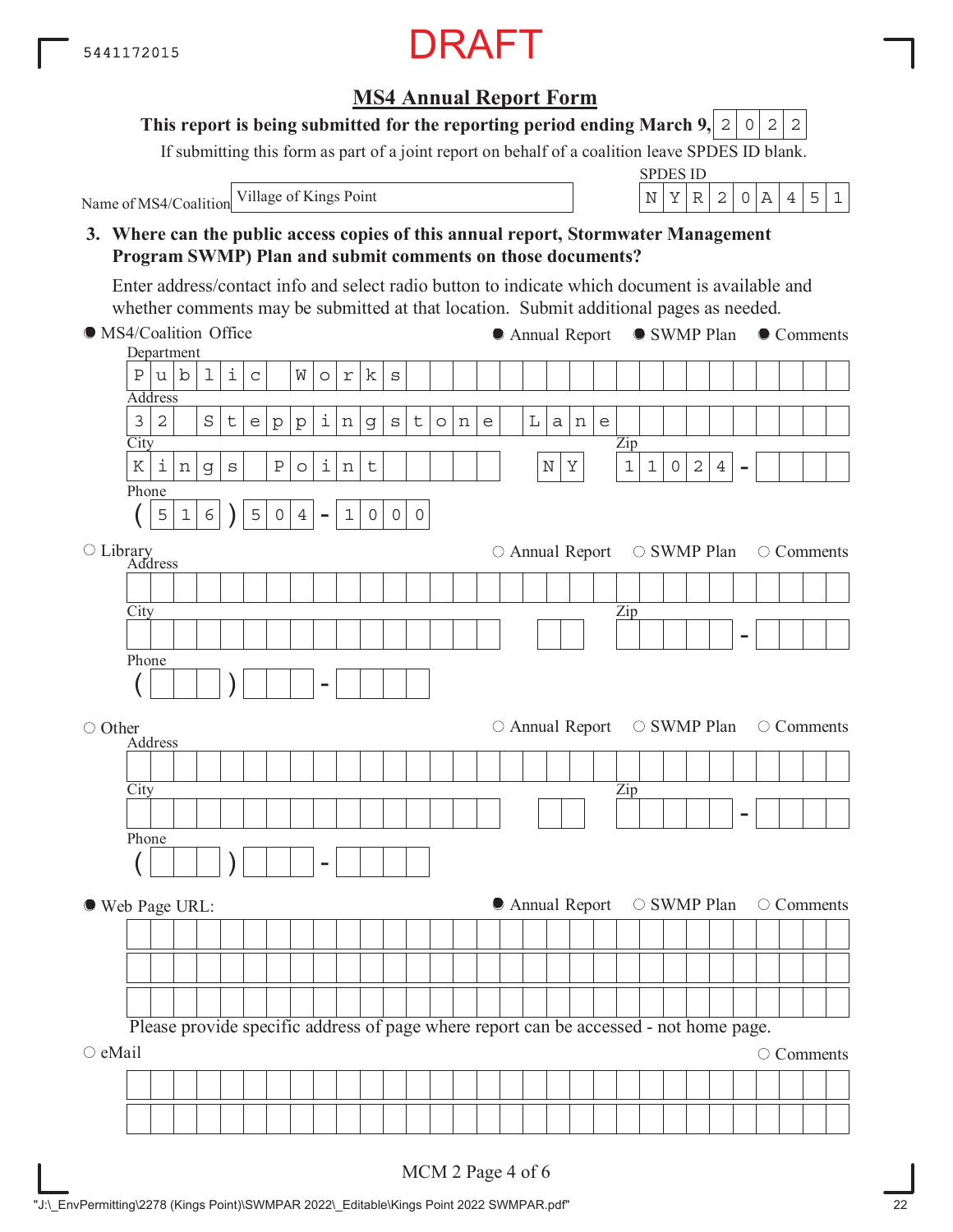# **5.a. Was an Annual Report public meeting held in this reporting period?** If Yes, what was the date of the meeting? If No, is one planned? **MS4 Annual Report Form** SPDES ID If submitting this form as part of a joint report on behalf of a coalition leave SPDES ID blank. Name of MS4/Coalition  $\circ$  Yes  $\bullet$  No  $/$   $/$   $/$  $\circ$  Yes  $\bullet$  No If submitting a report for single MS4, answer 5.a.. If submitting a joint report, answer 5.b.. **5.b. Was an Annual Report public meeting held for all MS4s contributing to this report during This report is being submitted for the reporting period ending March 9, 2 0 2 2 4.a. If this report was made available on the internet, what date was it posted?** Leave blank if this report was not posted on the internet. **4.b. For how many days was/will this report be posted?** Village of Kings Point  $\vert N \vert Y \vert R \vert 2 \vert 0 \vert A \vert 4 \vert 5 \vert 1$

| this reporting period?                                                                                 | $\circ$ Yes $\circ$ No       |  |
|--------------------------------------------------------------------------------------------------------|------------------------------|--|
| If No, is one planned for each?                                                                        | $\bigcirc$ Yes $\bigcirc$ No |  |
| 6. Were comments received during this reporting period?                                                | $\bigcirc$ Yes $\bigcirc$ No |  |
| If Yes, attach comments, responses and changes made to<br>SWMP in response to comments to this report. |                              |  |

MCM 2 Page 5 of 6 "J:\\_EnvPermitting\2278 (Kings Point)\SWMPAR 2022\\_Editable\Kings Point 2022 SWMPAR.pdf" 23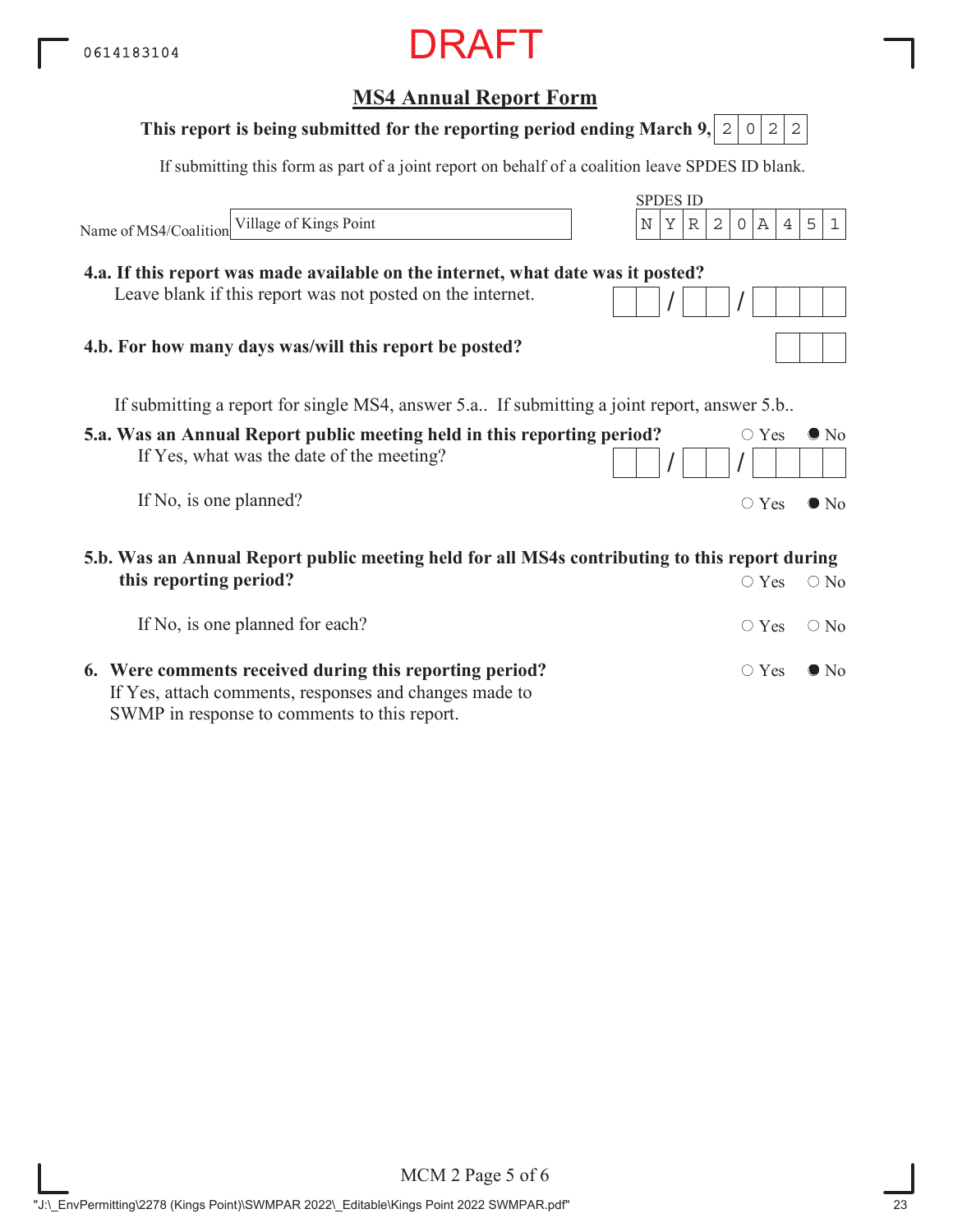# **MS4 Annual Report Form**

### **This report is being submitted for the reporting period ending March 9, 2 0 2 2**

If submitting this form as part of a joint report on behalf of a coalition leave SPDES ID blank.

Name of MS4/Coalition Village of Kings Point

### **7. Evaluating Progress Toward Measurable Goals MCM 2**

Use this page to report on your progress and project plans toward achieving measurable goals identified in your Stormwater Management Program Plan (SWMPP), including requirements in Part III.C.1. Submit additional pages as needed.

#### **A. Briefly summarize the Measurable Goal identified in the SWMPP in this reporting period.**

The Village's Public Involvement and Participation program will incorporate stewardship activities that help to reduce pollutants of concern (eg., pathogens and nitrogen to Long Island Sound and pathogens to Manhasset Bay) and encourage the general public and residents to become involved in stormwater management and environmental stewardship events.

#### **B. Briefly summarize the observations that indicated the overall effectiveness of this Measurable Goal.**

The Village has chosen to evaluate the number of cleanup events held as an indicator for measuring the overall effectiveness of the Village's compliance with the Public Involvement and Participation program requirements. There was one cleanup event hosted by the Manhasset Bay Protection Committee in the reporting period. The Village continues to support programs that promote cleanup events to Village residents.

**C. How many times was this observation measured or evaluated in this reporting period?**

*(ex.: samples/participants/events)* 1

**D. Has your MS4 made progress toward this measurable goal during this reporting period?**

 $\bullet$  Yes  $\circ$  No

**E. Is your MS4 on schedule to meet the deadline set forth in the SWMPP?**

 $\bullet$  Yes  $\circ$  No

#### **F. Briefly summarize the stormwater activities planned to meet the goals of this MCM during the next reporting cycle (including an implementation schedule).**

The Village plans to continue evaluating the number of cleanup events as an indicator for measuring the overall effectiveness of the Village's compliance with the Public Involvement and Participation program requirements in the next reporting cycle. The Village will continue to support programs and cleanup events related to stormwater management and environmental stewardship.

MCM 2 Page 6 of 6

| SPDI<br>FS.<br>1 I D |  |  |  |  |  |   |  |  |  |  |  |
|----------------------|--|--|--|--|--|---|--|--|--|--|--|
|                      |  |  |  |  |  | - |  |  |  |  |  |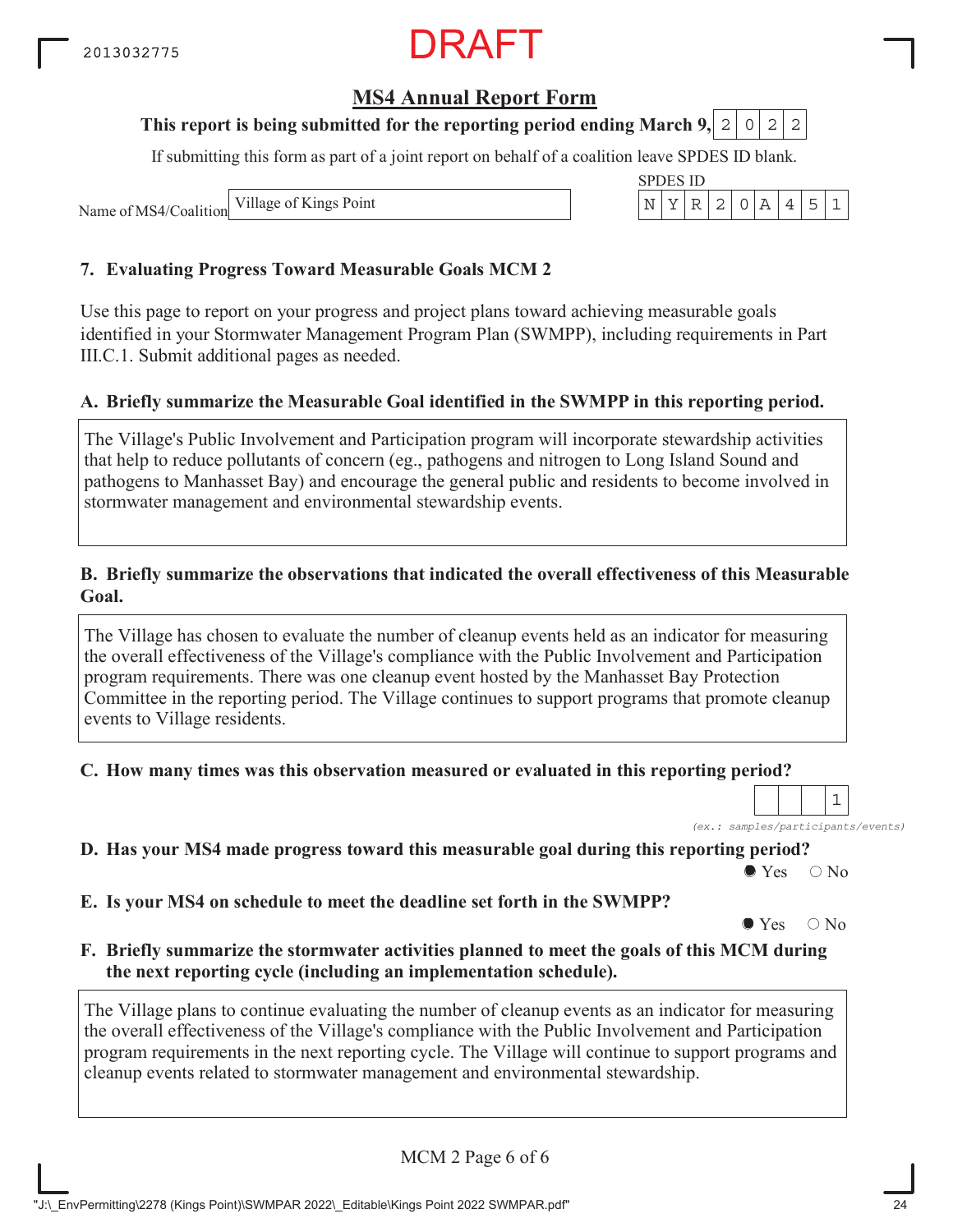#### **This report is being submitted for the reporting period ending March 9,**  $0|2|2$

If submitting this form as part of a joint report on behalf of a coalition leave SPDES ID blank.

Name of MS4/Coalition

# **Minimum Control Measure 3. Illicit Discharge Detection and Elimination**

The information in this section is being reported (check one):

- $\bullet$  On behalf of an individual MS4
- On behalf of a coalition

How many MS4s contributed to this report?

- **1. Enter the number and approx. percent of outfalls mapped:**
- **2. How many of these outfalls have been screened for dry weather discharges during this reporting period (outfall reconnaissance inventory)?**
- **3.a.What types of generating sites/sewersheds were targeted for inspection during this reporting period?**

| ○ Auto Recyclers                   | $\circ$ Landscaping (Irrigation)  |  |  |  |  |  |  |  |  |  |  |  |
|------------------------------------|-----------------------------------|--|--|--|--|--|--|--|--|--|--|--|
| ○ Building Maintenance             | ○ Marinas                         |  |  |  |  |  |  |  |  |  |  |  |
| Churches<br>О                      | $\circ$ Metal Plateing Operations |  |  |  |  |  |  |  |  |  |  |  |
| Commercial Carwashes<br>O          | O Outdoor Fluid Storage           |  |  |  |  |  |  |  |  |  |  |  |
| O Commercial Laundry/Dry Cleaners  | <b>O</b> Parking Lot Maintenance  |  |  |  |  |  |  |  |  |  |  |  |
| ○ Construction Vehicle Washouts    | $\circ$ Printing                  |  |  |  |  |  |  |  |  |  |  |  |
| ○ Cross-Connections                | $\circ$ Residential Carwashing    |  |  |  |  |  |  |  |  |  |  |  |
| $\circ$ Distribution Centers       | $\bigcirc$ Restaurants            |  |  |  |  |  |  |  |  |  |  |  |
| $\circ$ Food Processing Facilities | $\circ$ Schools and Universities  |  |  |  |  |  |  |  |  |  |  |  |
| ○ Garbage Truck Washouts           | • Septic Maintenance              |  |  |  |  |  |  |  |  |  |  |  |
| $\circ$ Hospitals                  | Swimming Pools                    |  |  |  |  |  |  |  |  |  |  |  |
| O Improper RV Waste Disposal       | $\circ$ Vehicle Fueling           |  |  |  |  |  |  |  |  |  |  |  |
| O Industrial Process Water         | O Vehicle Maint./Repair Shops     |  |  |  |  |  |  |  |  |  |  |  |
| ○ Other:                           | $\bigcirc$ None                   |  |  |  |  |  |  |  |  |  |  |  |
|                                    |                                   |  |  |  |  |  |  |  |  |  |  |  |
| Sewersheds:<br>O                   |                                   |  |  |  |  |  |  |  |  |  |  |  |
|                                    |                                   |  |  |  |  |  |  |  |  |  |  |  |
|                                    |                                   |  |  |  |  |  |  |  |  |  |  |  |
|                                    | MCM 3 Page 1 of 4                 |  |  |  |  |  |  |  |  |  |  |  |



 $6|6|$ #

 $1 \, | \, 0 \, | \, 0 \, | \, 0$ 

 $1 \mid 3$ 

| <b>DRAI</b> |  |
|-------------|--|
|-------------|--|

| ł |         |
|---|---------|
|   | ٦<br>۰, |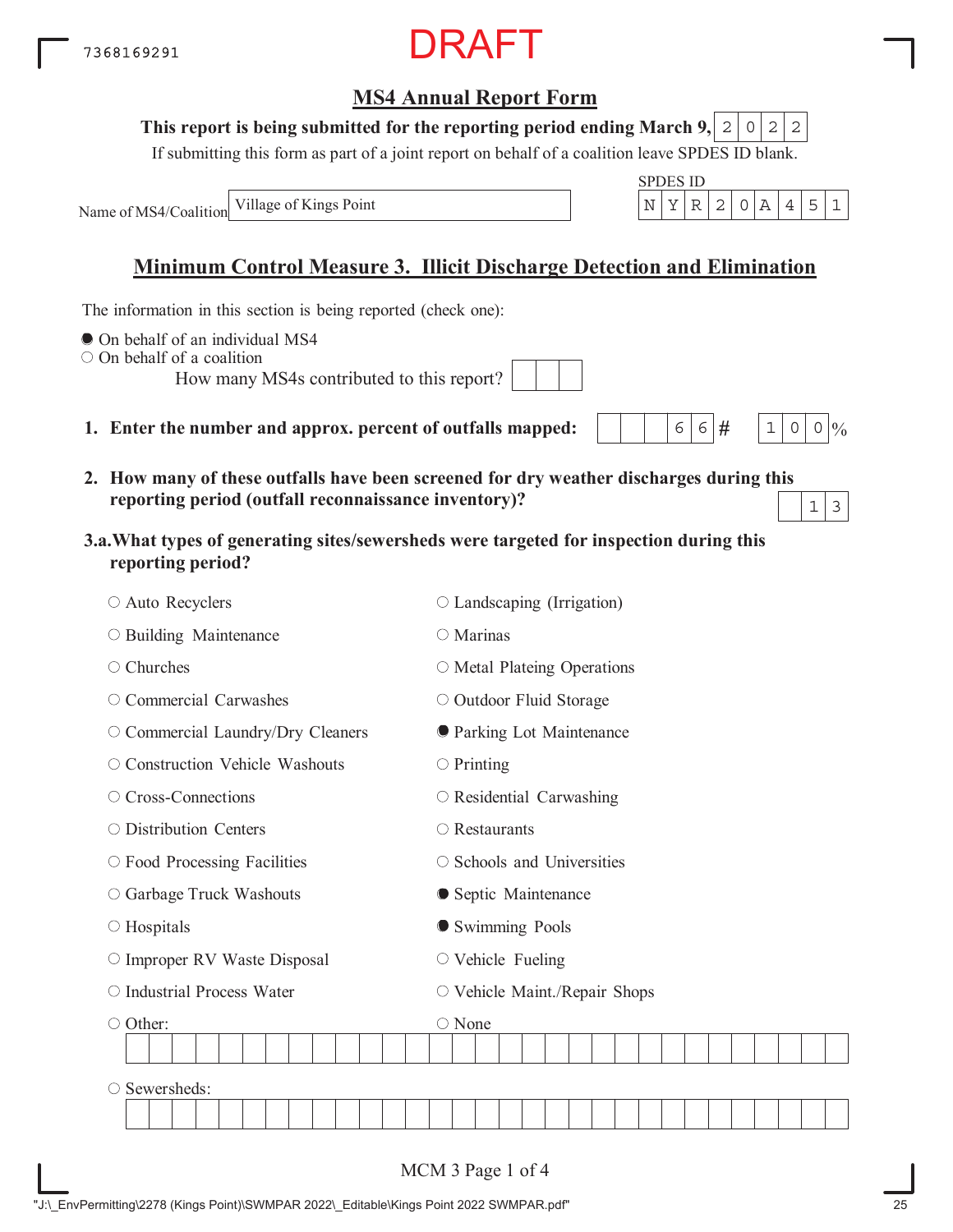#### This report is being submitted for the reporting period ending March 9,  $\mid$  2  $\mid$  0  $\mid$  2  $\mid$  2

If submitting this form as part of a joint report on behalf of a coalition leave SPDES ID blank.

|                                                 | <b>SPDES ID</b>                                                                                   |
|-------------------------------------------------|---------------------------------------------------------------------------------------------------|
| Village of Kings Point<br>Name of MS4/Coalition | $\vert A \vert$<br>$\mathbf N$<br>Υ<br>2 <br>$\circ$<br>5<br>R<br>$4\overline{ }$<br>$\mathbf{1}$ |
|                                                 | 3.b. What types of illicit discharges have been found during this reporting period?               |
| $\circ$ Broken Lines From Sanitary Sewer        | $\circ$ Industrial Connections                                                                    |
| $\circ$ Cross Connections                       | $\bigcirc$ Inflow/Infiltration                                                                    |
| $\circ$ Failing Septic Systems                  | $\circ$ Pump Station Failure                                                                      |
| $\circ$ Floor Drains Connected To Storm Sewers  | $\circ$ Sanitary Sewer Overflows                                                                  |
| Illegal Dumping                                 | $\circ$ Straight Pipe Sewer Discharges                                                            |
| $\circ$ Other:                                  | $\circ$ None                                                                                      |
| reporting period?                               | 4. How many illicit discharges/potential illegal connections have been detected during this       |

- **5. How many illicit discharges have been confirmed during this reporting period?**
- **6. How many illicit discharges/illegal connections have been eliminated during this reporting period?** 2
- **7. Has the storm sewershed mapping been completed in this reporting period?** If No, approximately what percent was completed in this reporting period?
- **8. Is the above information available in GIS? Is this information available on the web?** If Yes, provide URL(s):

URL Please provide specific address of page where map(s) can be accessed - not home page.

| URL |  |  |  |  |  |  |  |  |  |  |  |  |  |  |  |  |
|-----|--|--|--|--|--|--|--|--|--|--|--|--|--|--|--|--|
|     |  |  |  |  |  |  |  |  |  |  |  |  |  |  |  |  |
|     |  |  |  |  |  |  |  |  |  |  |  |  |  |  |  |  |
|     |  |  |  |  |  |  |  |  |  |  |  |  |  |  |  |  |

 $\bullet$  Yes  $\circ$  No

 $\bullet$  Yes  $\circ$  No

 $\bigcirc$  Yes  $\bigcirc$  No

**%**

1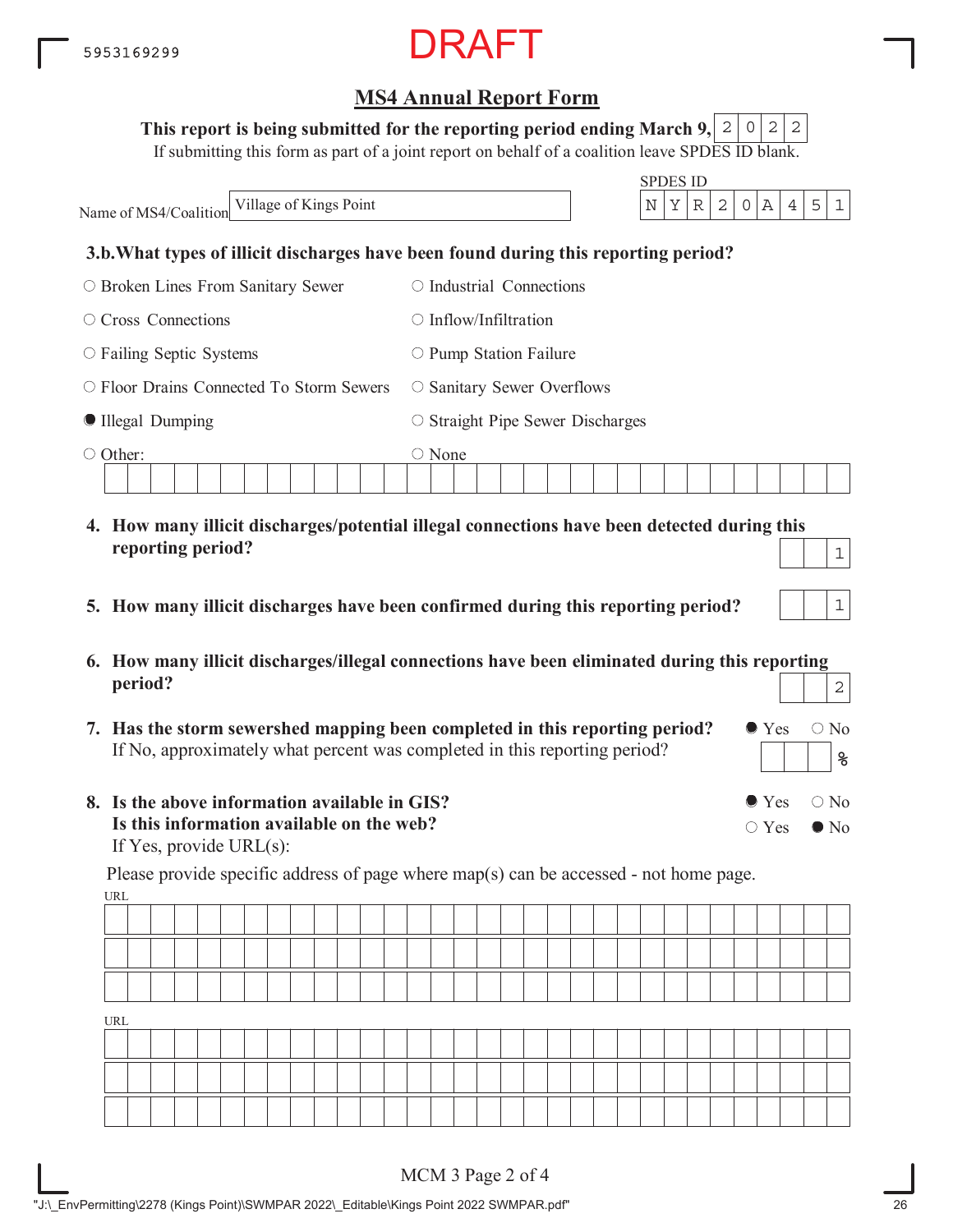

### This report is being submitted for the reporting period ending March 9,  $\mid$  2  $\mid$  0  $\mid$  2  $\mid$  2

If submitting this form as part of a joint report on behalf of a coalition leave SPDES ID blank.

Name of MS4/Coalition Village of Kings Point

| SPDES ID |  |               |                  |  |  |
|----------|--|---------------|------------------|--|--|
|          |  | $\mathcal{L}$ | $\left( \right)$ |  |  |

### **8. URL(s) con't.:**

 $IDI$ **Please provide specific address of page where map(s) can be accessed - not home page**

| UKL   |  |  |  |  |  |  |  |  |  |  |  |  |  |  |  |  |
|-------|--|--|--|--|--|--|--|--|--|--|--|--|--|--|--|--|
|       |  |  |  |  |  |  |  |  |  |  |  |  |  |  |  |  |
|       |  |  |  |  |  |  |  |  |  |  |  |  |  |  |  |  |
|       |  |  |  |  |  |  |  |  |  |  |  |  |  |  |  |  |
| URL   |  |  |  |  |  |  |  |  |  |  |  |  |  |  |  |  |
|       |  |  |  |  |  |  |  |  |  |  |  |  |  |  |  |  |
|       |  |  |  |  |  |  |  |  |  |  |  |  |  |  |  |  |
|       |  |  |  |  |  |  |  |  |  |  |  |  |  |  |  |  |
|       |  |  |  |  |  |  |  |  |  |  |  |  |  |  |  |  |
| $URL$ |  |  |  |  |  |  |  |  |  |  |  |  |  |  |  |  |
|       |  |  |  |  |  |  |  |  |  |  |  |  |  |  |  |  |
|       |  |  |  |  |  |  |  |  |  |  |  |  |  |  |  |  |
|       |  |  |  |  |  |  |  |  |  |  |  |  |  |  |  |  |
| URL   |  |  |  |  |  |  |  |  |  |  |  |  |  |  |  |  |
|       |  |  |  |  |  |  |  |  |  |  |  |  |  |  |  |  |
|       |  |  |  |  |  |  |  |  |  |  |  |  |  |  |  |  |
|       |  |  |  |  |  |  |  |  |  |  |  |  |  |  |  |  |
| URL   |  |  |  |  |  |  |  |  |  |  |  |  |  |  |  |  |
|       |  |  |  |  |  |  |  |  |  |  |  |  |  |  |  |  |
|       |  |  |  |  |  |  |  |  |  |  |  |  |  |  |  |  |
|       |  |  |  |  |  |  |  |  |  |  |  |  |  |  |  |  |
|       |  |  |  |  |  |  |  |  |  |  |  |  |  |  |  |  |

- **9. Has an IDDE law been adopted for each traditional MS4 and/or have IDDE procedures been approved for all non-traditional MS4s contributing to this report?**  $\bullet$  Yes  $\circ$  No
- **10. If Yes, has every traditional MS4 contributing to this report certified that this law is equivalent to the NYS Model IDDE Law?**  $\bullet$  Yes  $\circ$  No  $\circ$  NT
- **11.What percent of staff in relevant positions and departments has received IDDE training?**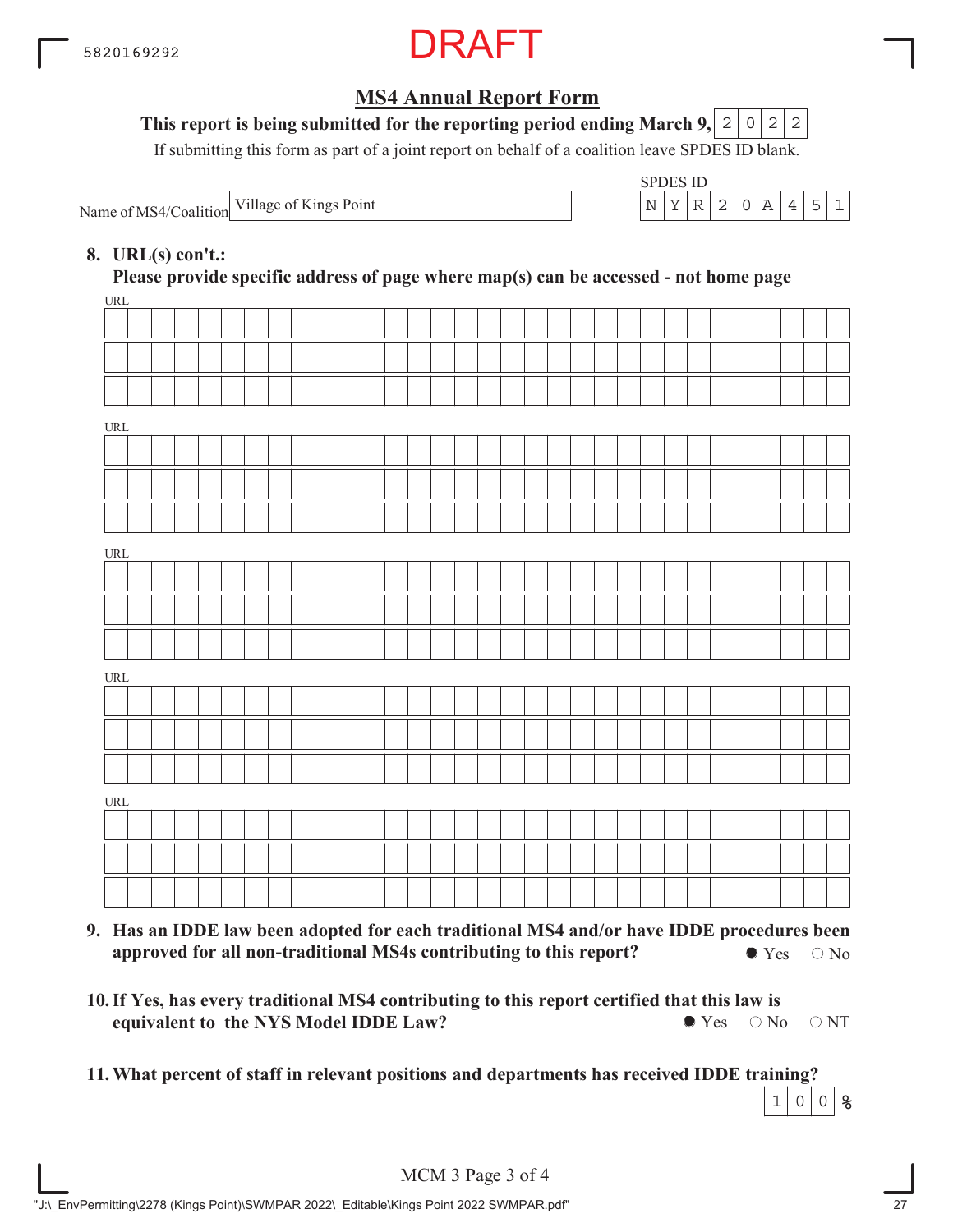# **MS4 Annual Report Form**

### **This report is being submitted for the reporting period ending March 9, 2 0 2 2**

If submitting this form as part of a joint report on behalf of a coalition leave SPDES ID blank.

Name of MS4/Coalition Village of Kings Point

### **12.Evaluating Progress Toward Measurable Goals MCM 3**

Use this page to report on your progress and project plans toward achieving measurable goals identified in your Stormwater Management Program Plan (SWMPP), including requirements in Part III.C.1. Submit additional pages as needed.

#### **A. Briefly summarize the Measurable Goal identified in the SWMPP in this reporting period.**

The Village Illicit Discharge Detection and Elimination program will focus on identifying, locating, eliminating, reducing and preventing illicit discharges to the maximum extent practicable, including the discharge of pathogens and nitrogen to the Long Island Sound and the discharge of pathogens to Manhasset Bay.

#### **B. Briefly summarize the observations that indicated the overall effectiveness of this Measurable Goal.**

The Village has chosen to evaluate the number of illicit discharges confirmed as an indicator for measuring the overall effectiveness of the Village's compliance with the Illicit Discharge Detection and Elimination program requirements. There was one illicit discharge detected during this reporting period.

**C. How many times was this observation measured or evaluated in this reporting period?**

*(ex.: samples/participants/events)* 1

**D. Has your MS4 made progress toward this measurable goal during this reporting period?**

 $\bullet$  Yes  $\circ$  No

**E. Is your MS4 on schedule to meet the deadline set forth in the SWMPP?**

 $\bullet$  Yes  $\circ$  No

**F. Briefly summarize the stormwater activities planned to meet the goals of this MCM during the next reporting cycle (including an implementation schedule).**

The Village will continue to follow the procedures for Illicit Discharge Detection and Elimination described in the Village of Kings Point Written Procedures for MCM3: IDDE and the CWP/USEPA Illicit Discharge Detection and Elimination: A Guidance Manual for Program Development and Technical Assessment. Illicit discharges will be investigated and eliminated according to the authority provided by the Village Illicit Discharge Local Law on a case-by-case basis.

MCM 3 Page 4 of 4

| SPDES ID |  |  |  |  |
|----------|--|--|--|--|
|          |  |  |  |  |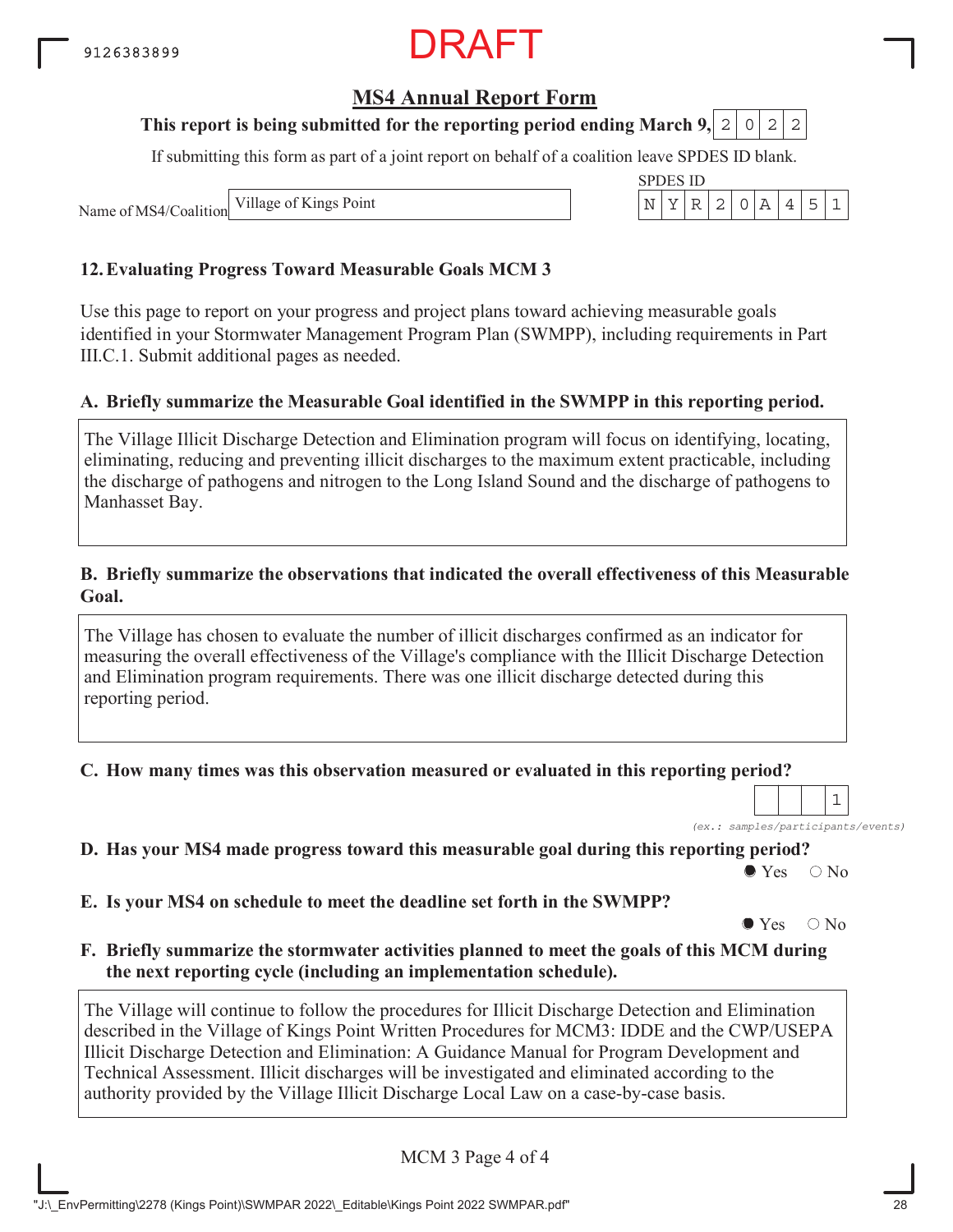## **MS4 Annual Report Form**

#### This report is being submitted for the reporting period ending March 9,  $|2|0|2|2$

If submitting this form as part of a joint report on behalf of a coalition leave SPDES ID blank.

Name of MS4/Coalition

SPDES ID Village of Kings Point  $\vert N \vert Y \vert R \vert 2 \vert 0 \vert A \vert 4 \vert 5 \vert 1$ 

**Minimum Control Measures 4 and 5. Construction Site and Post-Construction Control**

The information in this section is being reported (check one):

- On behalf of an individual MS4
- O On behalf of a coalition

How many MS4s contributed to this report?

- **1a.Has each MS4 contributing to this report adopted a law, ordinance or other regulatory mechanism that provides equivalent protection to the NYS SPDES General Permit for Stormwater Discharges from Construction Activities?**  $\bullet$  Yes  $\circ$  No
- **1b.Has each Town, City and/or Village contributing to this report documented that the law is equivalent to a NYSDEC Sample Local Law for Stormwater Management and Erosion and Sediment Control through either an attorney cerfification or using the NYSDEC Gap Analysis Workbook?**  $\bullet$  Yes  $\circ$  No  $\circ$  NT

If Yes, Towns, Cities and Villages provide date of equivalent NYS Sample Local Law.  $\bigcirc$  09/2004  $\bigcirc$  03/2006  $\bigcirc$  NT

- **2. Does your MS4/Coalition have a SWPPP review procedure in place?**  $\bullet$  Yes  $\circ$  No
- **3. How many Construction Stormwater Pollution Prevention Plans (SWPPPs) have been reviewed in this reporting period?**
- **4. Does your MS4/Coalition have a mechanism for receipt and consideration of public comments related to construction SWPPPs?**  $\bullet$  Yes  $\circ$  No  $\circ$  NT

If Yes, how many public comments were received during this reporting period?

**5. Does your MS4/Coalition provide education and training for contractors about the local SWPPP process?**  $\bullet$  Yes  $\circ$  No

0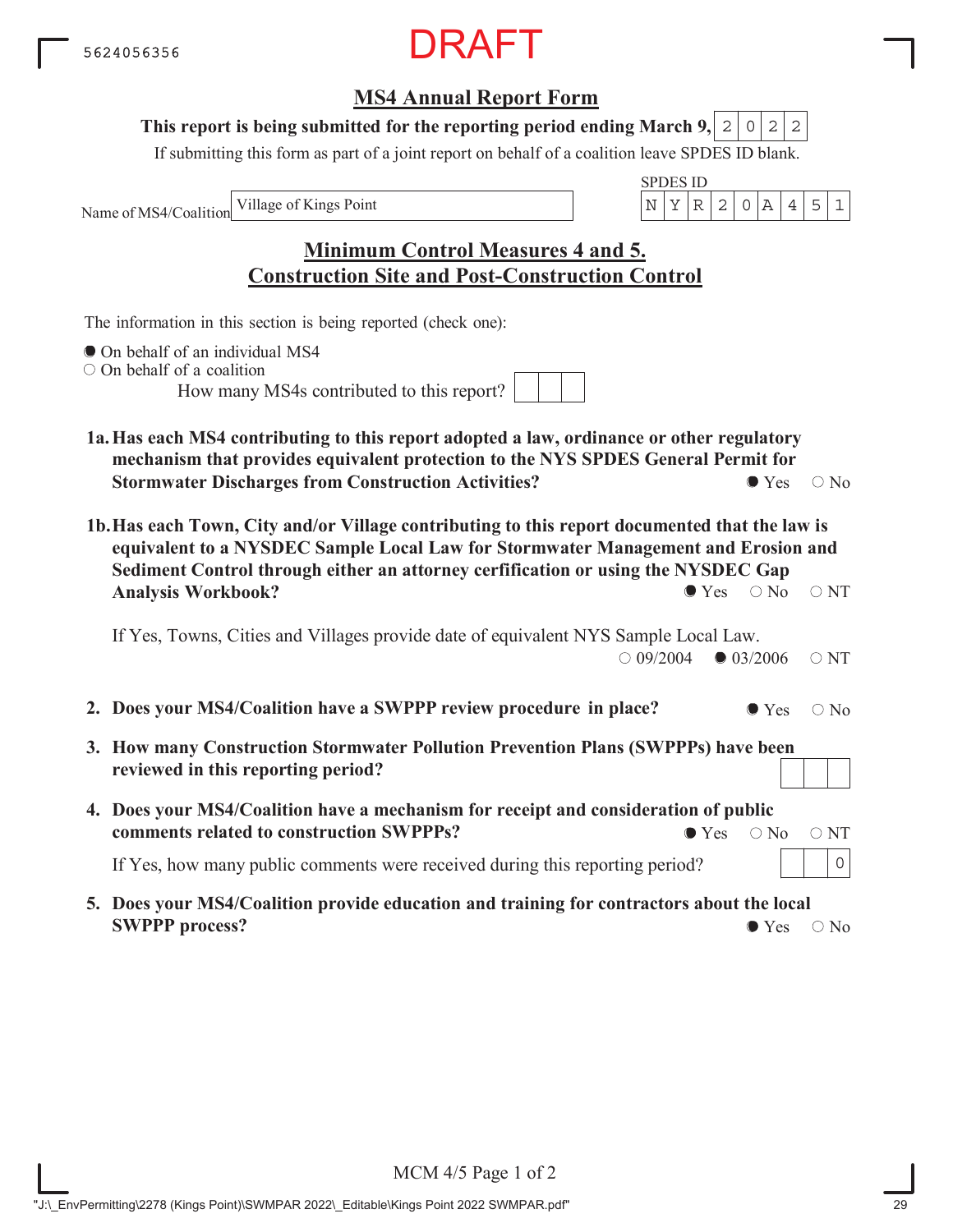**6. Identify which of the following types of enforcement actions you used during the reporting period for construction activities, indicate the number of actions, or note those for which you do not have authority:**



MCM 4/5 Page 2 of 2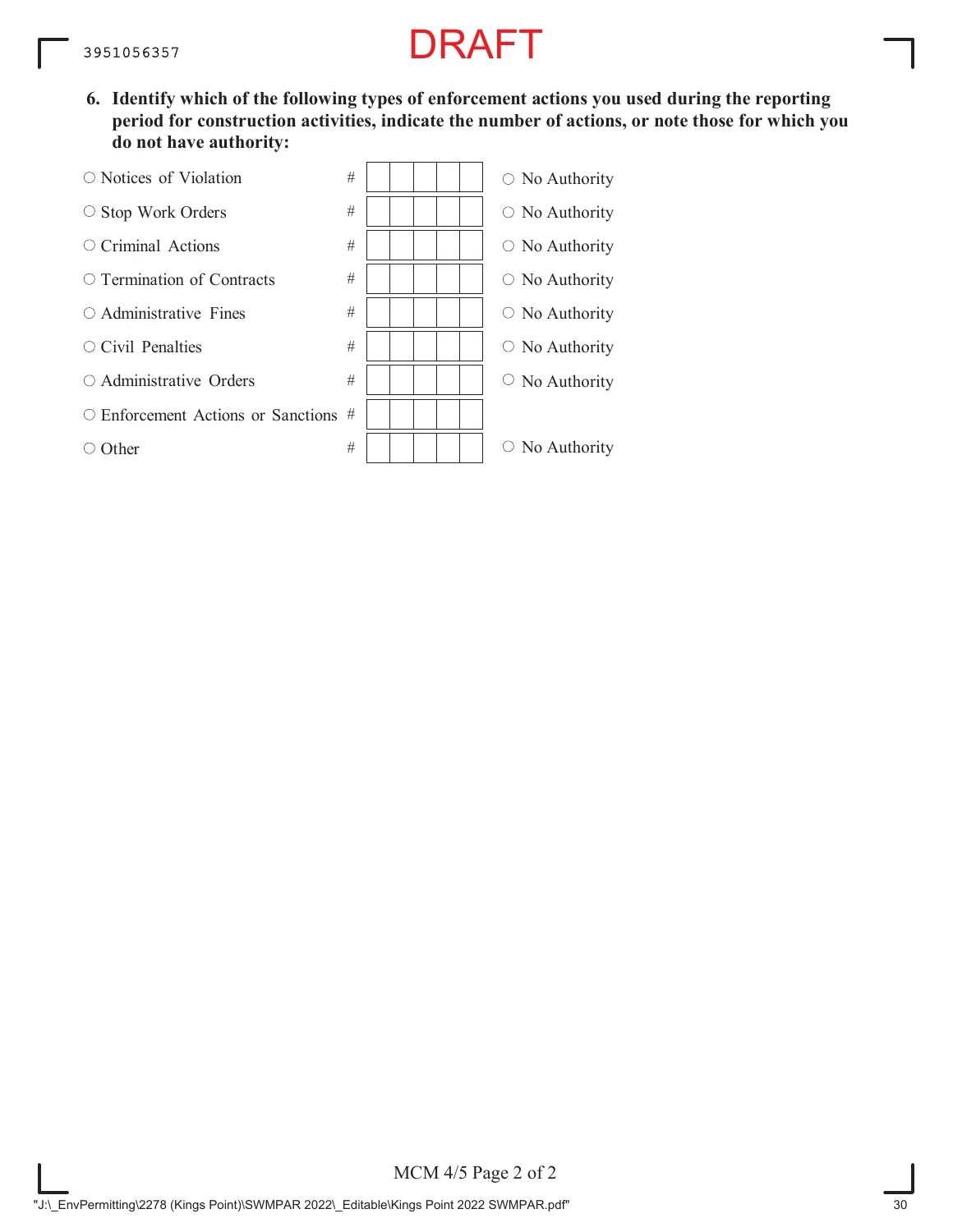

#### **This report is being submitted for the reporting period ending March 9,**  $0|2|2$

If submitting this form as part of a joint report on behalf of a coalition leave SPDES ID blank.

Name of MS4/Coalition Village of Kings Point

|  | . <i>.</i> |  |  |  |
|--|------------|--|--|--|
|  |            |  |  |  |

# **Minimum Control Measure 4. Construction Site Stormwater Runoff Control**

The information in this section is being reported (check one):

 $\bullet$  On behalf of an individual MS4

 $\circ$  On behalf of a coalition

How many MS4s contributed to this report?

|  |  | MS4s contributed to this report? |  |  |  |
|--|--|----------------------------------|--|--|--|
|  |  |                                  |  |  |  |

- **1. How many construction projects have been authorized for disturbances of one acre or more during this reporting period?**
- **2. How many construction projects disturbing at least one acre were active in your jurisdiction during this reporting period?** 1
- 3. What percent of active construction sites were inspected during this reporting period?  $\,\circ$   $_{\rm NT}$
- **4. What percent of active construction sites were inspected more than once?**  $\circ$  NT
- **5. Do all inspectors working on behalf of the MS4s contributing to this report use the NYS Construction Stormwater Inspection Manual?**  $\bullet$  Yes  $\circ$  No  $\circ$  NT
- **6. Does your MS4/Coalition provide public access to Stormwater Pollution Prevention Plans (SWPPPs) of construction projects that are subject to MS4 review and approval?**  $\bullet$  Yes  $\circ$  No  $\circ$  NT

**If your MS4 is Non-Traditional, are SWPPPs of construction projects made available for public review?**  $\bigcirc$  Yes  $\bigcirc$  No

If Yes, use the following page to identify location(s) where SWPPPs can be accessed.

 $\frac{0}{0}$ 

 $\frac{0}{0}$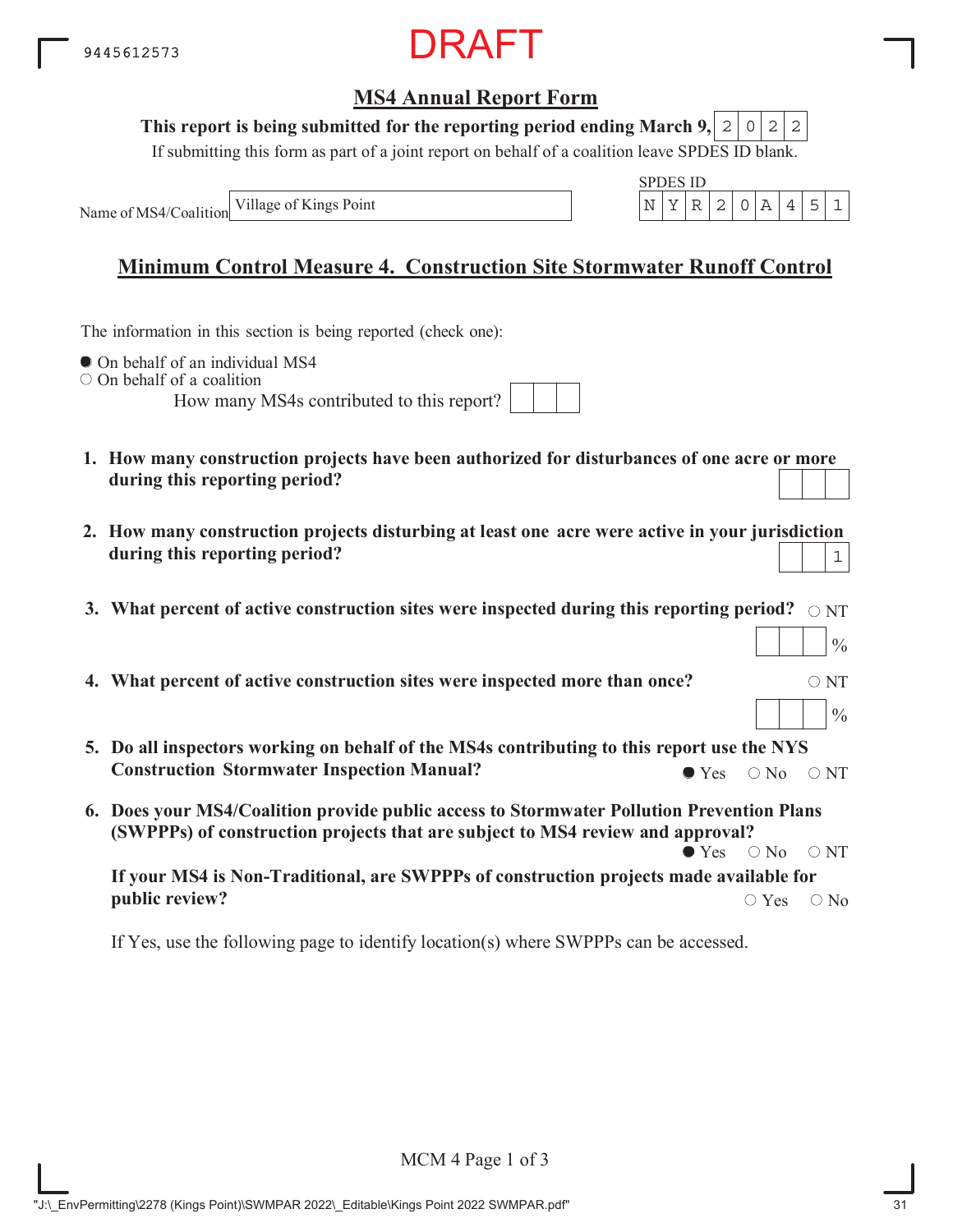

### This report is being submitted for the reporting period ending March 9,  $|2|0|2|2$

If submitting this form as part of a joint report on behalf of a coalition leave SPDES ID blank.

Name of MS4/Coalition



#### **6. con't.:**

Submit additional pages as needed.

MS4/Coalition Office

|                          |                    | Department     |                |             |                                   |              |                  |                          |                |             |                     |              |            |              |                 |                |              |         |              |                                                                     |                                                                               |             |              |            |                |                |  |  |
|--------------------------|--------------------|----------------|----------------|-------------|-----------------------------------|--------------|------------------|--------------------------|----------------|-------------|---------------------|--------------|------------|--------------|-----------------|----------------|--------------|---------|--------------|---------------------------------------------------------------------|-------------------------------------------------------------------------------|-------------|--------------|------------|----------------|----------------|--|--|
| $\, {\bf B}$             | $\mathtt{u}$       | i              | ı              | d           | $\dot{\mathtt l}$                 | $\,$ n       | $\mathsf g$      |                          | $\mathbb D$    | e           | $\rm p$             | $\mathsf a$  | $\Upsilon$ | $\mathsf{t}$ | ${\mathfrak m}$ | e <sub>1</sub> | $\, {\rm n}$ | $\sf t$ |              |                                                                     |                                                                               |             |              |            |                |                |  |  |
| Address                  |                    |                |                |             |                                   |              |                  |                          |                |             |                     |              |            |              |                 |                |              |         |              |                                                                     |                                                                               |             |              |            |                |                |  |  |
| $\mathsf 3$              | $\sqrt{2}$         |                | $\rm S$        | $\mathsf t$ | $\mathsf{e}% _{t}\left( t\right)$ | ${\tt p}$    | p                | $\vert \mathbf{i} \vert$ | $\, {\rm n}$   | $\mathbf 9$ | $\rm s$             | t            | $\circ$    | $\, {\rm n}$ | $\epsilon$      |                | $\mathbb L$  | a       | $\, {\rm n}$ | $\mathsf{e}% _{t}\!\left( t\right) \mathsf{e}_{t}\!\left( t\right)$ |                                                                               |             |              |            |                |                |  |  |
| City                     |                    |                |                |             |                                   |              |                  |                          |                |             |                     |              |            |              |                 |                |              |         |              |                                                                     | Zip                                                                           |             |              |            |                |                |  |  |
| $\rm K$                  | $\dot{\mathtt{l}}$ | $\,$ $\,$ $\,$ | $\mathsf g$    | $\rm S$     |                                   | $\, {\bf P}$ | $\circ$          | $\dot{\mathtt l}$        | $\,$ $\,$ $\,$ | $\mathsf t$ |                     |              |            |              |                 |                | $\mathbb N$  | $\rm X$ |              |                                                                     | $\mathbf 1$                                                                   | $\mathbf 1$ | $\mathsf{O}$ | $\sqrt{2}$ | $\overline{4}$ | $\overline{a}$ |  |  |
| Phone                    |                    |                |                |             |                                   |              |                  |                          |                |             |                     |              |            |              |                 |                |              |         |              |                                                                     |                                                                               |             |              |            |                |                |  |  |
|                          | 5                  | $\mathbf 1$    | 6 <sup>1</sup> |             | $\mathsf S$                       | $\mathsf O$  | $\ensuremath{4}$ | $\equiv$                 | $\mathbf 1$    | $\circ$     | $\mathsf{O}\xspace$ | $\mathsf{O}$ |            |              |                 |                |              |         |              |                                                                     |                                                                               |             |              |            |                |                |  |  |
| ○ Library                |                    |                |                |             |                                   |              |                  |                          |                |             |                     |              |            |              |                 |                |              |         |              |                                                                     |                                                                               |             |              |            |                |                |  |  |
| Address                  |                    |                |                |             |                                   |              |                  |                          |                |             |                     |              |            |              |                 |                |              |         |              |                                                                     |                                                                               |             |              |            |                |                |  |  |
|                          |                    |                |                |             |                                   |              |                  |                          |                |             |                     |              |            |              |                 |                |              |         |              |                                                                     |                                                                               |             |              |            |                |                |  |  |
| City                     |                    |                |                |             |                                   |              |                  |                          |                |             |                     |              |            |              |                 |                |              |         |              |                                                                     | Zip                                                                           |             |              |            |                |                |  |  |
|                          |                    |                |                |             |                                   |              |                  |                          |                |             |                     |              |            |              |                 |                |              |         |              |                                                                     |                                                                               |             |              |            |                |                |  |  |
| Phone                    |                    |                |                |             |                                   |              |                  |                          |                |             |                     |              |            |              |                 |                |              |         |              |                                                                     |                                                                               |             |              |            |                |                |  |  |
|                          |                    |                |                |             |                                   |              |                  | -                        |                |             |                     |              |            |              |                 |                |              |         |              |                                                                     |                                                                               |             |              |            |                |                |  |  |
| O Other                  |                    |                |                |             |                                   |              |                  |                          |                |             |                     |              |            |              |                 |                |              |         |              |                                                                     |                                                                               |             |              |            |                |                |  |  |
| Address                  |                    |                |                |             |                                   |              |                  |                          |                |             |                     |              |            |              |                 |                |              |         |              |                                                                     |                                                                               |             |              |            |                |                |  |  |
|                          |                    |                |                |             |                                   |              |                  |                          |                |             |                     |              |            |              |                 |                |              |         |              |                                                                     |                                                                               |             |              |            |                |                |  |  |
| City                     |                    |                |                |             |                                   |              |                  |                          |                |             |                     |              |            |              |                 |                |              |         |              |                                                                     | $\mathbf{Zip}$                                                                |             |              |            |                |                |  |  |
|                          |                    |                |                |             |                                   |              |                  |                          |                |             |                     |              |            |              |                 |                |              |         |              |                                                                     |                                                                               |             |              |            |                |                |  |  |
| Phone                    |                    |                |                |             |                                   |              |                  |                          |                |             |                     |              |            |              |                 |                |              |         |              |                                                                     |                                                                               |             |              |            |                |                |  |  |
|                          |                    |                |                |             |                                   |              |                  | $\overline{\phantom{0}}$ |                |             |                     |              |            |              |                 |                |              |         |              |                                                                     |                                                                               |             |              |            |                |                |  |  |
|                          |                    |                |                |             |                                   |              |                  |                          |                |             |                     |              |            |              |                 |                |              |         |              |                                                                     |                                                                               |             |              |            |                |                |  |  |
| $\circ$ Web Page URL(s): |                    |                |                |             |                                   |              |                  |                          |                |             |                     |              |            |              |                 |                |              |         |              |                                                                     | Please provide specific address where SWPPPs can be accessed - not home page. |             |              |            |                |                |  |  |
| URL                      |                    |                |                |             |                                   |              |                  |                          |                |             |                     |              |            |              |                 |                |              |         |              |                                                                     |                                                                               |             |              |            |                |                |  |  |
|                          |                    |                |                |             |                                   |              |                  |                          |                |             |                     |              |            |              |                 |                |              |         |              |                                                                     |                                                                               |             |              |            |                |                |  |  |
|                          |                    |                |                |             |                                   |              |                  |                          |                |             |                     |              |            |              |                 |                |              |         |              |                                                                     |                                                                               |             |              |            |                |                |  |  |
|                          |                    |                |                |             |                                   |              |                  |                          |                |             |                     |              |            |              |                 |                |              |         |              |                                                                     |                                                                               |             |              |            |                |                |  |  |
|                          |                    |                |                |             |                                   |              |                  |                          |                |             |                     |              |            |              |                 |                |              |         |              |                                                                     |                                                                               |             |              |            |                |                |  |  |
|                          |                    |                |                |             |                                   |              |                  |                          |                |             |                     |              |            |              |                 |                |              |         |              |                                                                     |                                                                               |             |              |            |                |                |  |  |
| URL                      |                    |                |                |             |                                   |              |                  |                          |                |             |                     |              |            |              |                 |                |              |         |              |                                                                     |                                                                               |             |              |            |                |                |  |  |
|                          |                    |                |                |             |                                   |              |                  |                          |                |             |                     |              |            |              |                 |                |              |         |              |                                                                     |                                                                               |             |              |            |                |                |  |  |
|                          |                    |                |                |             |                                   |              |                  |                          |                |             |                     |              |            |              |                 |                |              |         |              |                                                                     |                                                                               |             |              |            |                |                |  |  |
|                          |                    |                |                |             |                                   |              |                  |                          |                |             |                     |              |            |              |                 |                |              |         |              |                                                                     |                                                                               |             |              |            |                |                |  |  |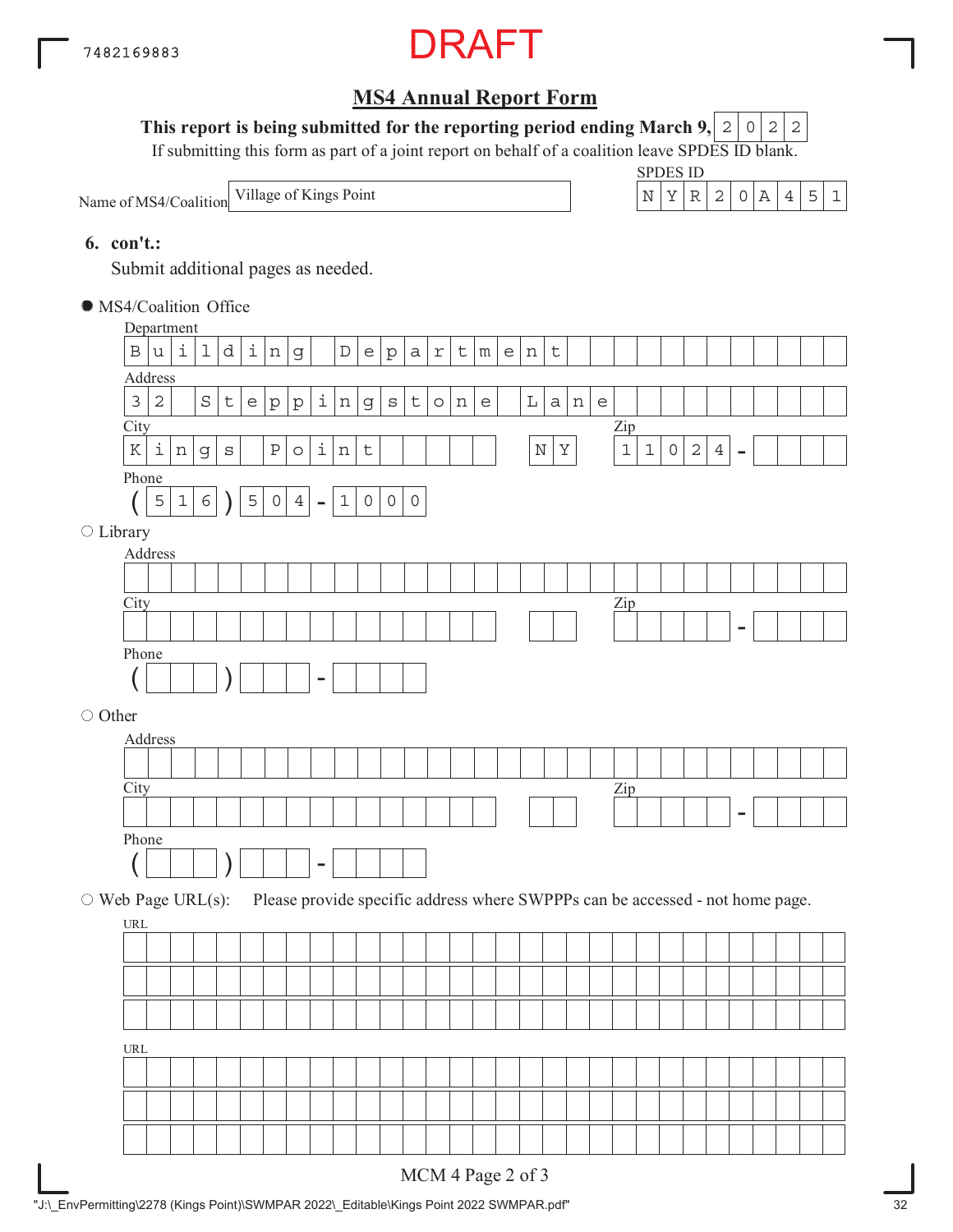## **MS4 Annual Report Form**

### **This report is being submitted for the reporting period ending March 9, 2 0 2 2**

If submitting this form as part of a joint report on behalf of a coalition leave SPDES ID blank.

Name of MS4/Coalition Village of Kings Point

#### **7. Evaluating Progress Toward Measurable Goals MCM 4**

Use this page to report on your progress and project plans toward achieving measurable goals identified in your Stormwater Management Program Plan (SWMPP), including requirements in Part III.C.1. Submit additional pages as needed.

#### **A. Briefly summarize the Measurable Goal identified in the SWMPP in this reporting period.**

The Village's Construction Site Stormwater Runoff Control program will provide equivalent protection to the NYSDEC SPDES General Permit for Stormwater Discharges from Construction Activity. This includes reviewing SWPPPs submitted to the Village for projects disturbing an acre or greater of land. The review process will take note of any potential discharges of pathogens and nitrogen to the Long Island Sound and discharges of pathogens to Manhasset Bay.

#### **B. Briefly summarize the observations that indicated the overall effectiveness of this Measurable Goal.**

The Village has chosen to evaluate the number of SWPPPs reviewed as an indicator for measuring the overall effectiveness of the Village's compliance with the Construction Site Stormwater Runoff Control program requirements. The Village reviewed and commented on SWPPP submitted to the Village in this reporting period.

#### **C. How many times was this observation measured or evaluated in this reporting period?**

*(ex.: samples/participants/events)* 1

**D. Has your MS4 made progress toward this measurable goal during this reporting period?**

 $\bullet$  Yes  $\circ$  No

**E. Is your MS4 on schedule to meet the deadline set forth in the SWMPP?**

 $\bullet$  Yes  $\circ$  No

**F. Briefly summarize the stormwater activities planned to meet the goals of this MCM during the next reporting cycle (including an implementation schedule).**

The Village plans to continue evaluating the number of SWPPPs reviewed as an indicator for measuring the overall effectiveness of the Village's compliance with the Construction Site Storm Water Runoff Control program requirements in the next reporting cycle. The Village will continue reviewing SWPPPs as they are submitted for comment and approval. The Village will continue to follow the Village's Written Procedures for MCM 4: Construction Site Storm Water Runoff Control.

MCM 4 Page 3 of 3

| ペアロル | H۱ | S 11) |   |  |  |  |
|------|----|-------|---|--|--|--|
|      |    |       | ı |  |  |  |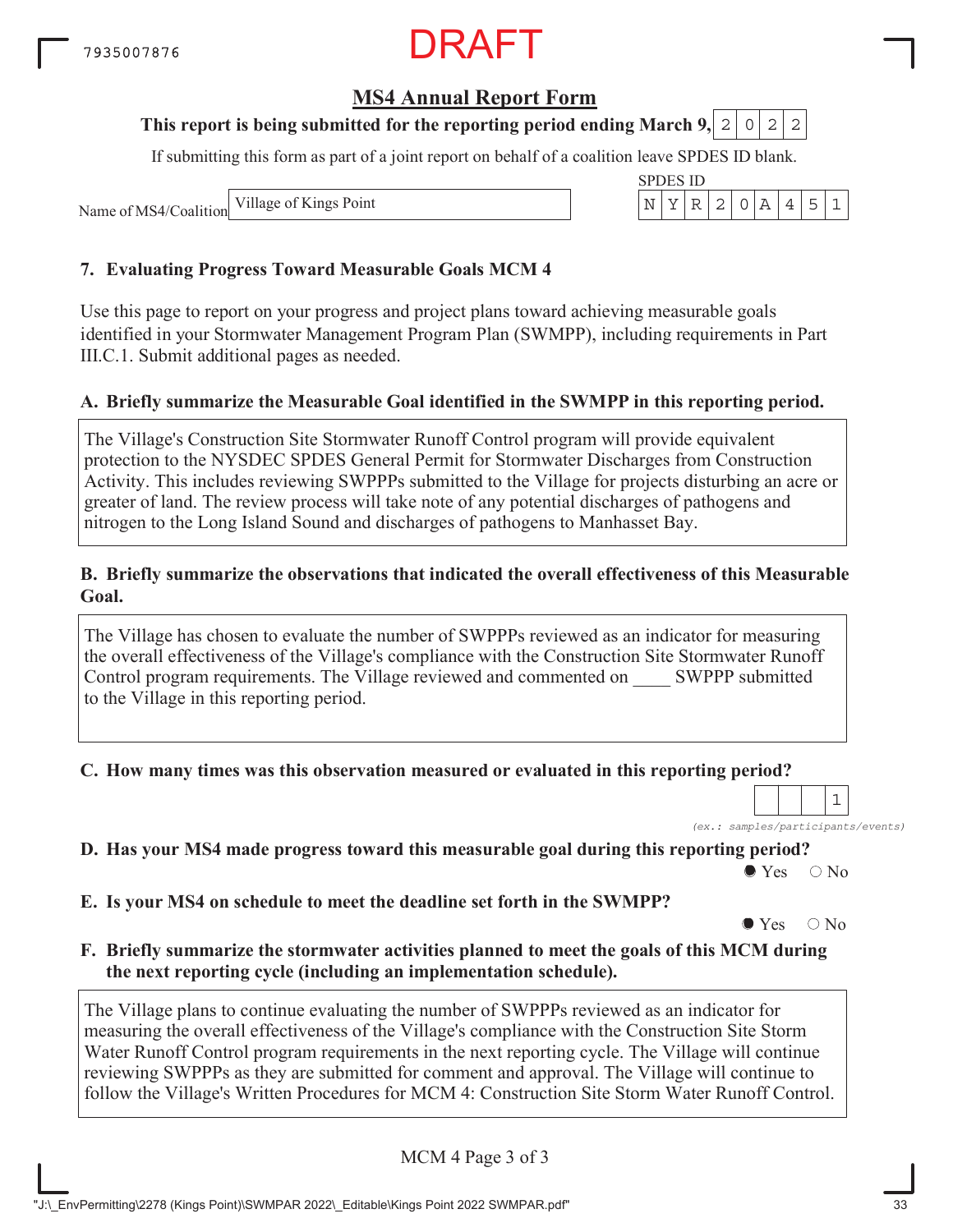## **MS4 Annual Report Form**

#### **This report is being submitted for the reporting period ending March 9,**  $2|0|2|2$

If submitting this form as part of a joint report on behalf of a coalition leave SPDES ID blank.

Name of MS4/Coalition Village of Kings Point

| √PI. | S 11) |  |  |  |
|------|-------|--|--|--|
|      |       |  |  |  |

# **Minimum Control Measure 5. Post-Construction Stormwater Management**

The information in this section is being reported (check one):

 $\bullet$  On behalf of an individual MS4

On behalf of a coalition

How many MS4s contributed to this report?

**1. How many and what type of post-construction stormwater management practices has your MS4/Coalition inventoried, inspected and maintained in this reporting period?**

|                         | #<br><b>Inventoried</b> | #<br><b>Inspections</b> | $#$ Times<br><b>Maintained</b> |
|-------------------------|-------------------------|-------------------------|--------------------------------|
| • Alternative Practices | 0                       | 0                       | 0                              |
| • Filter Systems        | 1<br>6                  | 3<br>2                  | 3<br>2                         |
| • Infiltration Basins   | $\Omega$                | 0                       | 0                              |
| • Open Channels         | 0                       | 0                       | $\Omega$                       |
| • Ponds                 | $\Omega$                | 0                       | $\Omega$                       |
| • Wetlands              | 0                       | 0                       | $\mathbf 0$                    |
| • Other                 | 2<br>6                  | 6                       | 6                              |

- **2. Do you use an electronic tool (e.g. GIS, database, spreadsheet) to track post-construction BMPs, inspections and maintanance?**  $\bigcirc$  Yes  $\bigcirc$  No  $\bigcirc$  Yes  $\bigcirc$  No
- **3. What types of non-structural practices have been used to implement Low Impact Development/Better Site Design/Green Infrastructure principles?**
- Building Codes O Municipal Comprehensive Plans

O Overlay Districts O Open Space Preservation Program

- $\circ$  Zoning Local Law or Ordinance
- None  $\circ$  Land Use Regulation/Zoning
- Watershed Plans O Other Comprehensive Plan

O Other:

| -------- |  |  |  |  |  |  |  |  |  |  |  |  |  |  |  |  |  |  |  |  |  |
|----------|--|--|--|--|--|--|--|--|--|--|--|--|--|--|--|--|--|--|--|--|--|
|          |  |  |  |  |  |  |  |  |  |  |  |  |  |  |  |  |  |  |  |  |  |
|          |  |  |  |  |  |  |  |  |  |  |  |  |  |  |  |  |  |  |  |  |  |
|          |  |  |  |  |  |  |  |  |  |  |  |  |  |  |  |  |  |  |  |  |  |
|          |  |  |  |  |  |  |  |  |  |  |  |  |  |  |  |  |  |  |  |  |  |
|          |  |  |  |  |  |  |  |  |  |  |  |  |  |  |  |  |  |  |  |  |  |
|          |  |  |  |  |  |  |  |  |  |  |  |  |  |  |  |  |  |  |  |  |  |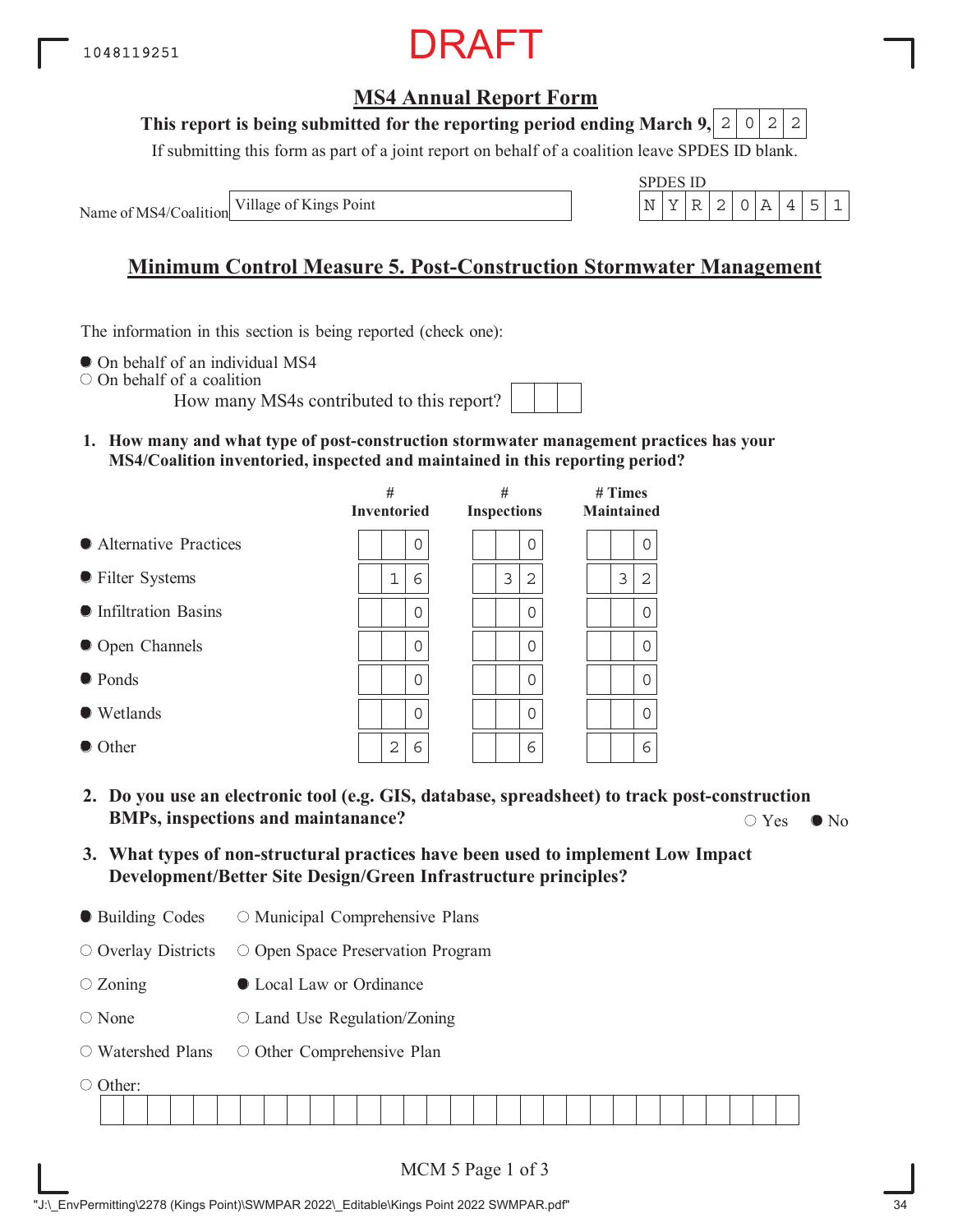### **MS4 Annual Report Form**

#### **This report is being submitted for the reporting period ending March 9,**  $2|0|2|2$

If submitting this form as part of a joint report on behalf of a coalition leave SPDES ID blank.

Name of MS4/Coalition Village of Kings Point  $\vert N \vert Y \vert R \vert 2 \vert 0 \vert A \vert 4 \vert 5 \vert 1$ 

**4a. Are the MS4s contributing to this report involved in a regional/watershed wide planning effort?**

 $\bigcirc$  Yes  $\bigcirc$  No

SPDES ID

**4b. Does the MS4 have a banking and credit system for stormwater management practices?**

 $\circ$  Yes  $\bullet$  No

 $\frac{0}{0}$ 

- **4c. Do the SWMP Plans for each MS4 contributing to this report include a protocol for evaluation and approval of banking and credit of alternative siting of a stormwater management practice?**  $\circ$  Yes  $\bullet$  No
- **4d. How many stormwater management practices have been implemented as part of this system in this reporting period?** 0
- **5. What percent of municipal officials/MS4 staff responsible for program implementation attended training on Low Impace Development (LID), Better Site Design (BSD) and other Green ImpactInfrastructure principles in this reporting period?**  $1|0|0$

MCM 5 Page 2 of 3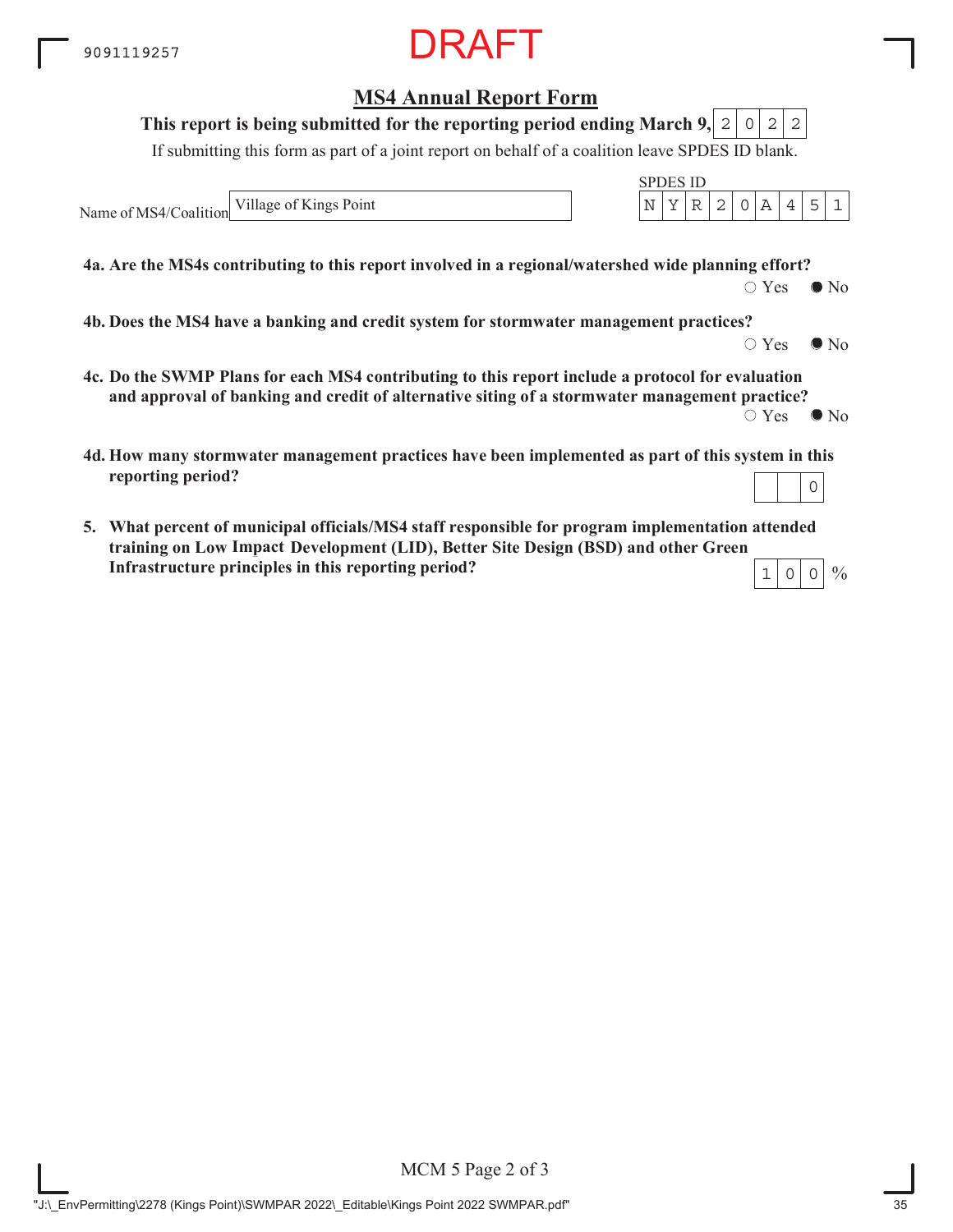## **MS4 Annual Report Form**

#### **This report is being submitted for the reporting period ending March 9,**  $0|2|2$

If submitting this form as part of a joint report on behalf of a coalition leave SPDES ID blank.

Name of MS4/Coalition Village of Kings Point

#### **6. Evaluating Progress Toward Measurable Goals MCM 5**

Use this page to report on your progress and project plans toward achieving measurable goals identified in your Stormwater Management Program Plan (SWMPP), including requirements in Part III.C.1. Submit additional pages as needed.

#### **A. Briefly summarize the Measurable Goal identified in the SWMPP in this reporting period.**

The Village's Post-Construction Stormwater Management program will address stormwater runoff from regulated (ie., projects with land disturbances of an acre or greater) new development and redevelopment projects to the Village's MS4. This includes the enforcement of the Village's Stormwater Retention Local Law during the SWPPP review process, which requires on-site retention facilities of new construction of impervious surfaces greater than 500 square feet.

#### **B. Briefly summarize the observations that indicated the overall effectiveness of this Measurable Goal.**

The Village has chosen to evaluate the number of SWPPPs reviewed to be in compliance with the Village's Stormwater Retention Local Law as an indicator for measuring the overall effectiveness of the Village's compliance with the Post-Construction Stormwater Management program requirements. The Village reviewed and commented on the SWPPP submitted to the Village in this reporting period.

**C. How many times was this observation measured or evaluated in this reporting period?**

*(ex.: samples/participants/events)*

1

**D. Has your MS4 made progress toward this measurable goal during this reporting period?**

 $\bullet$  Yes  $\circ$  No

**E. Is your MS4 on schedule to meet the deadline set forth in the SWMPP?**

 $\bullet$  Yes  $\circ$  No

**F. Briefly summarize the stormwater activities planned to meet the goals of this MCM during the next reporting cycle (including an implementation schedule).**

The Village plans to continue to evaluate the number of SWPPPs reviewed as an indicator for measuring the overall effectiveness of the Village's compliance with the Post-Construction Stormwater Management program requirements in the next reporting cycle. The Village will review SWPPPs as they are submitted to the Village for comment and approval. The Village will continue to follow the Village's Written Procedures for MCM 5: Post-Construction Stormwater Management.

MCM 5 Page 3 of 3

| SPDES ID. |  |  |  |     |  |  |  |  |  |  |  |  |  |
|-----------|--|--|--|-----|--|--|--|--|--|--|--|--|--|
|           |  |  |  | -21 |  |  |  |  |  |  |  |  |  |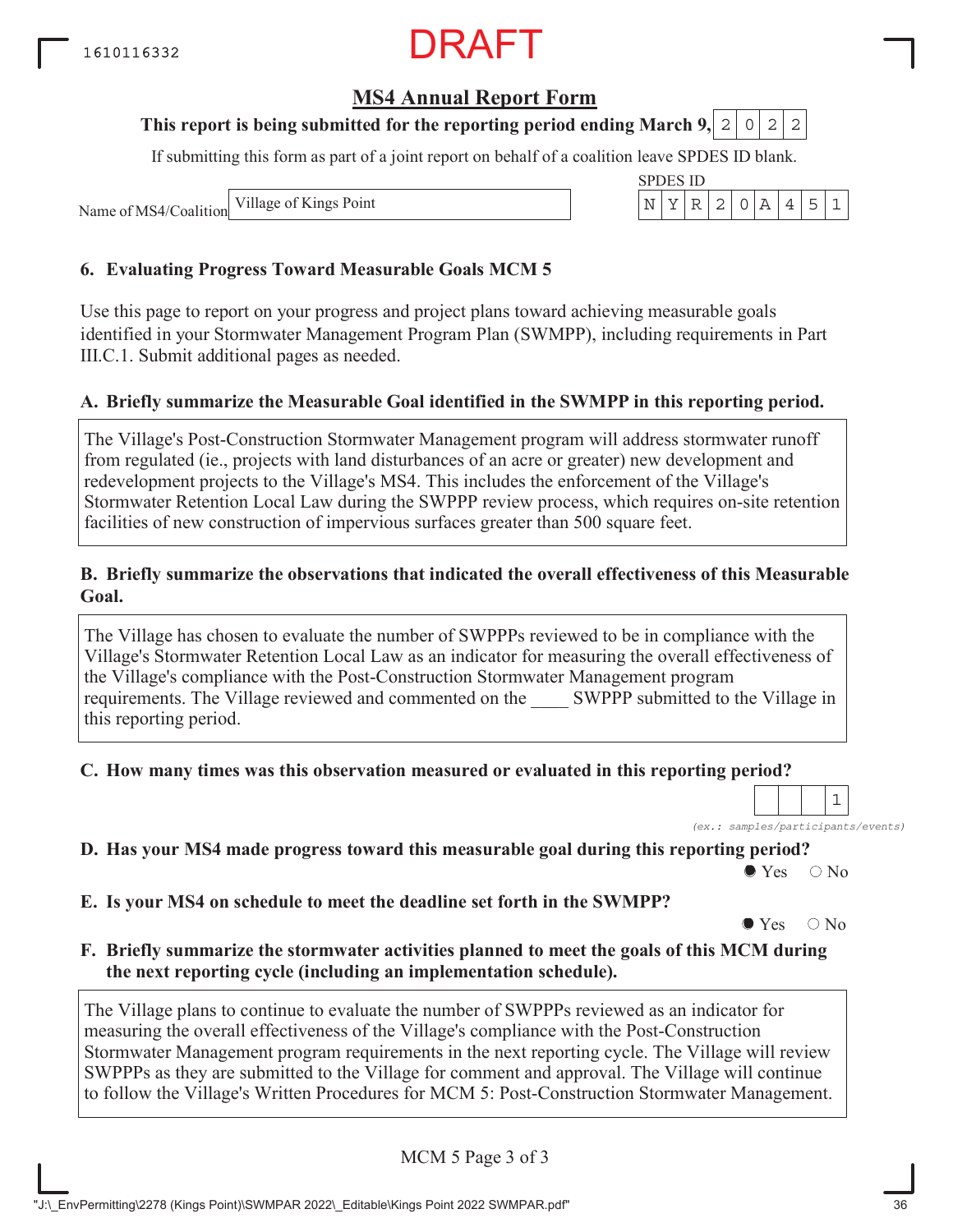

#### **This report is being submitted for the reporting period ending March 9,**  $2|0|2|2$

If submitting this form as part of a joint report on behalf of a coalition leave SPDES ID blank.

Name of MS4/Coalition

SPDES ID Village of Kings Point  $\vert N \vert Y \vert R \vert 2 \vert 0 \vert A \vert 4 \vert 5 \vert 1$ 

## **Minimum Control Measure 6. Stormwater Management for Municipal Operations**

The information in this section is being reported (check one):

 $\bullet$  On behalf of an individual MS4

On behalf of a coalition

How many MS4s contributed to this report?



**1. Choose/list each municipal operation/facility that contributes or may potentially contribute Pollutants of Concern to the MS4 system. For each operation/facility indicate whether the operation/facility has been addressed in the MS4's/Coalition's Stormwater Management Program(SWMP) Plan and whether a self-assessment has been performed during the reporting period. A self-assessment is performed to: 1) determine the sources of pollutants potentially generated by the permittee's operations and facilities; 2) evaluate the effectiveness of existing programs and 3) identify the municipal operations and facilities that will be addressed by the pollution prevention and good housekeeping program, if it's not done already.**

|                                                 |                           |                                                | <b>Self-Assessment</b>             |               |  |  |  |  |
|-------------------------------------------------|---------------------------|------------------------------------------------|------------------------------------|---------------|--|--|--|--|
|                                                 |                           |                                                | <b>Operation/Activity/Facility</b> |               |  |  |  |  |
|                                                 |                           |                                                | performed within the past 3        |               |  |  |  |  |
| <b>Operation/Activity/Facility</b>              | <b>Addressed in SWMP?</b> |                                                | <u>vears?</u>                      |               |  |  |  |  |
|                                                 |                           |                                                |                                    | $\bigcirc$ No |  |  |  |  |
|                                                 |                           |                                                |                                    | $\bullet$ No  |  |  |  |  |
|                                                 |                           |                                                |                                    | $\circ$ No    |  |  |  |  |
|                                                 |                           |                                                |                                    | $\bigcirc$ No |  |  |  |  |
|                                                 |                           |                                                |                                    | $\bigcirc$ No |  |  |  |  |
| New Municipal Construction and Land Disturbance | $\bullet$ Yes             |                                                | $\circ$ No $\ldots$ $\bullet$ Yes  | $\circ$ No    |  |  |  |  |
|                                                 | $\bullet$ Yes             |                                                | $\circ$ No $\ldots$ $\bullet$ Yes  | $\circ$ No    |  |  |  |  |
|                                                 | $\circ$ Yes               |                                                |                                    | $\bullet$ No  |  |  |  |  |
|                                                 |                           |                                                |                                    | $\bullet$ No  |  |  |  |  |
|                                                 |                           | $\circ$ No $\ldots$ $\ldots$ $\ldots$ $\ldots$ | $\bullet$ Yes                      | $\bigcirc$ No |  |  |  |  |
|                                                 |                           |                                                | $\bullet$ Yes                      | $\circ$ No    |  |  |  |  |
|                                                 |                           |                                                | $\circ$ No $\ldots$ $\bullet$ Yes  | $\bigcirc$ No |  |  |  |  |
|                                                 |                           |                                                | $\circ$ No $\ldots$ $\bullet$ Yes  | $\circ$ No    |  |  |  |  |
|                                                 | $\bullet$ Yes             | $\circ$ No $\ldots$                            | $\bullet$ Yes                      | $\bigcirc$ No |  |  |  |  |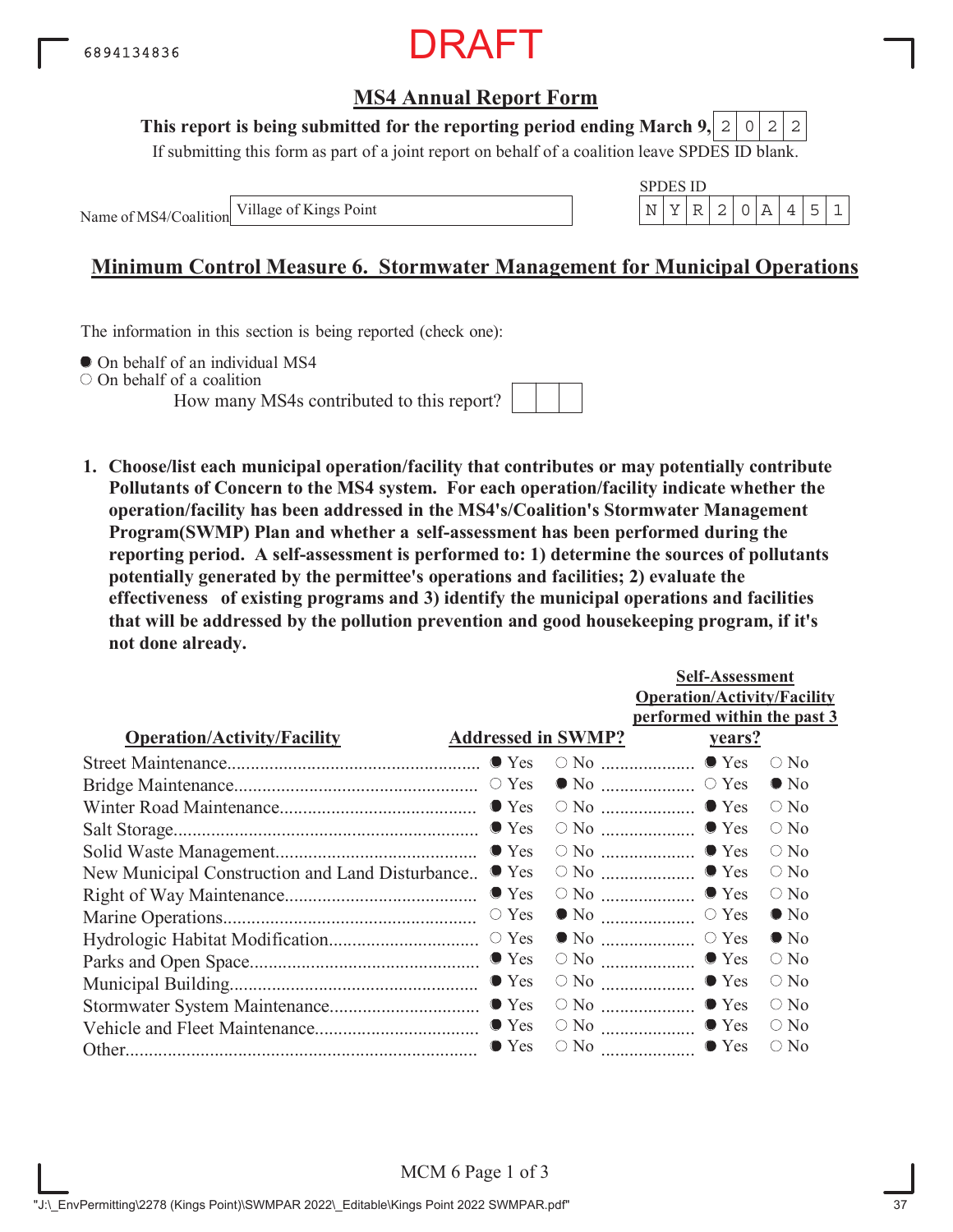MCM 6 Page 2 of 3

# **MS4 Annual Report Form**

### This report is being submitted for the reporting period ending March 9,  $\mid 2 \mid 0 \mid 2 \mid 2$

If submitting this form as part of a joint report on behalf of a coalition leave SPDES ID blank.

Name of MS4/Coalition Village of Kings Point  $N \mid Y \mid R \mid 2 \mid 0 \mid A \mid 4 \mid 5 \mid 1$ 

6445134838

### **2. Provide the following information about municipal operations good housekeeping programs:**

| ● Parking Lots Swept (Number of acres X Number of times swept)                                                                                        | # Acres   |   |             | 3            | 5              |
|-------------------------------------------------------------------------------------------------------------------------------------------------------|-----------|---|-------------|--------------|----------------|
| (Number of miles X Number of times swept)<br>● Streets Swept                                                                                          | $#$ Miles | 1 | $\Omega$    | $\Omega$     | $\Omega$       |
| • Catch Basins Inspected and Cleaned Where Necessary                                                                                                  | #         |   |             |              | 0              |
| ● Post Construction Control Stormwater Management Practices<br>Inspected and Cleaned Where Necessary                                                  | #         |   |             | $1\,$        | $\mathfrak{Z}$ |
| • Phosphorus Applied In Chemical Fertilizer                                                                                                           | #Lbs.     |   |             |              | $\Omega$       |
| • Nitrogen Applied In Chemical Fertilizer                                                                                                             | #Lbs.     |   | 4           | $\mathbf{1}$ | 7              |
| <b>• Pesticide/Herbicide Applied</b><br>(Number of acres to which pesticide/herbicide was applied X Number of<br>times applied to the nearest tenth.) | $#$ Acres |   | $\mathbf 2$ |              | $\overline{0}$ |
| 3. How many stormwater management trainings have been provided to municipal employees                                                                 |           |   |             |              |                |

- **3. How many stormwater management trainings have been provided to municipal employees during this reporting period?**
- **4. What was the date of the last training?**
- **5. How many municipal employees have been trained in this reporting period?**
- **6. What percent of municipal employees in relevant positions and departments receive stormwater management training?**  $1|0|0|\%$



SPDES ID



 $0|5|/|1|1|/|2|0|2|1$ 

1